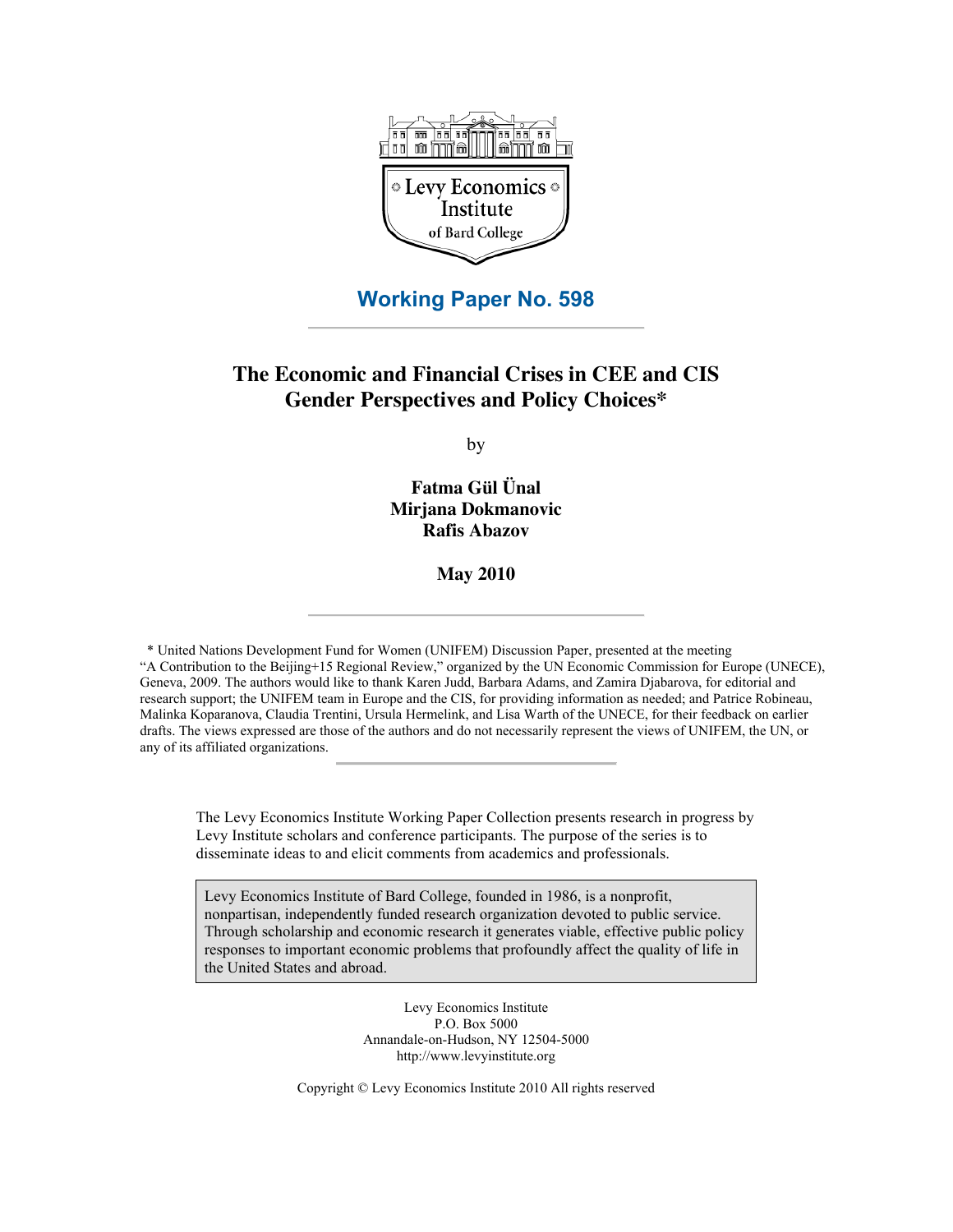## **ABSTRACT**

This paper looks at the countries of Central and Eastern Europe (CEE) and the Commonwealth of Independent States (CIS), where economies have been most dramatically hit by the global crisis and its impact is likely to be most long-lasting, especially among poor and vulnerable groups. Using poverty as the main axis, it looks at aspects of economic and social development in countries at similar poverty levels to identify the degree of fiscal space in each, as well as the different policy choices made. The paper argues that despite such economic fundamentals as increasing external debt, worsening current account imbalances, and demands for a balanced budget, governments have policy choices to make about how to protect different groups, especially the most vulnerable—including women.

**Keywords**: Economic Crisis; Gender; Policy Response; Pro-poor Macro Policies; Gender; Policy Space; Central and Eastern Europe; Commonwealth of Independent States

**JEL Classifications**: B5, E6, E61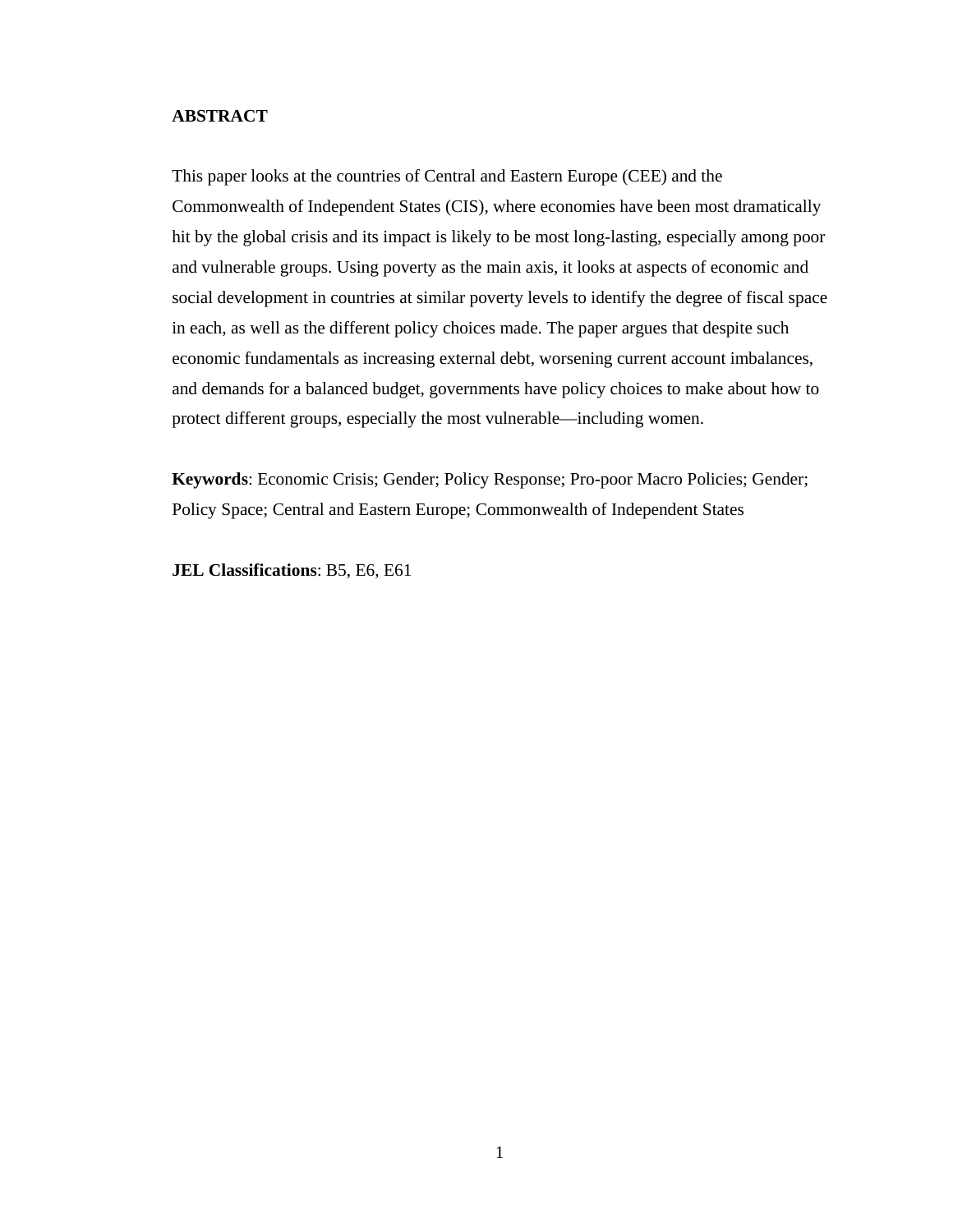## **INTRODUCTION**

Over the last three decades, through a series of UN meetings and their follow-up review conferences (including the 4th World Conference on Women in 1995, the Financing for Development Conference in 2002, and, most recently, the High Level Conference on the Global Financial and Economic Conference and its Impact on Development), governments, national and international organizations, and women's rights advocates have placed gender equality squarely on the human development agenda. They have committed to take actions to promote gender equality and women's empowerment in areas such as education, healthcare, and employment opportunities, as well as in critical areas of well-being such as infant and maternal mortality. Through engaging in these processes, women's rights and gender-equality advocates have become increasingly aware of the need to investigate national and global macroeconomic policies with respect to gender-related outcomes.

Integrating gender equality into macroeconomic policy priorities is critical not only to ensure that women equally realize the right to food, health, education, and decent work, but also because, as the World Bank (2006a) has shown, eliminating the gender gap in socioeconomic opportunities means improved well-being for families and communities, as well as better performing economies.

The importance of engaging in macroeconomic policy debate has become especially clear since the onset of the world financial and economic crisis in 2008. What began as a monetary and financial crisis rapidly became a global human development and human rights crisis, seriously impeding progress towards national development goals and creating enormous health and welfare challenges (OHCHR 2009; WHO 2009; UN 2009a; AI 2009). As forecasted by a European Commission report job markets and public finances are weak and likely to stay weak and vulnerable to external and internal shocks despite economic growth in 2009 (EC 2009a). This assessment was confirmed by a World Bank report in October 2009, which stated that the "pace of recovery is expected to be slow and, for quite some time, insufficient to decrease unemployment," adding that poverty could increase significantly in a number of developing economies where real GDP per capita is contracting in 2009 "for the first time in a decade" (WB 2009a: 115). Thus, it is likely that the social impact of the crisis will continue to be felt for many years to come.

The global economic downturn has seriously impacted the economies of many countries and devastated the lives of millions of people, not just women. However, some countries and groups have been affected more than others. This paper looks at the countries of central and eastern Europe (CEE) and the Commonwealth of Independent States (CIS),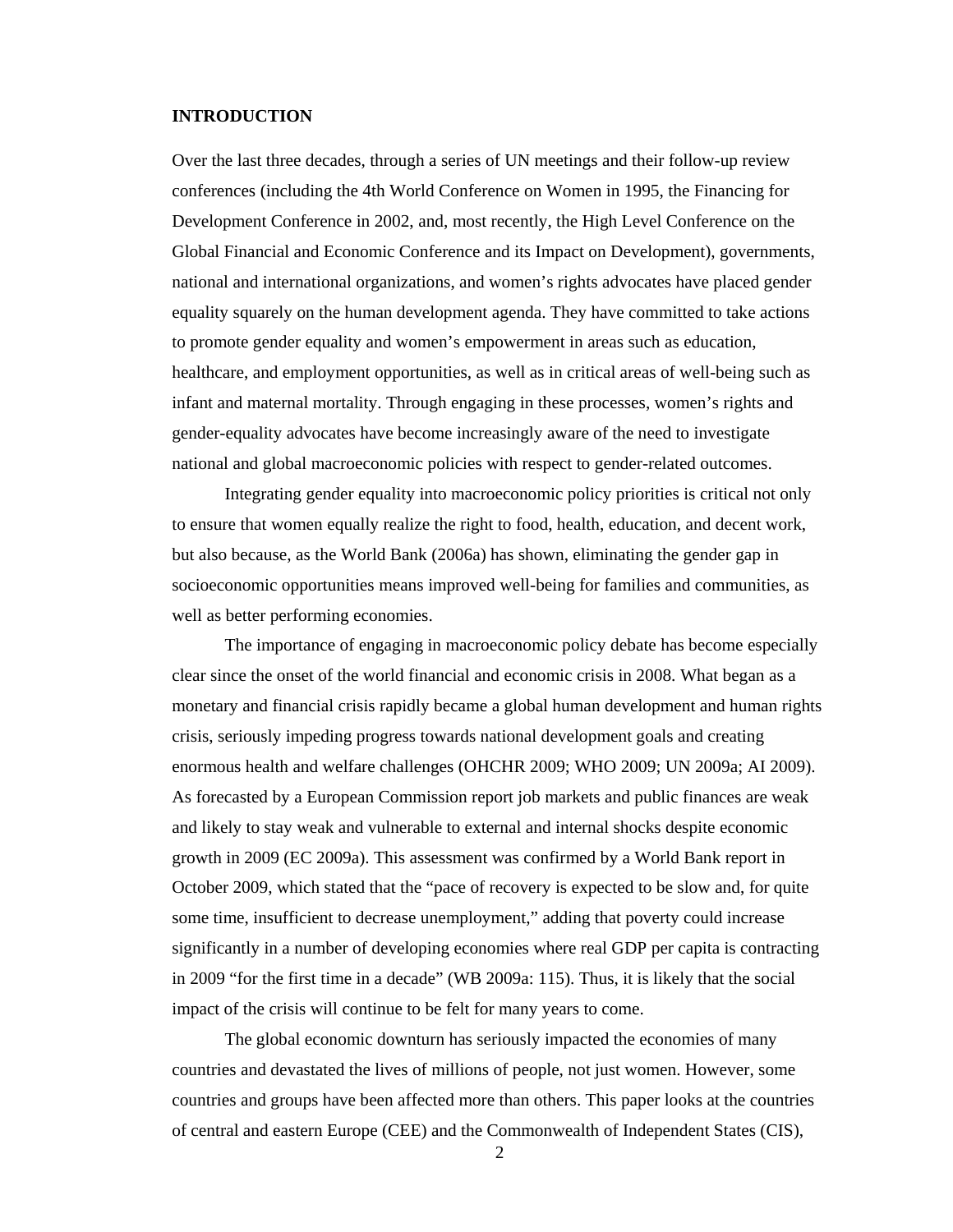where economies have been most dramatically hit by the global crisis and where its impact is likely to be most long-lasting, especially on poor and vulnerable groups. Using poverty as the main axis, it looks at aspects of economic and social development in countries at similar poverty levels to identify the degree of fiscal space in each, as well as the different policy choices made. It argues that despite such economic fundamentals as increasing external debt, worsening current account imbalances, and demands for balanced budgets, governments have policy choices to make about how to protect different groups, especially the most vulnerable.

## **THE IMPACT OF THE FINANCIAL CRISIS IN CEE AND CIS**

Table 1 presents selected economic indicators for ten regions, including the CEE and CIS. It shows that the contraction of GDP for countries in CIS in 2009 is estimated to be -6.7 percent on average, the highest in the world, while that in the CEE is estimated to be -5, the third highest after Japan.<sup>1</sup> Furthermore, in the CEE region, net financial inflows are expected to decrease from USD 154.7 billion in 2008 to only USD 6.4 billion in 2009. The outlook is not much better for the CIS region; the reversal of net financial inflows, which has reached USD -97.4 billion, is projected to continue in 2009 with USD -98.5 billion.

The World Bank (2009) estimates that in 2009, almost 40 percent of the 480 million people living in the CEE/CIS region remained poor or vulnerable; this number is expected to rise throughout the region by about 5 million people for every 1 percent decline in GDP. The International Labour Organization (ILO 2009a) estimates that as many as 58 million people may lose their jobs in 2009, a number that may increase by an additional 10 million by the end of 2010. Already unemployment has increased by 60 percent in Turkey, 50 percent in Baltic countries, and about 30 percent elsewhere.<sup>2</sup> CIS and non-EU countries in southeastern Europe have experienced massive layoffs in both the public and private sector; between March 2008 and March 2009, for example, youth unemployment increased more than threefold in Estonia and twofold in Lithuania (World Bank 2009).

Most countries in the region experienced a sharp economic decline in 2009 including Armenia, Moldova, Romania, the Russian Federation, Ukraine, and particularly the high-growth Baltic states of Lithuania, Latvia, and Estonia, which are now experiencing

<sup>&</sup>lt;sup>1</sup> This study utilizes World Bank, IMF, and UN data, as well as national statistics, therefore, it should be expected that there may be inconsistencies between the national and global statistics.

<sup>&</sup>lt;sup>2</sup> See http://www.world.xorte.com/60,Global-Crisis-Hits-Home-in-Emerging-Europe-and-Central-Asia,10687.html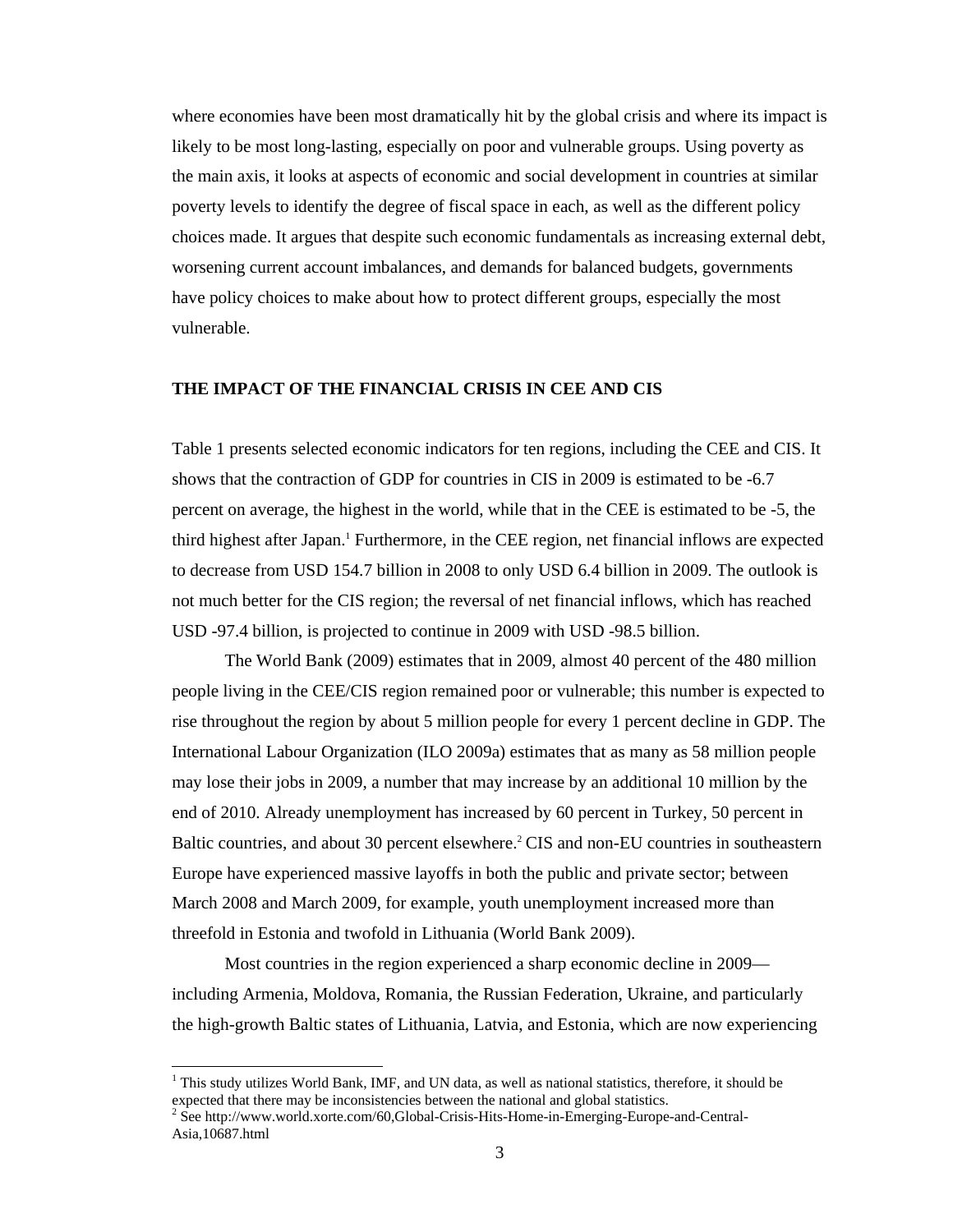double-digit contractions (see table 3). The IMF (2009) estimates that between October 2008 and April 2009, central and eastern European exports were down 35 percent. Output in this region is projected to fall by 5 percent in 2009 and to recover only modestly in 2010, growing by 1.6 percent. In 2009, growth was expected to decline by close to 5 percent in the European area, and countries such as Bulgaria, Romania, and the Baltic states are likely to experience particularly sharp recessions (Velculescu 2009). The significant slowdown in economic growth, coupled with the near-exhaustion of major privatization opportunities in southern European countries, has already led to significant reductions in foreign investment flows to the region (see table 1).

One of the reasons why the global economic crisis has had such a dramatic effect on economic output in countries in the CEE/CIS region is because of their dependence on international trade, foreign direct investment (FDIs), and remittances. However, even if world trade recovers, the decline in terms of trade for the region will make the recovery very sluggish, particularly for CIS countries, where the expected change in terms of trade in 2009 is -20.5, the highest in the world.

Another reason why the impact of the crisis was so great in the CEE/CIS region is that it came at a time when the region had just begun to recover from the shocks of the transition reforms (dubbed "shock therapy") and the subsequent financial crisis of 1998. The national economic systems and the regional economic, financial, and banking systems were still quite fragile and remained dependent on Western support and markets, as well as access to Western capital and know-how. CEE countries especially had become highly integrated into the global economy and the global financial structures, leaving them uniquely vulnerable to the breakdown of the financial and banking system.

IMF estimates show that real GDP will increase for most countries in 2010, while for the CEE/CIS region this is not likely to happen until 2014 (IMF 2009). Even where GDP does get back to precrisis levels, employment is likely to be stagnant for a long time to come—some jobs will never come back.

As economic analysts frequently point out, jobs do not bounce back as fast as other macroeconomic indicators. Thailand and the Philippines for example, took a decade to reach their precrisis unemployment levels (Buvinic 2009). To put it more starkly, in the absence of public education, a child who is of school age this year will be 17 and illiterate by the time her parents could afford to send her to school in 2019. Unfortunately, unlike other macro variables, lost years in human life are irreversible, making it critical to address the human costs of the crisis. The first step is making those costs visible.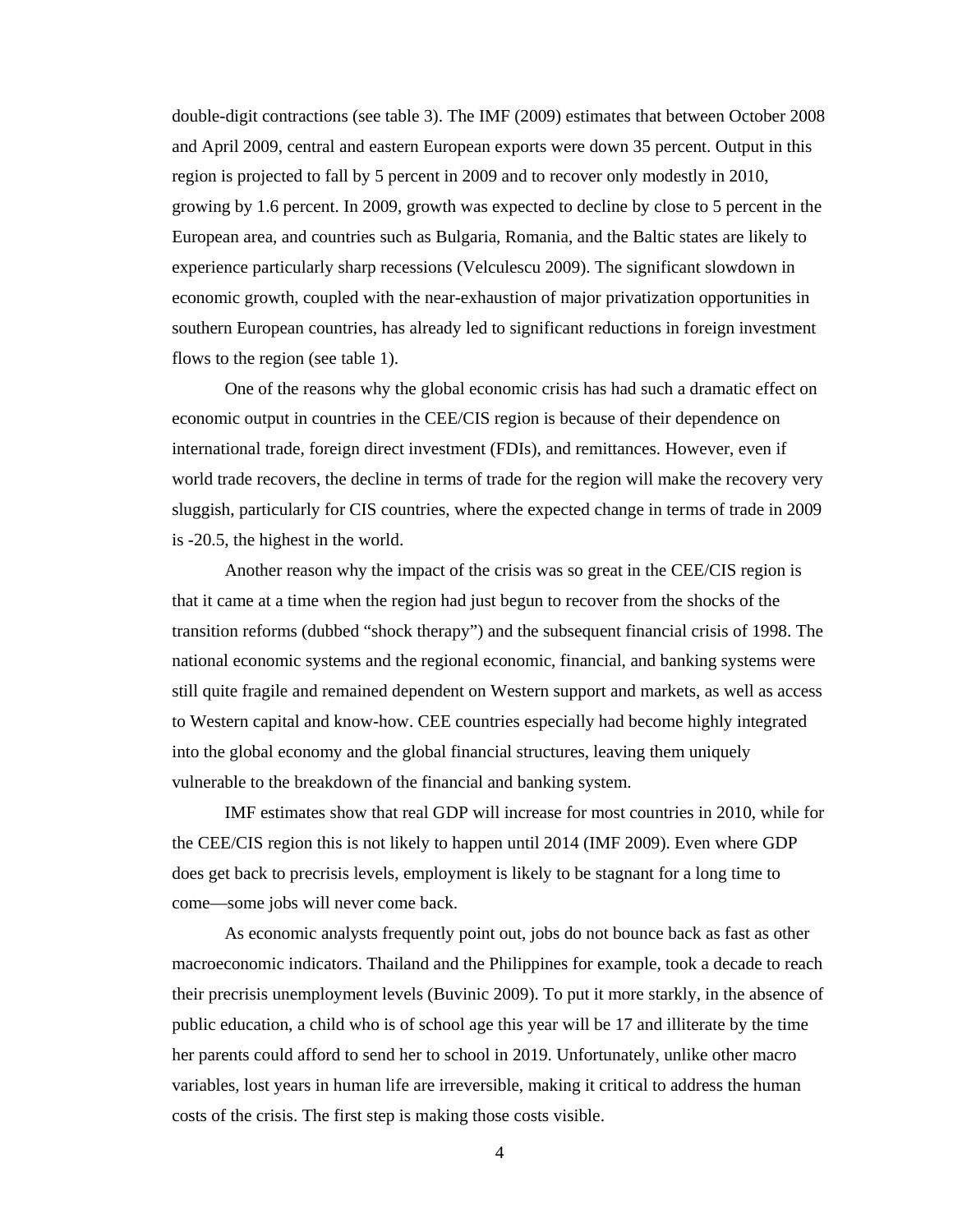In the CIS/CEE region especially, the global financial and economic crisis will exacerbate already alarming increases in poverty and inequality, most recently owing to the 2007–08 crisis in food and energy security, which also hit the region. Economic downturns generally affect women more than they do men, owing to the way they are integrated into the labor market and their more limited access to social benefits, such as pensions, social security, or unemployment compensation, as well as their greater responsibilities for household survival strategies (Dokmanovic 2008). While attention tends to focus on the job losses in construction and the auto industry, where men are predominant, sectors in which women predominate, such as agriculture and export-oriented assembly industries, have also been hard hit. Previous crises have shown that household and social tensions increase during periods of economic hardship, often resulting in increased social and domestic violence (Carmona 2009; Knowles, Pernia, and Racelis 1999).

## **Box 1: Lessons from the Russian Financial Crisis**

The 1998 Russian financial crisis showed clearly how severely the economic downturn can hit poor and vulnerable groups of the population, especially women. In that case, economic destabilization went hand-in-hand with the sudden devaluation of the ruble, the collapse or near collapse of several large banks and financial institutions, and a sharp decline in exports and export revenues.

In order to stabilize the economy, the government tightened budget spending and froze or cut many social welfare programs. The inability of the Kremlin to put together a coherent stabilization plan led to a sharp decline in public service spending, significantly undermining the quality of the healthcare and social welfare. Average public sector wages shrank to about USD 58 per month and pensions to about USD 20 per month due to the near 30% devaluation of the ruble. Payment of wages and welfare benefits were delayed for many months. The official unemployment rate reached 14.2%, the highest ever officially reported in Russia, and the number of people living below the poverty line reached one-third of the population. The economy recovered within two years, but the general population continued to endure its effects. Some local media outlets reported that many pensioners, single mothers, and unemployed women went hungry for weeks and even months as food prices jumped by 100%.

All of this makes clear that in the absence of a proactive strategy by women's groups, government officials did not heed the needs or protect the rights of women. It illustrates the need for rights-based and gender-responsive actions, as well as public-private and government-NGO partnerships in developing policy responses. It also highlights the importance of local and community-based monitoring initiatives, which would be able to evaluate the efficiency of local governments in providing social services and identifying the most vulnerable groups.

**Sources:** Pastor, Gonzalo C., and Damjanovic, Tatiana, Russian Financial Crisis and its Consequences for Central Asia. IMF Working Paper No. 01/169. Washington DC: IMF, 2001. IMF. Russian Federation-- Recent Economic Developments. IMF Staff Country Report No. 99/100. Washington DC.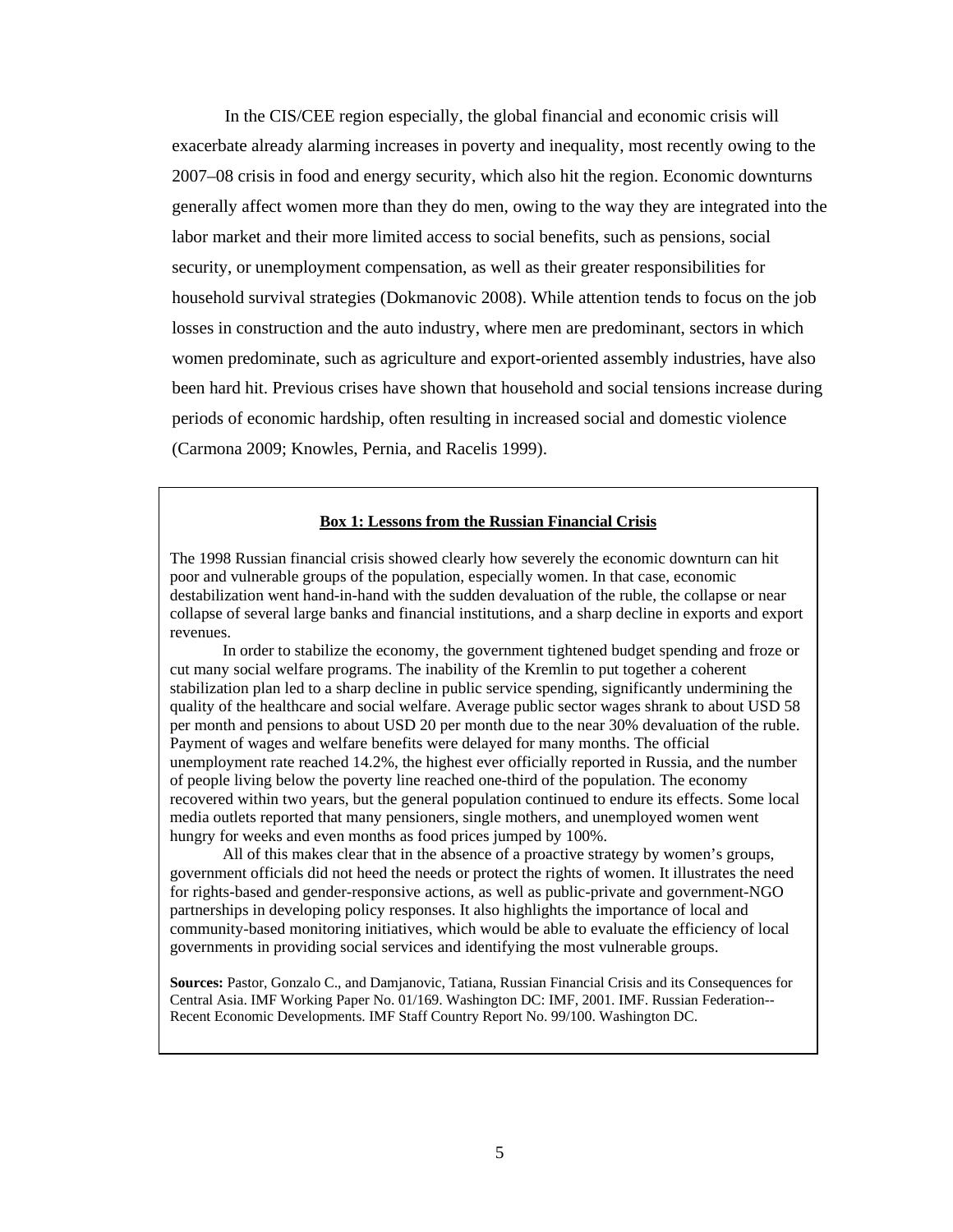Caught between a rock and a hard place, many developing countries cut their budgets in line with the austerity programs of international financial institutions (IFIs) such as the World Bank and International Monetary Fund (IMF) in order to stabilize their economies. In response to the global downturn, many of these countries, including those with financial support from IFIs, have implemented anticrisis measures of various kinds, including economic stimulus packages. However, the fiscal policy responses differ widely among the countries, as do the outcomes from a human development and gender equality perspective.

The following section examines the overall macroeconomic environment, financial fragility, and relevant human development dimensions of countries in the CEE/CIS region. The third section discusses in detail the most vulnerable groups in these countries and lays out possible human and gendered effects of the crisis and of the responses to it. The last section takes account of our analysis and concludes with policy recommendations.

#### **THE CEE/CIS REGION: ECONOMIC AND SOCIAL OVERVIEW**

In order to capture the impact of the economic crisis and of policies to address it on different groups, we have categorized countries in the region in terms of the prevalence of poverty as measured by the percentage of their populations living under the poverty line. Using the poverty level as our unit of analysis also highlights the gender-specific differences in the way in which poverty is experienced. As various authors have shown, as more and more women have entered the paid labor force over the last three decades, they have done so in highly unequal ways, occupying the least secure and well-paid sectors. Moreover, at the same time as women are contributing a greater share of household resources, their control of these resources has not necessarily increased, while their unpaid caregiving responsibilities have, in most cases, not decreased. For those who experience it, "feminized poverty" is less about an increase in income poverty relative to men as about an increase in other aspects of poverty, including time poverty, that limit women's ability to realize their human potential to a greater extent than is true of men. It also has a long-lasting impact on future generations (see, e.g., Kabeer [1996]; UNIFEM [2000 and 2005]; Chant [2006 and 2008]).

 Table 2 presents the key macroeconomic indicators for countries in the CEE and CIS region using World Bank and IMF data. It shows that poverty does not discriminate according to size of the country, level of per capita income, or geographical location The high poverty group includes countries which are resource rich, such as Russia (with a total real GDP of USD 1.3 trillion\_, as well as those that are resource poor, such as Montenegro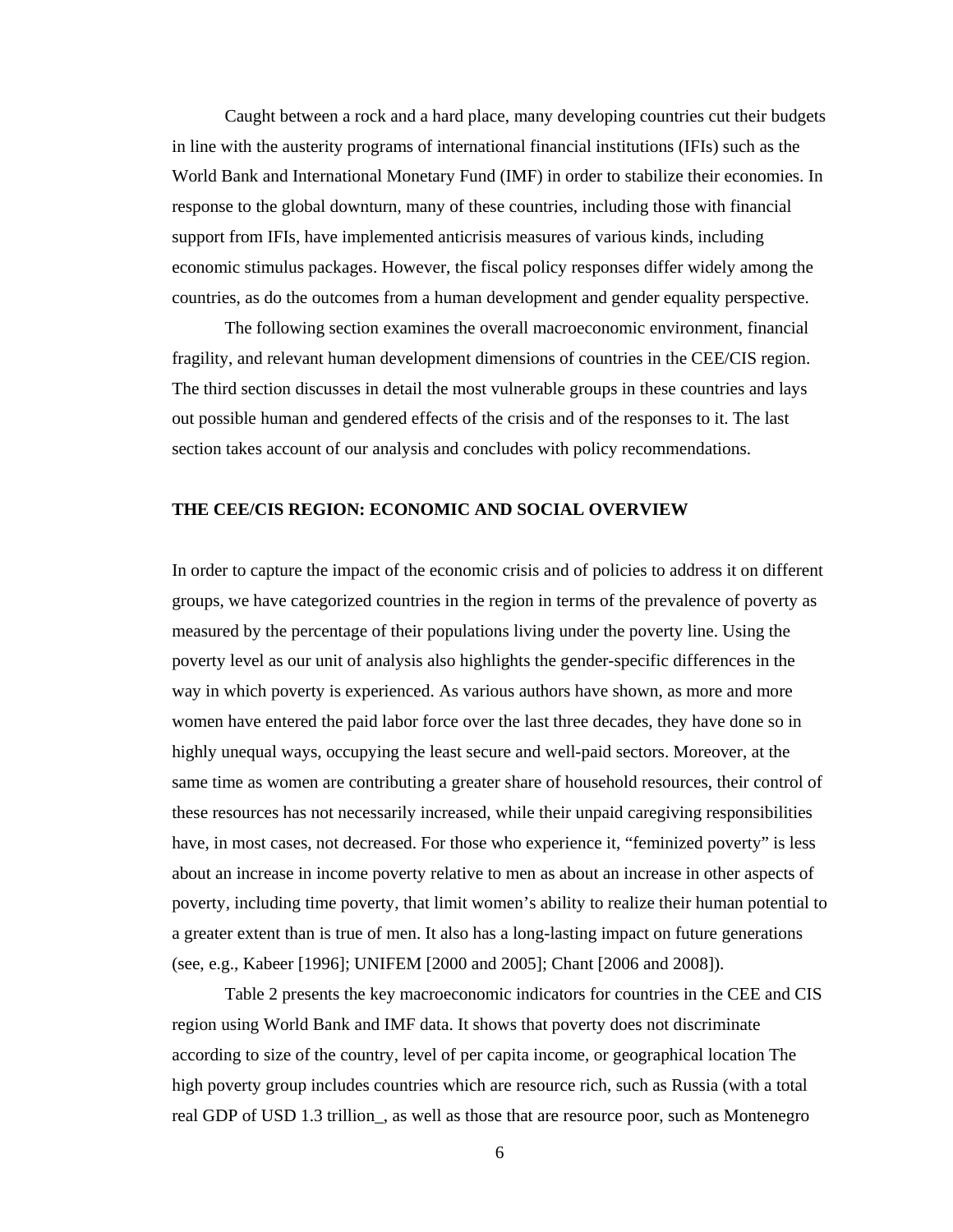(with a total real GDP of USD 3.9 billion). Nor is poverty a feature of income per capita. Ukraine has almost three times less income per capita (USD 3,069) than the Russian Federation (USD 9,079), but they both have same proportion of their populations who are poor and vulnerable (45%). Another example is between Poland with USD 11,143 and a poverty rate of 20.6 percent, and Lithuania with USD 11,522 income per capita but a much higher poverty rate of 36 percent.

The World Bank (2005) identified purchasing power parity (PPP) USD 4.30 a day as the vulnerability threshold for the region, below which people are seen as at risk of becoming poor during a global downturn. Since the CEE and CIS region is experiencing its worst economic crisis since the fall of the Soviet Union, we have adopted the (rounded off) figure of PPP USD 4 a day as the regional poverty and vulnerability threshold. We also concur with Reddy and Pogge (2005: 4) that "poverty estimates influence assessments of the seriousness of the problem, and the regions to which these resources should be directed."

The selection of USD 4 a day as the poverty line reflects two additional considerations. First, while the global poverty line used since the beginning of 2009 is USD 2.15, this does not reflect even the average extent of poverty in this region due to additional material needs for protection from the cold climate.<sup>3</sup> The 1985 calculation of PPP USD 2 as the global poverty line was done on the basis of 33 countries, none in the CIS/CEE region (Reddy and Pogge 2005).<sup>4</sup> In addition, while national poverty lines may best capture living conditions for a given country, these vary from country to country, making it necessary to choose a single line that is comparable across all countries.

However, using PPP USD 4 a day as the regional poverty line has some limitations, one of which is underestimating the numbers for some countries while overestimating them for others. As mentioned by the World Bank report, in some countries (such as Uzbekistan) the poverty rate is underestimated because of price controls in the 1990s and in others (such as Georgia) it is overestimated owing to hyperinflation around 1993. We recognize the limitations of using a 2004 poverty line, as poverty rates are likely to have changed in some countries, but these are the same limitations facing any study that uses statistics: we use the latest available numbers.

In the CEE/CIS region, countries with poverty rates of 60 percent or higher are categorized in the extreme poverty group (Armenia, Azerbaijan, Georgia, Kyrgyzstan, Moldova, Tajikistan, Turkmenistan), those with poverty rates of 40–60 percent in the high

 $3$  The poverty rate calculation in the ILO study is based on PPP USD 1 a day.

<sup>&</sup>lt;sup>4</sup> The World Bank revised these numbers in 2001, using the 1993 PPP exchange rates. The PPP rates were again updated for the region in 1996 (World Bank 2005).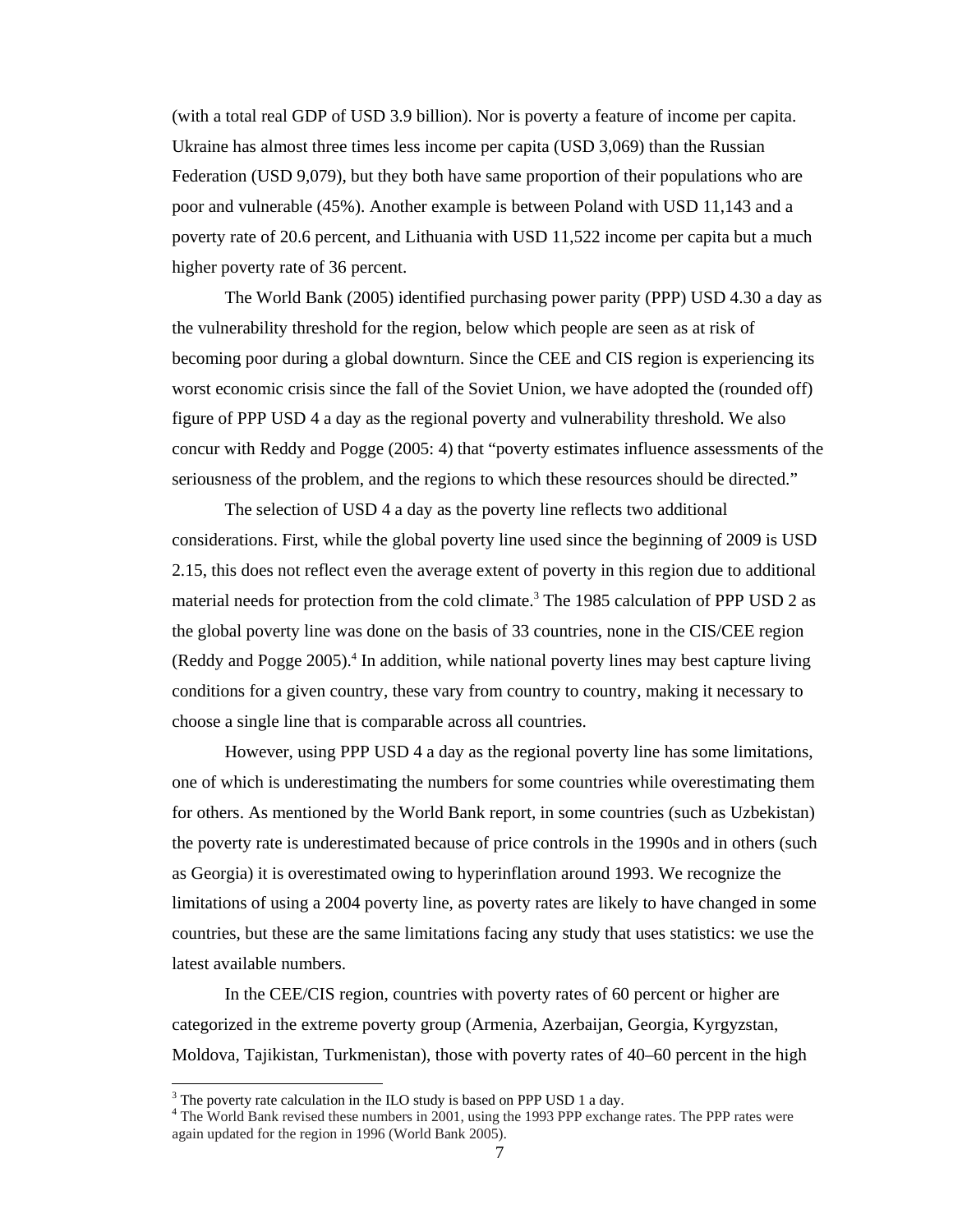poverty group (Turkey, Kazakhstan, Romania, Albania, Russian Federation, Ukraine, Montenegro, Serbia, Bulgaria), those with rates below 40 percent but higher than 15 percent in the intermediate poverty group (Belarus, Bosnia and Herzegovina, Estonia, FYR Macedonia, Hungary, Latvia, Lithuania, Poland, Uzbekistan), and those with poverty rates below 15 percent in the low poverty group (Czech Republic, Croatia, Slovakia, Slovenia).

Table 2 shows that with the exception of the Baltics (Lithuania, Latvia, Estonia), in 2008 most countries were performing very well in terms of real GDP growth; the poorest group of countries had grown the fastest with an average of 7.7 percent as opposed to 4.9 percent growth rate for the high poverty group, 2.5 percent for the medium poverty group, and 3.8 percent for the low poverty group. However, these high growth rates reversed after the financial crisis hit (see table 3). Most of the economies in the region have shrunk, especially countries such as Armenia, Lithuania, Ukraine, and Estonia, which registered negative growth rates ranging between 14 and 19 percent. Despite the global downturn, a few economies are still growing, including Uzbekistan (7%), Turkmenistan (4%), Azerbaijan (8%), Tajikistan (2%), Kyrgyzstan (1.5%), Albania (0.7%), and Poland (1%).

A high level of indebtedness in almost all of the CEE/CIS countries has a negative impact on the financial and economic outlook of the region as a whole, severely constraining the ability of all countries to respond to crisis. In 2009, more than USD 283 billion in total short-term debt came due and meeting the repayment obligations on these debts has been a challenging task for a number of countries (World Bank 2009). As of February 2009, Belarus, Bulgaria, and Latvia held insufficient international reserves to cover debt coming due. Kazakhstan, FYR Macedonia, Moldova, Poland, Romania, and Bulgaria had short-term debt levels above 50 percent of their reserves. Net capital outflows forced many of the countries to sign standby agreements (SBAs) with the IMF, which will be discussed in greater detail in the following section.

After the crisis hit, the degree of financial fragility increased for most, if not all, countries in the region. Based on the numbers in the IMF *World Economic Outlook* of October 2009, Armenia, Azerbaijan, and Tajikistan had experienced significant deterioration in their current account balances. Azerbaijan's current account surplus of 36 percent of GDP is expected to decline to 20 percent of GDP, whereas Tajikistan's current account deficit is expected to increase from -8 percent to -14 percent (see table 3). In most other countries, current account balances are expected to improve (IMF 2009).

There are varying degrees of financial fragility for different countries within different poverty groups. From the initial financial indicators presented in table 4, we can say that the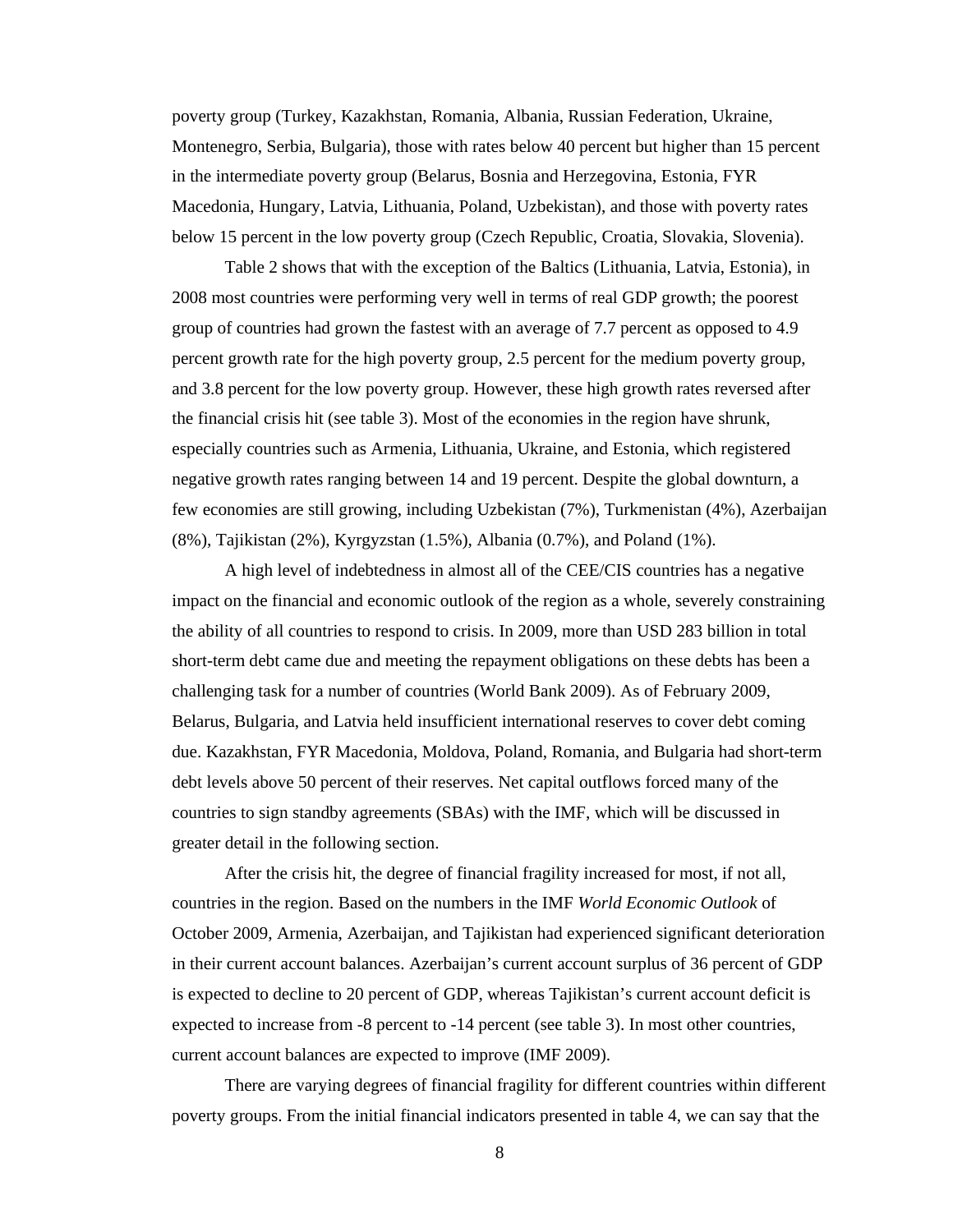average current account deficit for 2008 for extreme poverty countries is 2 percent of GDP with foreign reserves averaging 5 percent of their GDP. External debt stocks to gross national income (GNI) are 34 percent, of which 17 percent is short term (see table 4).

Countries in the high poverty group have much higher current account deficits, averaging 11.2 percent of GDP with an average external debt stocks to GNI ratio of 54 percent, and a slightly lower ratio of short-term debt in external debt (22.2%). The medium poverty group has an average of 8 percent current account deficit to GDP, an average of 54 percent external debt to GNI ratio, and 33 percent of external debt is short term. It is only in the low poverty group that one can see significant differences, with an average 6 percent current account deficit, and an average of only 10 percent of short-term debt to external debt ratio.

What does seem to correlate with poverty is the structure of the economy, in that countries with lower levels of poverty have a lower share of employment in agriculture. The average share of employment in agriculture for the extreme poverty group is 42 percent, visà-vis 19 percent for the high poverty group, 11 percent for the medium poverty group, and 8 percent for the low poverty group (see table 2).

### **POVERTY, EMPLOYMENT, AND HUMAN DEVELOPMENT**

The data in table 2 provide a clear message about the link between unemployment and poverty, showing that in countries with lower poverty rates, unemployment declines along with the rate of poverty. In countries with extreme poverty, official precrisis unemployment rates averaged 14 percent, a rate that falls approximately 2 percentage points as the poverty category improves, with the exception of the lowest poverty group, for which the average unemployment rate was 6 percent (down as much as 4 percentage points). $5$ 

The nature of employment is also important. In 2007, about 53 percent of women workers were located in part-time, temporary, or other forms of informal employment, compared to about 49 percent of male workers. Over a third of the female workforce (36%) were among the working poor compared to 30 percent of the male workforce (ILO 2009b).

Informal work is characterized by little or no job security or social protection, often harmful working conditions, and generally inferior pay—all of which put informal employees "at risk" during economic downturns, and likely to be missed by policy

 $<sup>5</sup>$  There are some important exceptions, including Turkey, which has a 10% official unemployment rate and a</sup> 58% poverty rate. This compares with Bosnia and Herzegovina, which has a high unemployment rate (36%), but a relatively low poverty rate (35%).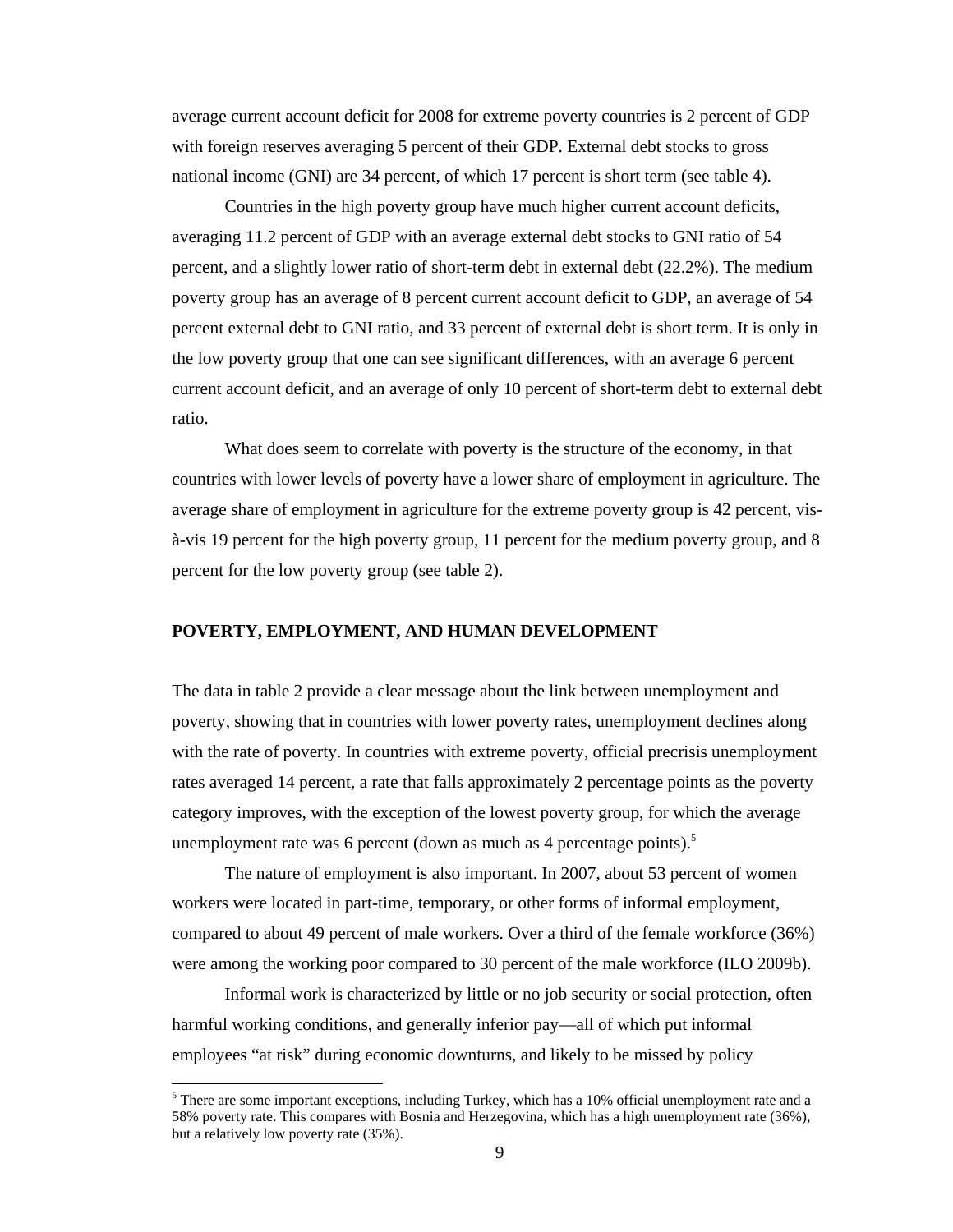responses, such as extended unemployment insurance. Few women in the CEE/CIS region are in high productivity–high pay industry occupations; in 2008, only 18.8 percent of women worked in industry compared to 26.6 percent of men. Sectors in which women work in large numbers are those where labor productivity is hard to measure, namely, services and agriculture. Labor productivity is particularly low in agriculture, owing to scarcity of arable land and abundance of labor (Sen 1981; Eastwood, Lipton, and Newell 2004).

Globally, women's employment in wage and salaried jobs has increased over the last several decades, rising to 45.5 percent of the female labor force in 2007 from 41.8 percent in 1997. At the same time, the increase in women's self-employment, or own-account employment, grew faster, rising from 22.6 percent of the female labor force in 1997 to 28 percent in 2007 (ILO 2009b). In the new millennium, the difference in the quality of new jobs for women and men is particularly striking: from 2000 to 2006 approximately twothirds of all new jobs for men were in the wage and salaried category; for women, more than two-thirds of all the new jobs were in the contributing family worker category (ILO 2009b).

The situation is worse in developing countries, especially in Asia and Africa, where up to 80 percent of women workers are in vulnerable employment, mostly as unpaid family workers or as own-account workers. While this is not so pronounced in the CEE/CIS region, where full-time employment was once standard and there is greater social protection, some of the high-growth sectors of the last decade, such as textiles, have been fuelled largely by women's home-based informal work (ILO 2009b).

Women in developing countries have also been hard hit by the crisis—not only because of increased unemployment and declining incomes, but also because of the increased burden of unpaid work they are obliged to pick up. Economic downturns frequently lead to public spending cuts and increased user fees, at times on top of earlier privatization initiatives. This not only results in fewer public sector jobs, but also shifts the burden of care away from government-provided services towards households. Feminist economists have pointed out that while paid work is visible and largely recognized, unpaid work, such as household caregiving or unpaid work in family enterprises, is neither visible nor recognized, as it takes place out of the market, and is therefore not counted in national income accounts (Folbre 2001; Elson 1995; Elson and Cagatay 1999).

These shifts also often increase the wage gap. A study of wages in Turkey showed that while men get higher wages in private rather than public sector jobs, women tend to get higher wages in public rather than private sector jobs (Tansel 1999). Thus the privatization of sectors that employ mostly women (such as education and healthcare) generally has a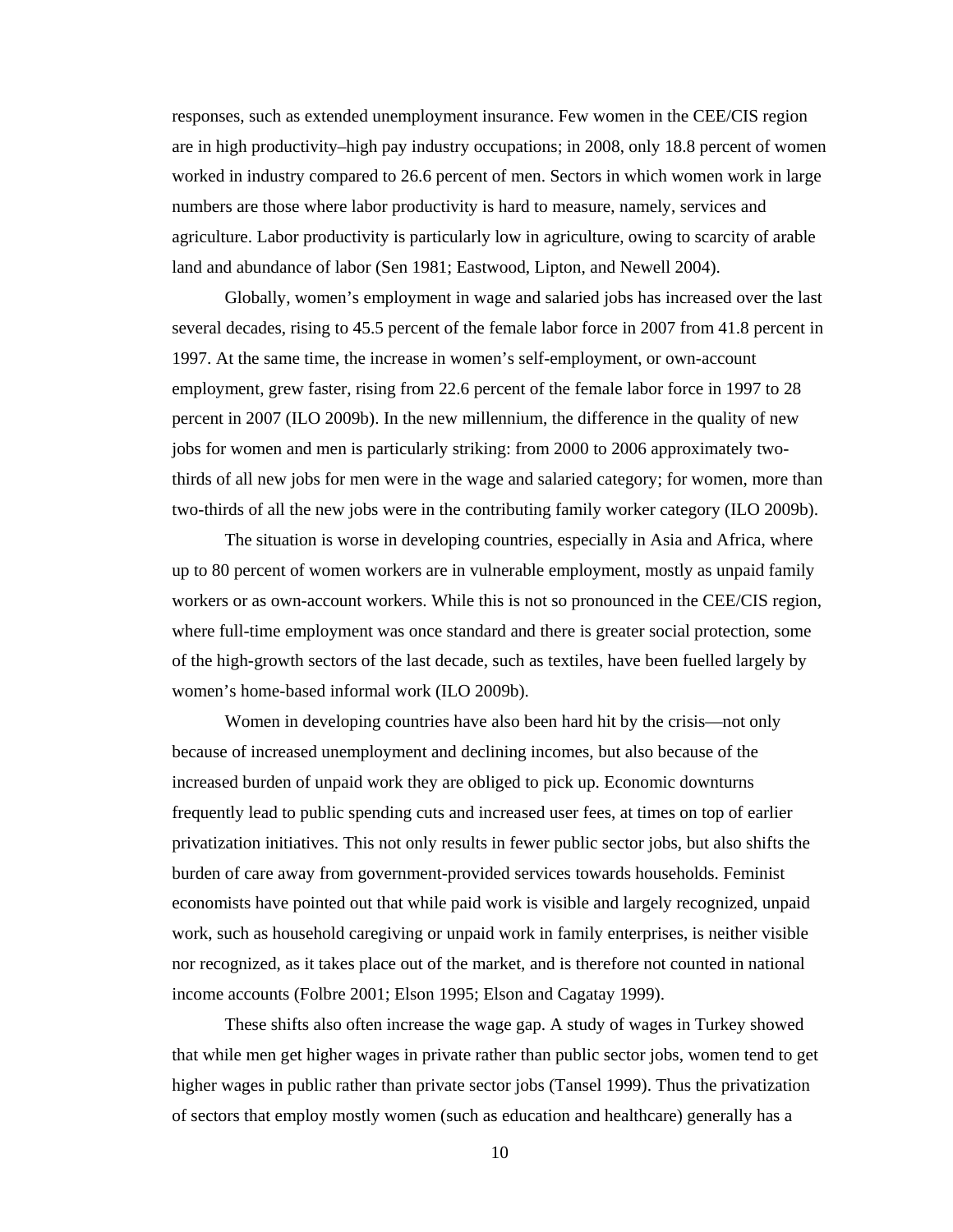serious negative impact on women's paid labor compensation, as well as increasing women's burden of unpaid labor.

"Economic freedom, self-determination or... co-determination in resource distribution within the family is highest when women earn wages and salaries or are employers, lower when they are own-account workers and lowest when they are contributing family workers" (ILO 2009b: 11).

Countries also vary widely in terms of levels of social spending and human development outcomes. Table 5 presents data on human development indicators for countries in this group. One of the most striking links it shows is that negative outcomes, such as maternal mortality and infant mortality, increase significantly with increased poverty. In the extreme-poverty group, for every 1,000 live births, an average of 45 babies die, compared to 23 in the high-poverty group, 14 in the medium-poverty group, and 5 in the low-poverty group. The same pattern is even more pronounced for maternal mortality rates; for every 100,000 live births, women in extreme-poverty countries are 16 times more likely to die in childbirth as those in low-poverty countries (94.14 versus 5.75).

 It should be added that there does not seem to be a consistent relationship between the ratio of public spending on health as a percentage of GDP and human development outcomes. For example, in both Tajikistan and Romania, the share of GDP spent on public health is 3 percent, while the outcomes in terms of maternal mortality are very different (170) deaths in Tajikistan and 24 in Romania). Even considering the total real GDP of their economies and taking their populations into consideration (22 million Romanians and roughly 7 million Tajiks), this raises questions about the importance of the quality of health care and how and where resources are used.

Another variable that correlates with increased poverty in the region is increased inequality (see table 5). Poorer countries are more unequal in terms of per capita consumption than are richer countries. Thus, the poor are subject not only to abject poverty, but also to relative poverty, resulting in high levels of out-migration, particularly among women. This is likely to deepen as migrant workers have been among the first to lose jobs in receiving countries and many have already returned, joining the ranks of the unemployed.

One phenomenon in all the countries in the region is the persistent gender pay gap, as illustrated by the ratio of female-to-male earned income. It is interesting to note that in Turkey, one of the middle-income countries in the region, female earnings constitute only 26 percent of male earnings.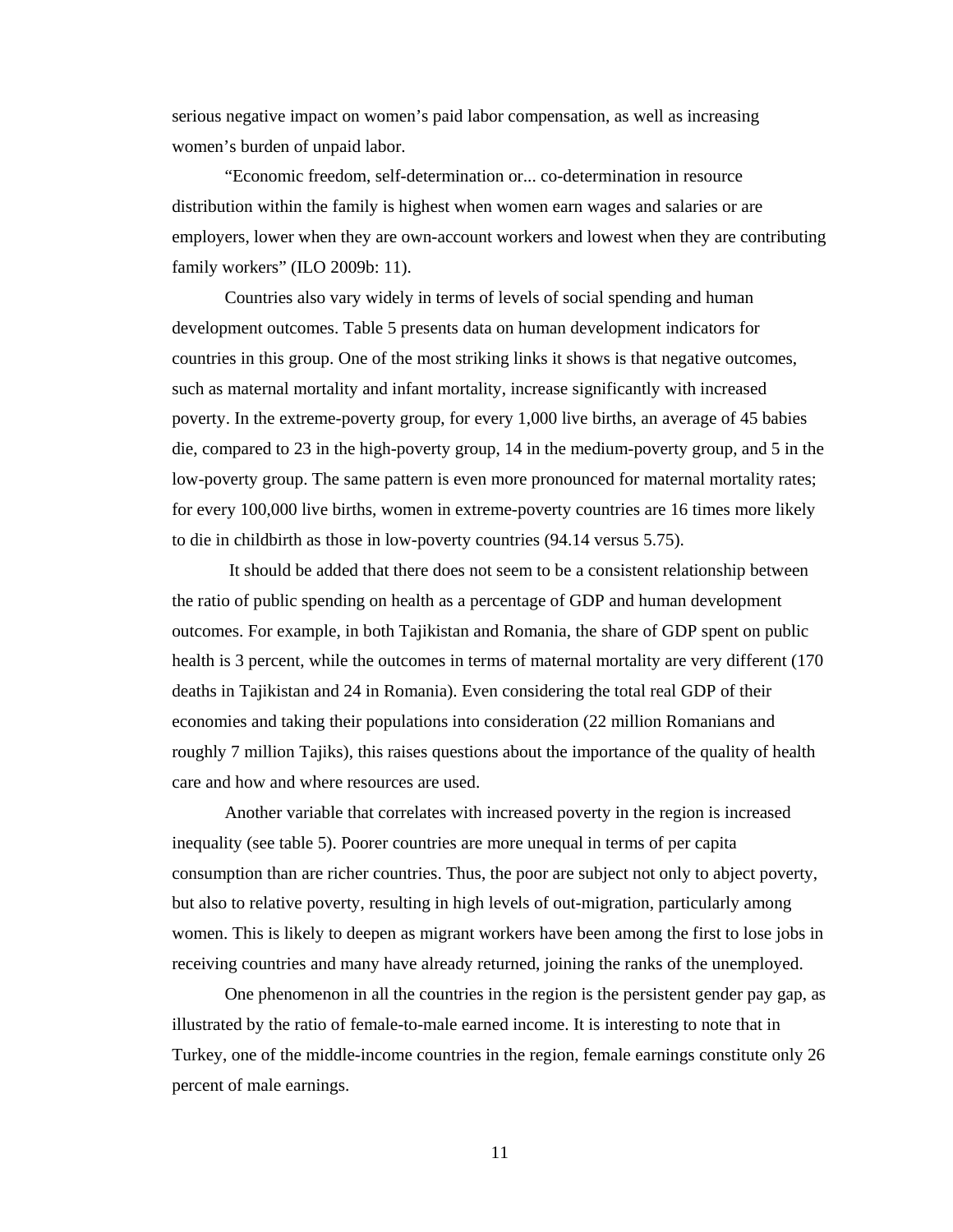### **POLICY RESPONSES ACROSS FOUR POVERTY GROUPS IN THE CEE/CIS**

This section examines countries in each of the four poverty groups that, despite similar economic constraints, appear to have adopted very different policy responses. While it is important to note that the details of these responses are taken primarily from government statements, IMF agreements, World Bank publications, and the like, and that there is little information about the extent to which they are actually being implemented, they nevertheless reflect different political priorities and the influence of different constituencies—including governments, the private sector, international financial institutions, and, to some extent, civil society—in shaping these priorities. To assess the way in which these policy measures are likely to affect different groups, the paper first asks: Who are the poor in these countries?

### **Extreme Poverty Group**

In managing the transition to market economies, countries in the extreme poverty group namely, Armenia, Azerbaijan, Georgia, Kyrgyzstan, Moldova, Tajikistan, and Turkmenistan—have taken a variety of different courses. Some, such as Turkmenistan and Tajikistan, have been slow to undertake market-oriented reforms, maintaining firm control over their economic development; others, like Georgia have introduced these reforms in a stop-and-go way, while still others, like Azerbaijan, are considered to have taken a course of intermediate reforms.

Among this group of countries, not only has the pace of transition varied, so too has the economic resource base on which they have conducted reforms. Azerbaijan is a resourcerich country whose export earnings allowed it to expand its economy and to achieve an impressive rate of economic growth before the crisis. The smallest and poorest countries (Armenia, Kyrgyzstan, Moldova, Tajikistan), in which (with the exception of Tajikistan) reforms are quite advanced, have been struggling to attract sustained foreign investment, a key part of their national development strategies.

What countries in this group have in common, in addition to high levels of poverty, is that they have become highly dependent on migration outflows, which have had a stabilizing effect on their labor markets and provided remittances that added substantially to their currency reserves. Tajikistan and Moldova in particular have very high ratios of remittances to GDP, at 45.5 percent and 38.3 percent, respectively.

All of these countries have also adopted various anticrisis measures in response to the crisis. Among them, only Turkmenistan is funding these measures from domestic resources.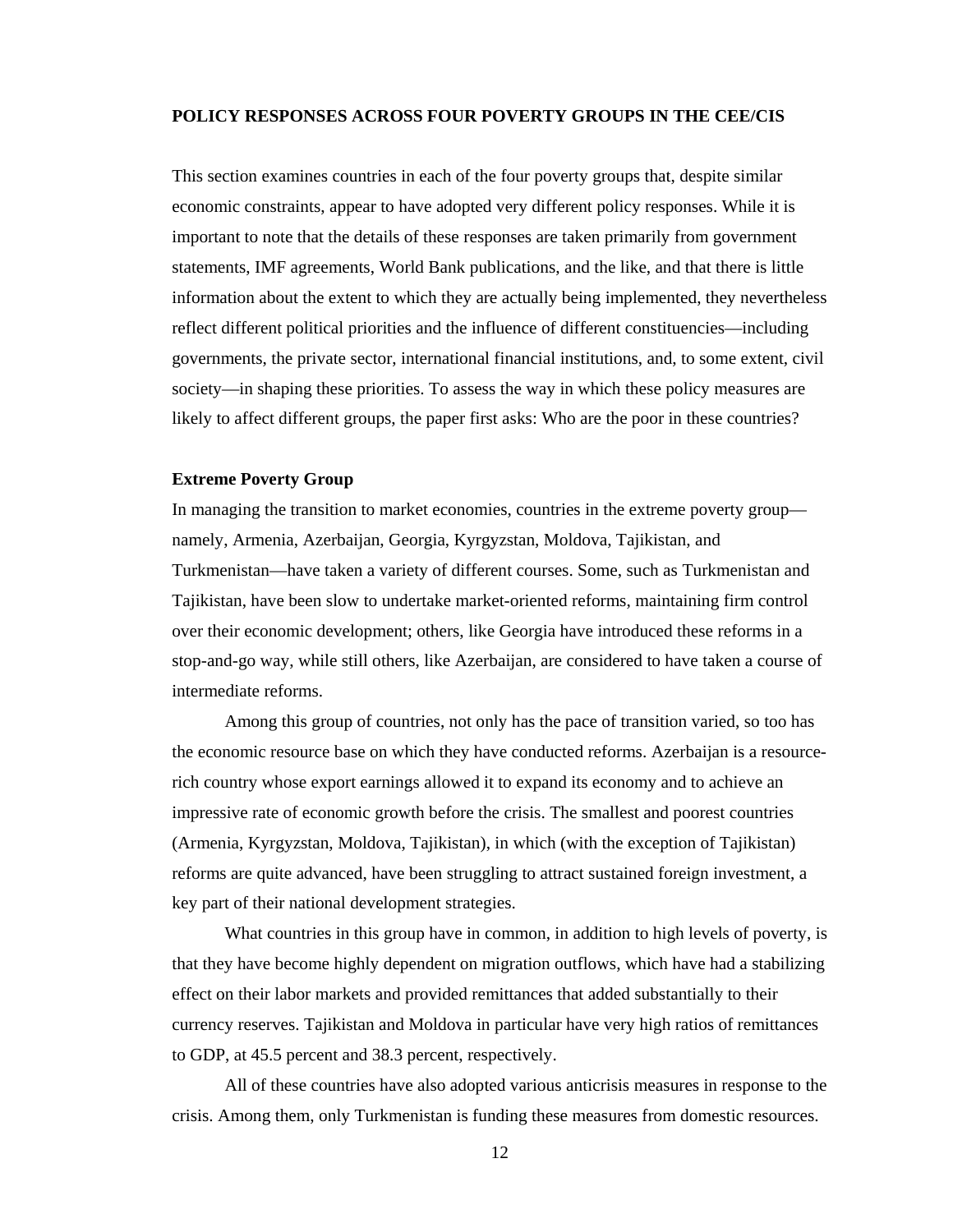Kyrgyzstan has been able to draw on financial support from the Russian Federation, as well as its own resources. In addition, since December 2008, Kyrgyzstan has had an 18-month IMF Exogenous Shock Facility (ESF) in the amount of USD\$100 million.<sup>6</sup> The others— Armenia, Georgia, Moldova, and Tajikistan—are financing their packages with loans from international financial institutions, including the World Bank, Asian Development Bank, and the European Bank for Reconstruction and Development (EBRD), as well as the IMF.

Despite their high levels of poverty, most of these countries are adopting measures to address the crisis and it is important to see the extent to which they have tried to protect poor and vulnerable groups.

### **Who Are the Poor?**

Table 6 presents poverty, education, and employment data for each of the countries in the extreme poverty group. Column 1 shows the share of poor people among all rural or urban dwellers. The rest of the columns show the structure of poverty—the percentages indicate which group constitutes the highest share of poverty among all people in poverty. In extremely poor countries, the majority of people in poverty are rural people, working people, and retired people. This does not mean that unemployed people are not poor, but rather that the majority are the working poor.

Within the extreme poverty group, where, on average, 76 percent of the population live in poverty, it is reasonable to assume that the poor are located in all sectors agriculture, manufacturing, services—and include both native and migrant households in both urban and rural areas.

Looking first at Moldova, a small resource-poor country with a population of 3.8 million, we see it has a poverty rate of 65 percent and its economy is projected to contract by 9 percent in 2009 (see table 3). In 2008, Moldova had a current account deficit of 17 percent of its GDP. Currency reserves diminished by 35 percent from December 2008 to April 2009, and may totally diminish in the face of declining exports and remittances (Social Watch 2009).

 In terms of employment, people in wage work constitute 33 percent of people in poverty, while retired people make up another 31 percent (see table 6). Women's unemployment in Moldova is extremely high (23.6%) compared to the total official

<sup>&</sup>lt;sup>6</sup> Current ESF in Kyrgyz Republic is in response to declining foreign finance in Kazak-owned banks, as well as easing the impacts of a recent earthquake, and helping with the electricity needs, which has become challenging as a result of falling water levels in the Toktogul reservoir, which provides 90% of all electricity (CEPR 2009a).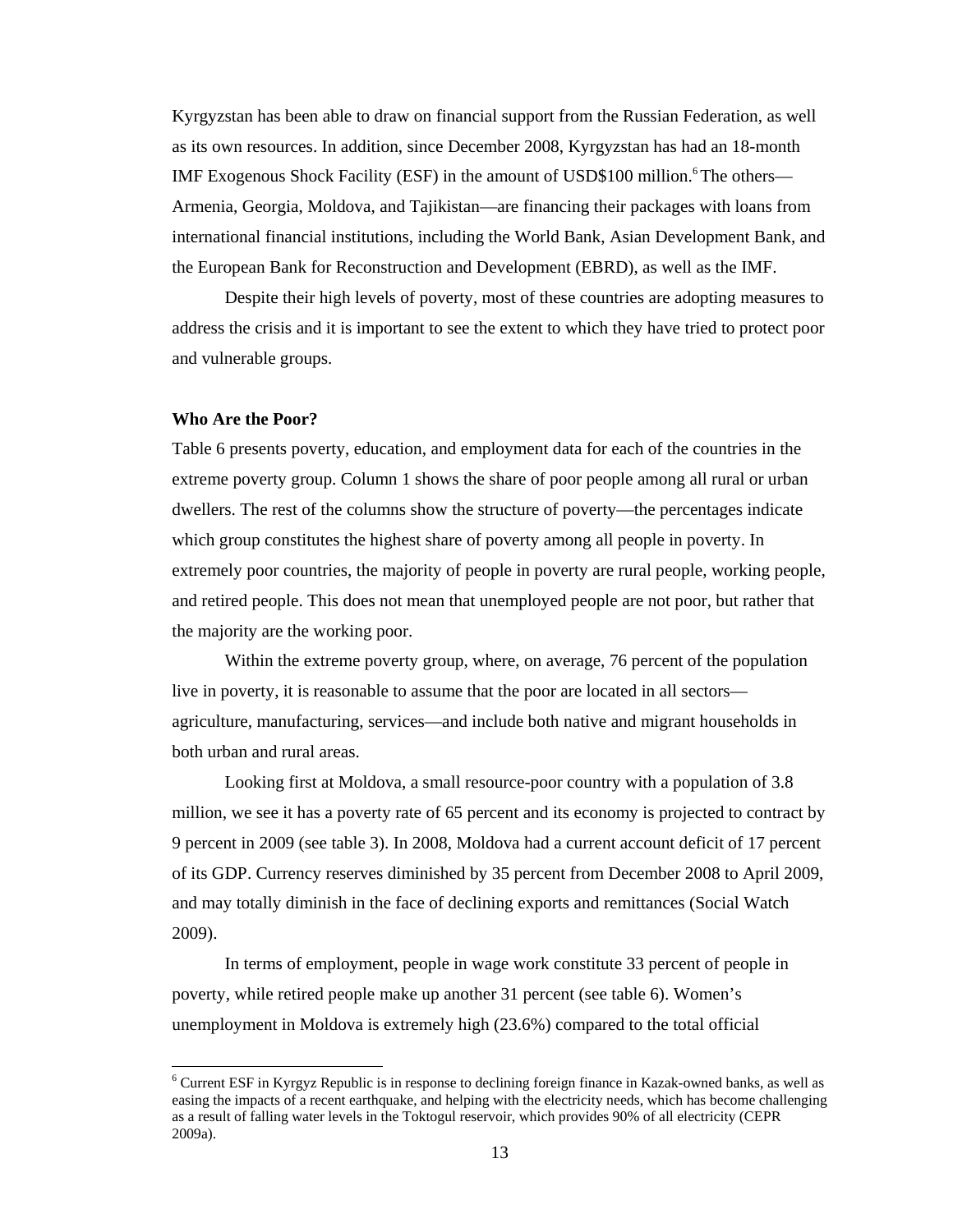unemployment rate (7.3%) in 2007. Thirty-three percent of employment is in agriculture and the poverty rate in rural areas is 87 percent. In 2008, Moldova's per capita GDP was USD 1,200 with a total real GDP of USD 4.4 billion (see table 2). The proportion of poor femaleheaded households is one of the highest in the group as well (37%), primarily due to the extremely high female unemployment rate for the country (see table 6).

Not surprisingly, remittances represent a major share of the country's GDP; in 2008 they constituted 38 percent of total GDP, one of the highest in the world. Studies have shown that remittances apparently reduce poverty in all regions (Lucas 2004; Adams 2005; World Bank 2006b). The same is true in Moldova, where they significantly contribute to household income, especially in households with children, where they are used in basic consumption items such as food and clothing.

Women migrant workers comprise 56 percent of Moldovan migrant workers and contribute significantly to the economy. Most are from rural areas, aged between 30 and 40 years and are (or have been) married and have children. About 60 percent of women stay in the countries of destination longer than one and one-half years. Migrant women who are in receiving countries illegally face an increased risk of morbidity, but are unable to access healthcare or other services. Their illegal status enhances their dependence on their employer, increasing the risk of sexual abuse (Eurostep 2009).

In the face of increasing hardship as a result of the global economic crisis, the government applied to the IMF to finance a range of stimulus measures, none of which are gender sensitive or designed to protect vulnerable groups. On the contrary, in order to improve its current account imbalance, the government has kept the "zero quota" of corporate income tax that was introduced in 2008. As an IMF working paper points out, declines in corporate income tax rates in the region have raised concern, as it results in tax competition and a race to the bottom to attract foreign investment (Piatkowski and Jarmuzek 2008).

A more serious concern noted in the study is that reduced tax revenues on the corporate side may force countries to either reduce public spending or increase other discretionary taxes, as happened in Moldova. The government has introduced a fixed income tax of 15 percent for individuals and increased the value-added tax (VAT) by 2 percent from its previous level of 20 percent (Social Watch 2009).

Responding to IMF conditions, the measures the government has taken so far seem to increase poverty and inequality without much probability of success in attracting foreign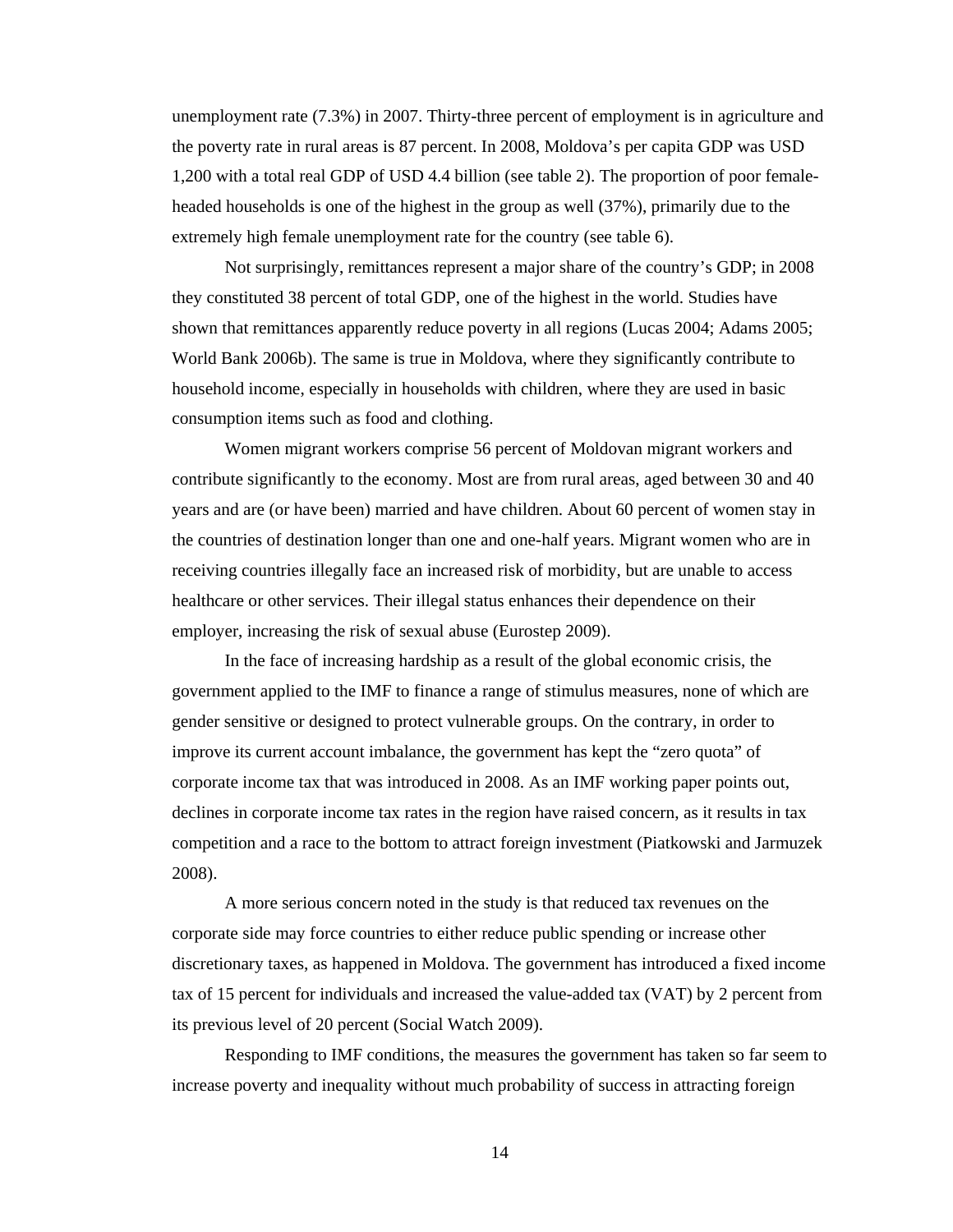investment, given the fragility of its economy and the ongoing political turmoil resulting from economic instability.

Armenia is another small, resource-poor country where the highest proportion of the poor is in the economically nonactive working age category. Given an extremely high official unemployment rate of 36 percent, Armenia is somewhat different than other countries in the region. Like Moldova, however, Armenia has been affected by the crisis through a decline in remittances and capital inflows, especially from Russia, and was further hit by the collapse of commodity prices (CEPR 2009a). Armenia's economy has now shrunk significantly, from 6.8 percent real GDP growth in 2008 to -15.6 percent in 2009 (see tables 2 and 3).

The IMF plays a crucial role in shaping macroeconomic policy in the countries to which it lends money. The Structural Adjustment Programs (SAP) that were introduced in the region in the 1990s facilitated the transition to a market-oriented economy based on trade liberalization, free capital flows, financial deregulation, privatization, reduced state social spending, and the replacement of the ideal of "public goods" with that of "individual responsibility." The IMF Standby Agreements and other forms of lending tend to focus on fiscal consolidation, banking reform, and restoring financial stability.

As a result of the crisis, Armenia turned to the IMF, requesting a substitution of their ongoing Poverty Reduction and Growth Facility (PRGF) with a large Standby Agreement special drawing rights (SDR) 165.6 million (or around USD 258 million) (CEPR 2009ibid.). In Moldova, this agreement came with the condition that the government correct its fiscal imbalances. During the Poverty Reduction and Growth Facility (PRGF) reviews, IMF staff advised Armenian authorities to remove already planned fiscal stimulus for 2008 and 2009, and to tighten monetary policy (CEPR 2009a). However, the Armenian government adopted a very different fiscal policy than that advised by the IMF and took different policy responses than did many other countries, such as Serbia and Czech Republic, which will be discussed in the following pages. It taxed luxury consumption goods of tobacco and imported alcohol, which not only have been shown to have negative social impacts, such as increasing the probability of nicotine-related illnesses and domestic violence, but are also considered to be consumed mostly by men (Koohi-Kamali 2008). Thus, whether or not it did so intentionally, the Armenian government has implemented a tax rate that favors female income earners. Contrary to the advice of the IMF, it reportedly also decided to raise tariffs on certain imports in order to improve its current account balance (CEPR 2009a).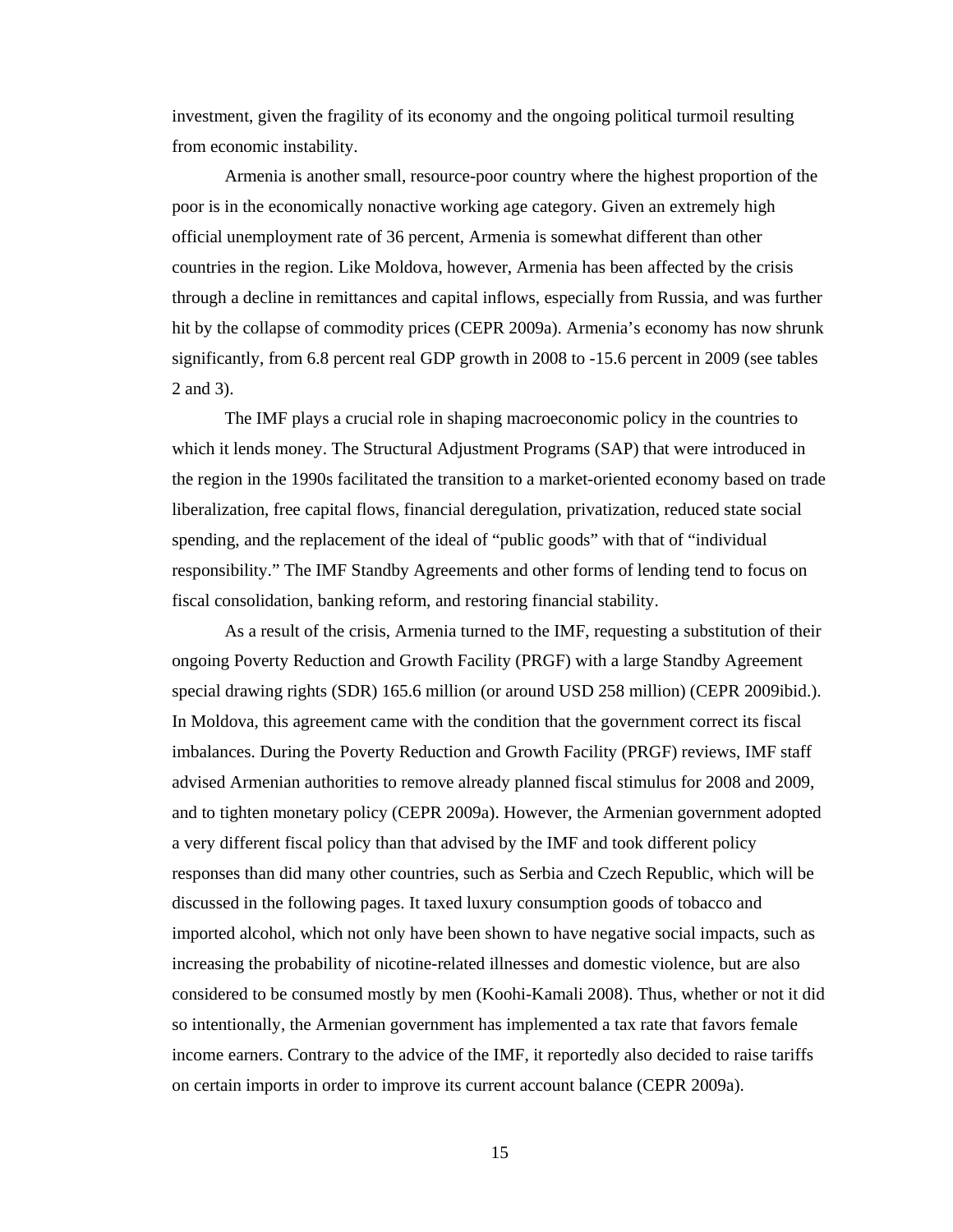A third country, Tajikistan, is also financing its economic stimulus package with loans from external sources, which in this case are extensive. On April 21, 2009, the government signed a three-year, USD 116 million arrangement under the PGRF with the IMF. The PRGF loan, together with grants to the budget from the Asian Development Bank, the European Union, and the World Bank, will help Tajikistan meet its financing needs.

Tajikistan earns a majority of its export revenues through aluminum and cotton. A World Bank report on the cotton sector estimated that 56 percent of arable land is under cotton cultivation (World Bank 2004). The cotton sector employs a majority of the rural labor force, and cotton fiber exports comprise one-fifth of total export revenues, which makes it the second largest export commodity after aluminum. The global economic downturn has weakened the Tajik economy by reducing global demand for its major export commodities. Moreover, 45 percent of the country's real GDP comes via remittances, also one of the world's highest. As a result, the crisis has been transmitted to the economy primarily through declining exports and remittances, which have declined 30 percent (CEPR 2009a). Since onset of the crisis, the Tajik somoni has depreciated by about 30 percent against the U.S. dollar and real GDP growth is expected to slow to 2 percent compared with 8 percent in 2008 (CEPR 2009a; IMF 2009a).

The poverty rate is extremely high in Tajikistan, with 85 percent of its population deprived of basic necessities. Rural poverty is higher than urban poverty and children under 16 constitute the majority (76%) of the poor (see table 6). Arable land is scarce; it constitutes only 3 percent of the country's total land, and, thus, developments in the agricultural sector have significant impacts on the livelihood of the majority (World Bank 2004). Given that 56 percent of all arable land is devoted to cotton, most of the rural poor are cotton farmers.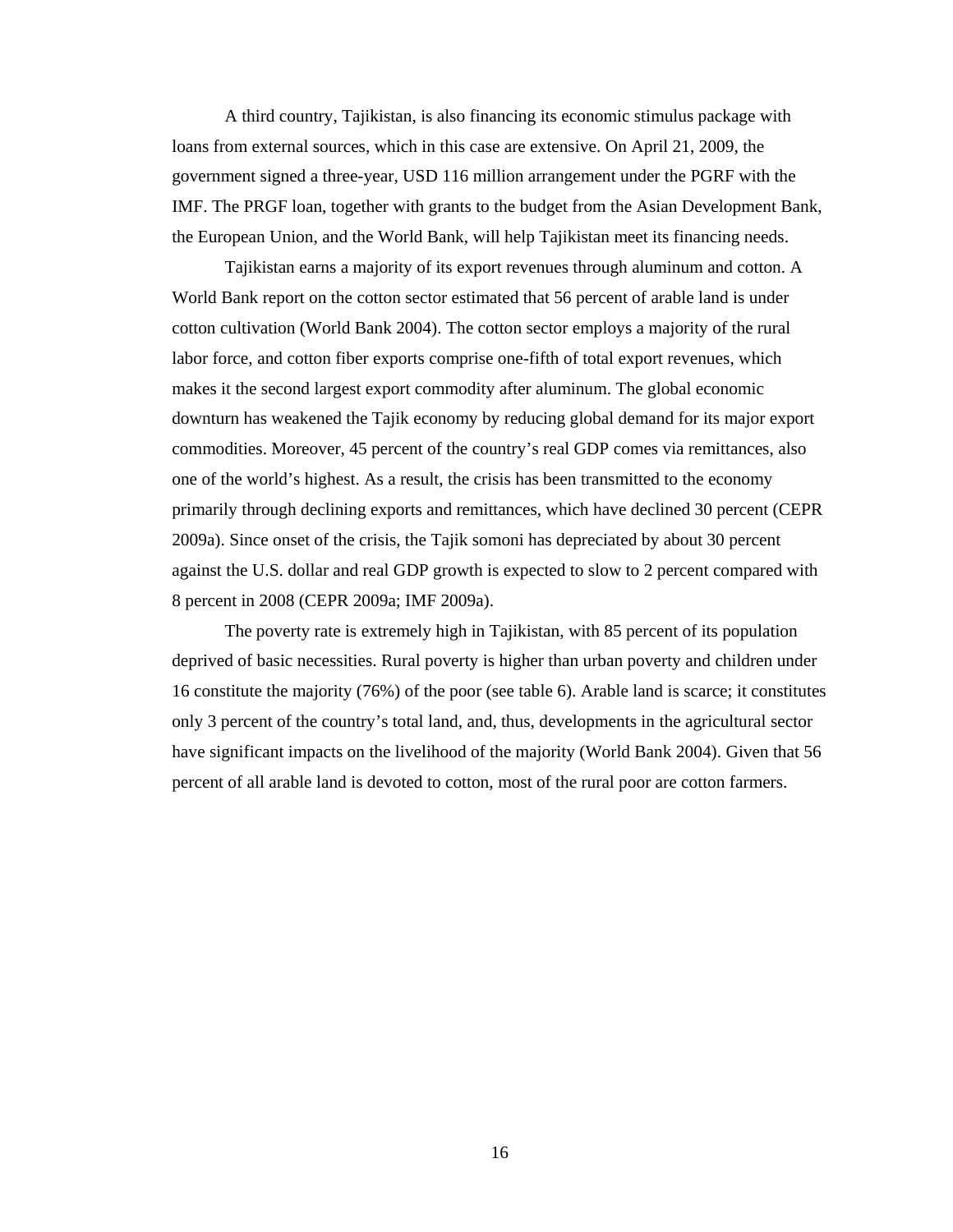### **Box 2. Cotton Farming in Tajikistan**

For Farhod, as for other Tajik farmers, the problems began from his first days as an independent farmer three years ago, when the local collective farm, which dated from the Soviet era, was broken up. He was allotted, but does not own, 40 acres of land and a \$5,000 debt carried over automatically from the farm's arrears. Each year most of his profits go to working off the debt, which was assumed by a cotton trading company. The company maintains a monopoly over all cotton trade in the Shaartuz region and sells Farhod his supplies on credit—at inflated prices, he said—and then buys his production at below market prices.

Under this system the farmers are perpetually strapped, as they never see any cash. Farhod and others say that what little they earn goes for food and other essentials, but since they have no money in hand, they are forced to buy from the trading company at inflated prices. "They pay us, but only 14 months later when they sell the cotton," Farhod said. "Each year the debts get bigger and bigger."

**Source:** http://www.nytimes.com/2008/10/15/world/asia/15tajik.html

With substantial IFI financial support to stabilize its economy, Tajikistan has undertaken some major reforms. Its economic stimulus plan aims to alleviate the impact of the crisis on the population by increasing spending on education and health (particularly primary healthcare) by 1.5 percent of GDP in 2009, along with cash transfers to households. Given the high maternal mortality rate—170 women per 100,000 live births—this could have major benefits for women.

The Tajik government has also announced its intention to reform the agricultural sector by addressing the cotton sector debt overhang and introducing a market-based financing mechanism to raise the sector's growth potential. Its letter of intent notes that government will move to a private-sector-led financing mechanism, where farmers will have the ability to use land-use rights, not simply land ownership, as collateral. In the meantime, it will also open credit channels to noncotton growing farmers and allow banks to extend credit access to the whole agricultural sector, which would also motivate farmers to switch from cotton to other crops (Tajikistan Government, dated 3/31/2009). Crop switching may also have positive effects on food security in the region, since with easier access to credit for all agricultural crops, farmers may choose to grow food crops.

Kyrgyzstan is a low-income, landlocked country with a population of 5.3 million people (World Bank 2008). Its major export items are gold, agricultural products, textiles, and energy products. Its official unemployment rate is the lowest (5%) among the extreme poverty group, largely due to out-migration. The country experienced robust growth in real GDP in 2008 (7.6%), but this is estimated to drop to 1.5 percent in 2009 (see tables 2 and 3).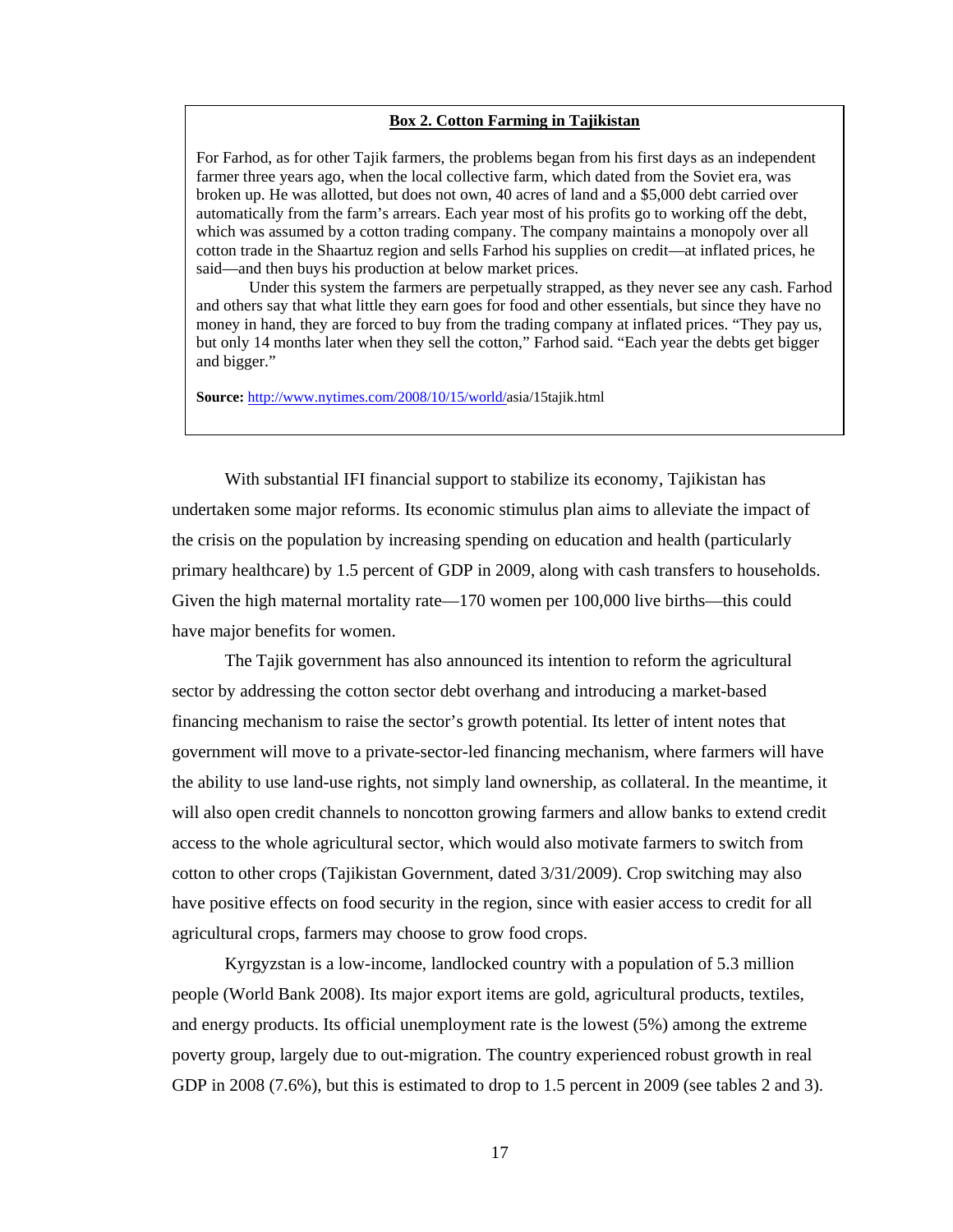The poverty rate in Kyrgyzstan is 73 percent and 37 percent of people living in poverty are self-employed. According to the Pan-European Regional Council, before the crisis, the sewing industry in Kyrgyzstan had been experiencing a boom, its exports primarily going to the Russian market. After the crisis, Moscow's largest market, Cherkizovskij, closed, resulting in a reported 25 percent decline in orders to the Kyrgyzstan sewing industry. In 2001, there were 20,000 people working in light industry, expanding to 200,000 in 2008. Now about 15,000 Kyrgyz workers sell their goods in Russian markets; 80 percent are self-employed. Sewing "sweat shops" are located everywhere in country—in old factories, garages, private houses, and warehouses. In 2008–09, 1,245 workers were organized and 45 new organizations established.<sup>7</sup>

Based on the government's letter of intent to the IMF in 2009, the impact of the crisis on Kyrgyzstan is due primarily to the economic slowdown in Russia and Kazakhstan, which resulted in reduced trade and remittance flows. It is anticipated that the slowdown in economic activity will create fiscal and current account imbalances that will spill over to 2010. However, Kyrgyzstan is receiving USD 450 million in budget support from the Russian Federation, of which it intends to use USD 165 million during 2009. Kyrgyzstan is planning to allocate these funds to both capital investment and social spending. Even though not stated clearly, the letter of intent suggests that capital spending priorities will be given to medium-term projects and social spending will be focusing mostly on poverty reduction through direct cash transfers. It also notes that the government has increased pensions to offset inflation (CEPR 2009a).

In addition to increased social protection through cash transfers, the government announced it will consider increasing revenue through a strengthened tax administration, along with some changes in the tax rates. According to the CEPR (2009a) report on IMF Standby Agreements in the region, the government is expected to decrease the VAT rate from 20 percent to 12 percent, while at the same time introducing a new property tax and other tax increases, as yet undefined.

To some extent, Kyrgyzstan has recognized the importance of increasing social spending for vulnerable groups and introducing more progressive tax schemes. According to CEPR, the Social Fund expenditures are expected to rise from 5.4 percent of GDP in 2008 to 5.9 percent in 2009. However, the report also notes that the government is scheduled to drop the public-sector wage bill from 7.2 percent in 2008 to 6.7 percent in 2009. Considering that

 $^7$  Available at: http:// perc.ituc-csi.org/spip?article280.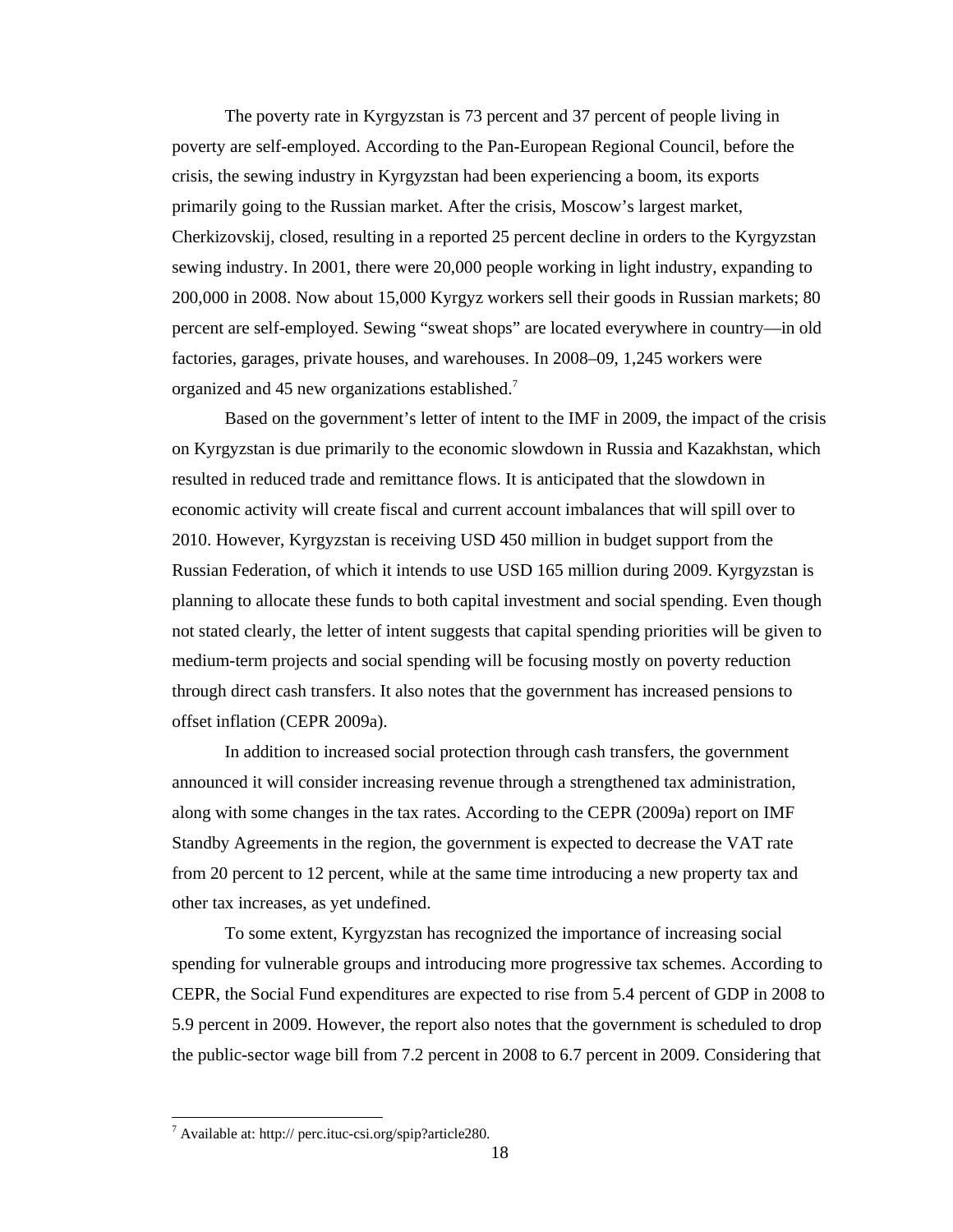the second largest group of poor people after the self-employed are those who are wage employees, the wage reduction may have significant negative impacts on the poor.

It is interesting to contrast the choices of different national governments in the same poverty group. Moldova and Armenia, both small, resource poor economies that are highly reliant on remittances, Moldova afflicted by political instability, Armenia by extremely high unemployment rates, both constrained by IFIs, yet choosing different policies, while Tajikistan and Kyrgyzstan, both rural economies with high dependence on remittances, have been responding differently as well. As the latter relies less on IFI funds and is also burdened by higher external debt stocks, it has been adopting gender-sensitive policy responses that extend to its most vulnerable populations. However, Tajikistan has been implementing propoor policies as well, but in the Tajik case, it is important to emphasize the positive role of IFIs in working with the government to improve people's lives by increasing social spending and supporting the government's efforts to restructure its financial and agricultural sectors to assist the most vulnerable.

### **HIGH-POVERTY GROUP**

As with the extreme poverty group, countries in the high poverty group (Albania, Bulgaria, Montenegro, Kazakhstan, Romania, the Russian Federation, Serbia, Turkey, Ukraine) differ in terms of their resources and degree of integration to the global economy. Russia and Kazakhstan are resource-rich countries with impressive growth rates. Bulgaria and Romania are the only EU member countries in the high-poverty group, while Albania, Montenegro, and Serbia are all prospective EU members.

Among the high poverty group, those who relied on external funds (wholly or partially) for their economic stimulus packages are Romania (USD 17.1 billion from the IMF), Ukraine (USD 16.4 billion from the IMF), and Serbia (USD 4.53 billion from the IMF). EU assistance to its CEE member countries is mainly devoted to helping businesses deal with the crisis (EC 2009a). Under the EU Instrument for Pre-Accession Assistance (IPA), Serbia received general budget support to ease the economic and social consequences of the crisis for citizens.

#### **Who Are the Poor?**

One of the most significant differences between the high-poverty group and the extremepoverty group is the prevalence of poverty among female-headed households, who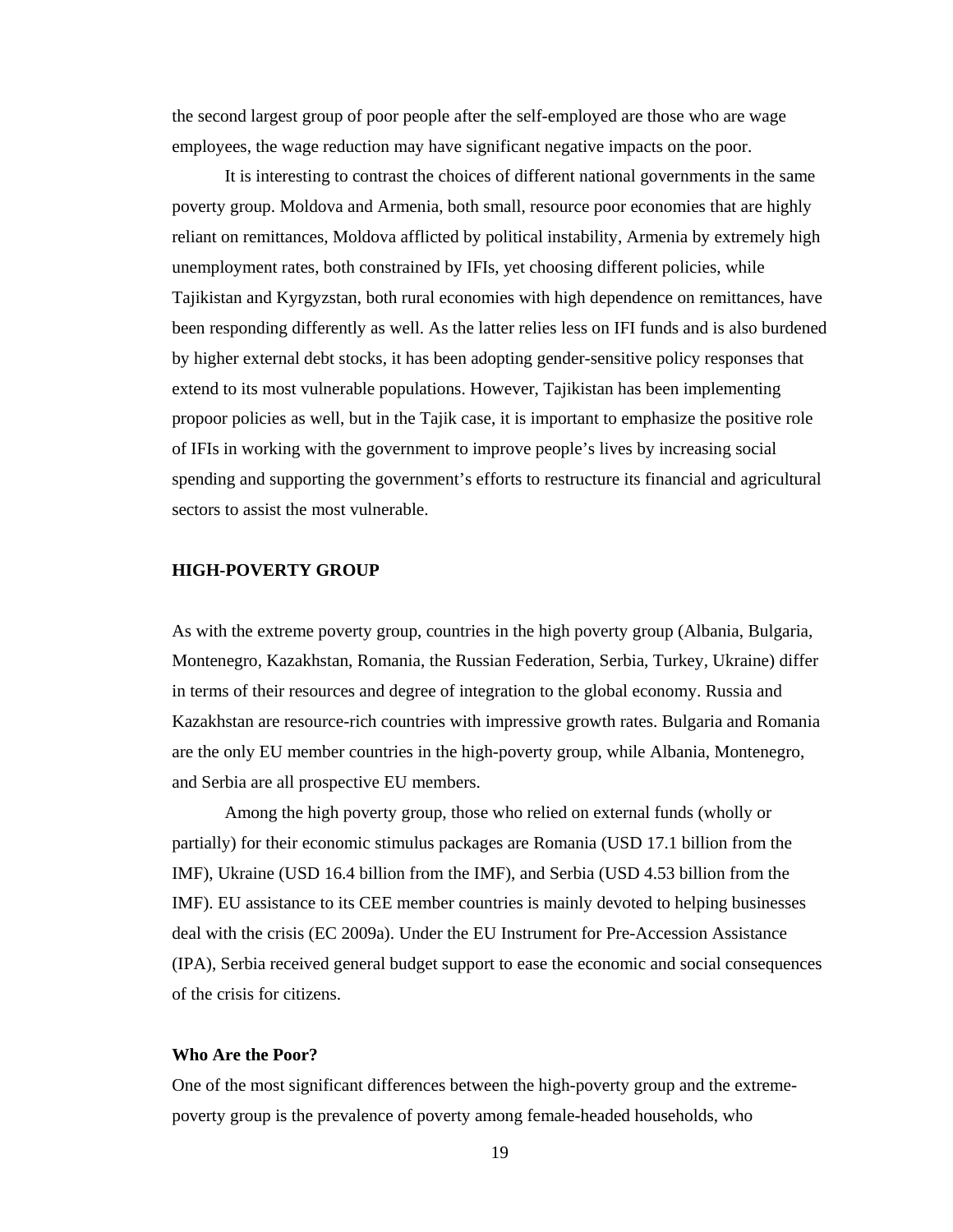disproportionately represent the poor in Ukraine and particularly in the Russian Federation (68%). Rural-urban poverty differences are also more pronounced than in the extreme poverty group (see table 7). Education would seem to be a good target of expanded public spending in this group, as the general pattern suggests that a large share (in some cases, the majority) of the poor have only a basic education.

Kazakhstan is a resource rich country that produces natural gas and crude oil, and also exports textiles and agricultural products, particularly wheat and livestock. Kazakhstan's economy grew at a rate of 3.2 percent in 2008 and is estimated to contract by 2 percent in 2009 (see tables 2 and 3).

The country has a poverty rate of 56.7 percent, with a higher rural poverty ratio of 67 percent as opposed to 55 percent for urban poverty. Similar to Kyrgyzstan, self-employment is a high-poverty-risk occupation, as 27 percent of all people living in poverty are in this category, closely followed by wage employees, who constitute 25 percent of all the poor.

However, women have a disadvantage in rural Kazakhstan as rural markets are segregated; being a woman worker not only reduces the chance of finding employment, but also results in lower wages compared to men (World Bank 2004). Also, due to the large size of the country, poverty has a spatial dimension in Kazakhstan; earnings are much lower in rural areas such as Akmola, North Kazakhstan, and East Kazakhstan, where infant and maternal mortality rates are also very high (World Bank 2004).

One of the largest emerging economies along with Russia, Kazakhstan has, through two successive rounds, dedicated resources amounting to 10 percent of GDP to its emergency stimulus package (ESP) (Deutch Bank Research 2009) In September 2009, the Asian Development Bank provided USD 500 million to support construction projects in the country. Even though a significant portion of the funds were intended to be used for banking sector liquidity, aid for the real estate sector in Kazakhstan will also constitute a prominent share (DBR 2009). The government has also been providing funds to small and medium enterprises at low interest rates and this is supported by the government's monetary policy: the central bank has cut interest rates to ease the credit crunch.

While Kazakhstan had the highest external debt to GNI ratio (104) in the group (second highest in the entire study), it also seems to be the only country that has implemented policies towards protecting women and the most vulnerable groups (see box 3).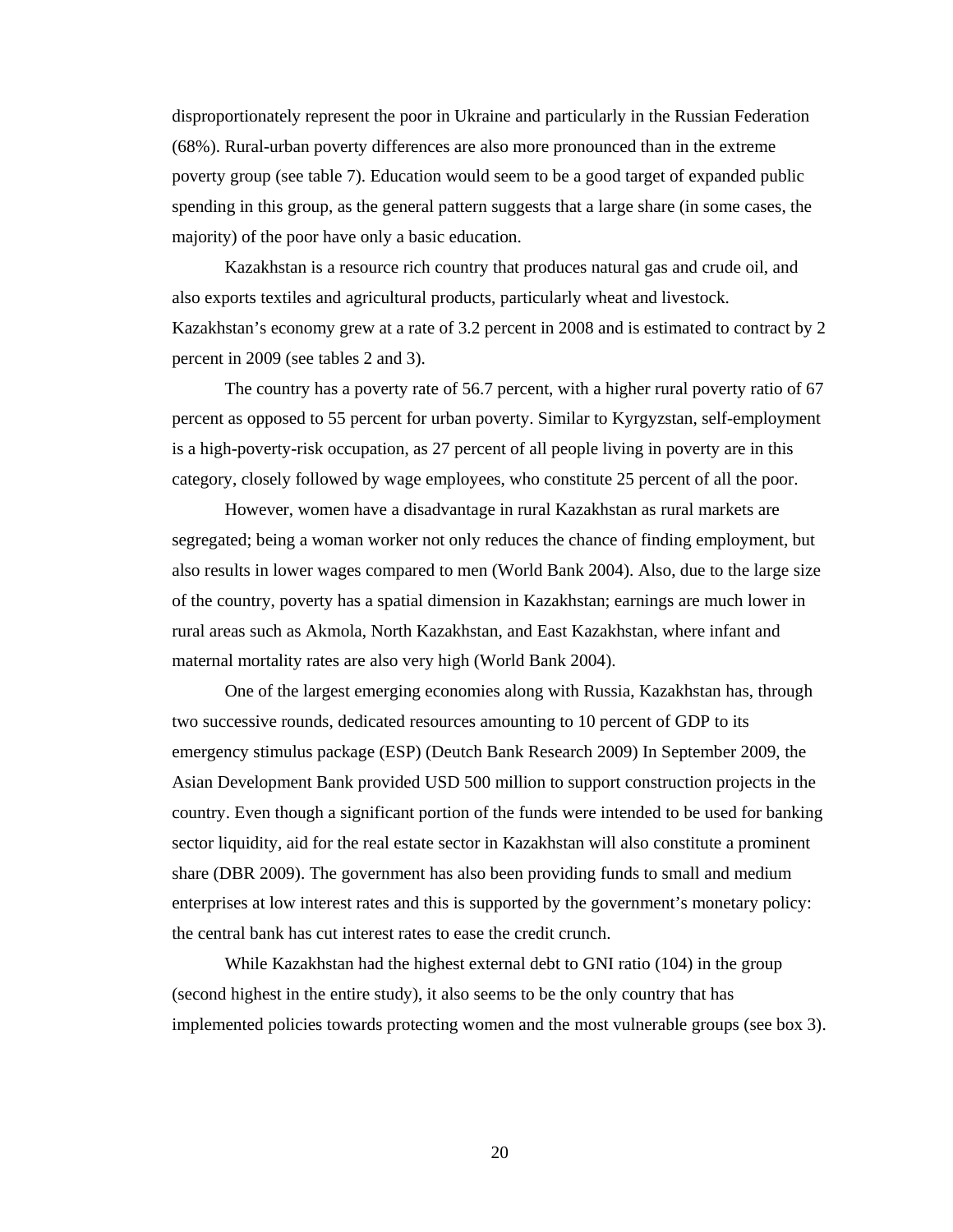## **Box 3. Social Protection Component in the Economic Stimulus Package (ESP) in Kazakhstan**

The government of Kazakhstan introduced the ESP in November 2008, allocating about 10 billion US dollars (1,500 billion tenge), or about 5.5 percent of the national budget.

The social protection component of the ESP in Kazakhstan includes: regular monitoring of sectors facing risk of mass layoffs; measures to provide jobs, training opportunities and social support to redundant workers; providing employment for the most vulnerable groups, particularly single mothers, families with more than three children, and people close to retirement age; creating a social insurance scheme to support recently laid-off workers; and creating 348,000 new jobs in 2009–10 through support to about 6,000 projects.

Source: Kazakhstan's Government Continues Helping Citizens and Businesses in Time of Crisis. http://search.globescope.com/kazakhstan/index.php?mact=News,cntnt01,detail,0&cntnt01articleid=186& cntnt01returnid=72

According to a statement by the Kazakh prime minister (November 24, 2008), the government will increase the size of pensions, wages, and student scholarships by 25 percent in 2009 and 2010. The prime minister also noted that in 2010, government will increase state social allowances and special state allowances by 9 percent a year; increase monthly child allowances for children under one-year old by 250 percent; and increase one-time statefunded child allowances for the birth of the fourth child and every next child by 50 percent. He further stated that the government will preserve jobs at large energy and resource extracting companies even in the case of production cuts and will generate employment in conjunction with the municipalities of Astana and Almaty through an infrastructure project called "100 schools and 100 hospitals."

One country, Turkey, is different than other countries in the high poverty group in many ways, except its rate of high poverty (58%). Turkey has not been undergoing market transition and is not an agrarian economy in terms of agriculture's contribution to GDP (11.5%), although the share of employment in this sector is still very high (24%) (State Planning Organization 2009).

Turkey is a middle-income country with per capita income of USD 8,984 and is the second largest economy in this study after the Russian Federation. A 2005 poverty study by the State Statistics Institute showed that rural poverty has been growing the fastest in the region, with 37 percent of those employed in agriculture living in poverty (State Institute of Statistics 2006b). The rural face of poverty increased following the adoption of the Agricultural Reform Implementation Programme in 2001; designed to reduce the role of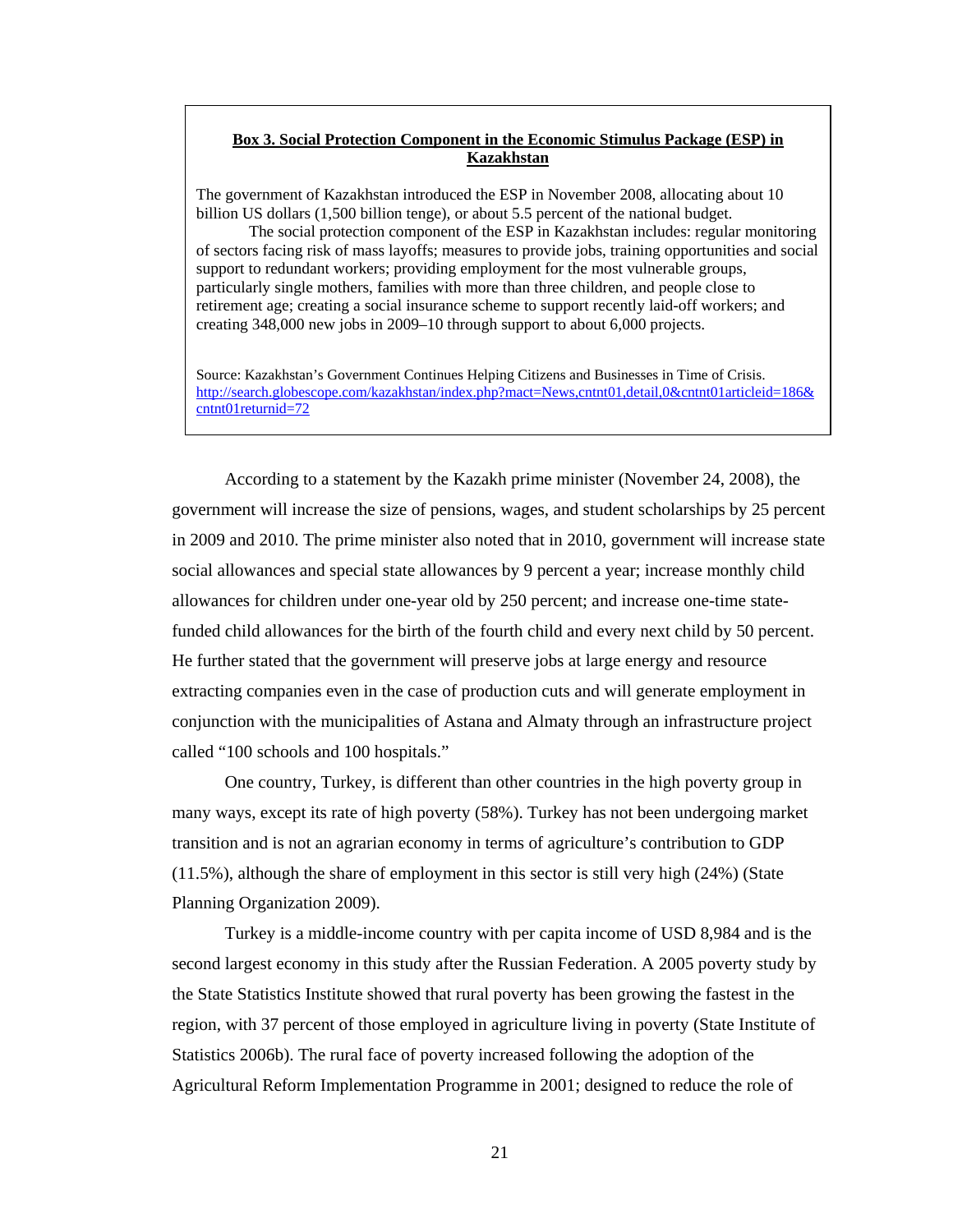government in agriculture by substituting government subsidies with direct cash income transfers to farmers, the program was phased out in 2008 (Unal 2009).

Another feature of Turkey is its extremely low female labor force participation rate (28%) and a big gap in male and female earned income (SIS 2009a). Despite this low total, the average rural female labor participation rate is extremely high, at approximately 75 percent (SIS 2009b). The majority of women (76 percent) who work in agriculture are unpaid family workers (SIS 2009c) and the sector is becoming more feminized as a result of male out-migration from rural areas in search of jobs, which is prevalent in many other parts of the developing world. $8$ 

The Turkish economy has been negatively affected by the global downturn, with real GDP growth declining from 0.9 percent in 2008 to -6.5 percent in 2009 (see tables 2 and 3). Its current account deficit is low, with only 5.7 percent of GDP in 2008, and is projected to be only 1.9 percent in 2009 (see tables 3 and 4). Moreover, the impact on employment has been tremendous: official unemployment increased from 10 percent in 2008 to 15 percent in 2009.

To mitigate the impact of rising unemployment, the government extended unemployment compensation to workers with reduced hours from three to six months under the Reduced Working Hours Fund and increased the amount of the fund by 50 percent. It also took over 5 percent of the social security premium paid by employers. Anticrisis measures also included reduced VAT on household durables and a lowered real estate tax.

In the face of widespread poverty and rising unemployment, Romania has used its limited policy space to extend a degree of protection to Roma people (see box 4).

 $8$  See Deere (2008) for further discussion on the feminization of agriculture.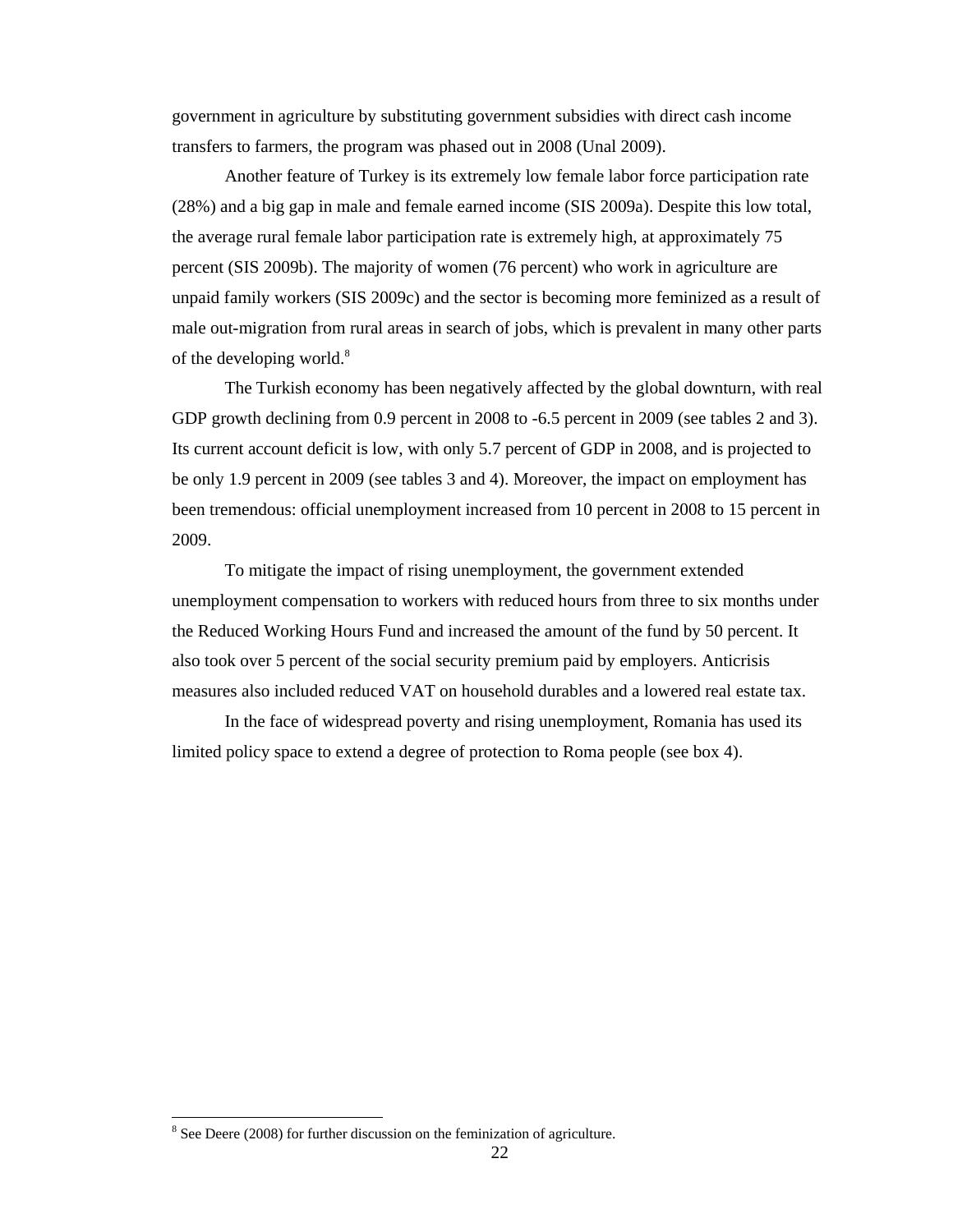#### **Box 4. Romania and Roma People**

Romania has been experiencing the negative impacts of the economic crisis through its decreasing exports (-25%) and reversal of capital flows, which started in 2003 as a result of increased integration of European economies. The official unemployment rate is currently 5.7%, affecting some 500,000 people, almost half of which are women. In January 2009, the government announced that companies hiring unemployed persons, sole supporters of families, or persons over 50 years old would receive subsidies for a period up to 12 months in order to cover half of the salaries. The subsidies would also be used to support employment of Roma, and of those, due to education and low skills, have a lower competitive edge in the labor market. For people unemployed over two years, subsidies would cover 75 percent of salary up to 24 months. The scheme, which is worth a total of EUR 133 million, is 85 percent funded by the European Commission. Of this, 29 million is allocated for employment in rural areas. In March 2009, the government also decided to extend the unemployment insurance for three months, while employers and employees will be exempted for three months from paying social insurance contributions during temporary suspension of activities.

**Source:** Social Watch (2009)

Before the crisis, Serbia had a high current account deficit (-17%), but a very favorable term structure in its external debt stocks (10%) compared to many countries examined here. As a result of reversals of capital inflows, the national currency has dropped 25 percent compared to the euro in a short time, which prompted the government to seek external assistance from IFIs (Social Watch 2009). In January 2009, Serbia signed a 15 month USD 530.3 million Standby Agreement to maintain economic and financial stability; a few months later, it signed another Standby Agreement worth USD 4 billion. In addition, it signed a World Bank loan worth USD 400 million for the development of private and financial sectors on October 5, 2009. $9$ 

Currently at 42 percent, poverty in Serbia is most common among retired people (39%), as well as among the Roma (World Bank 2003). In its letter of intent to the IMF, the government emphasized its willingness to follow a conservative fiscal policy, not using the funds unless absolutely necessary, agreed to adjust public sector wages by the projected inflation rate, and freeze nonessential public sector hiring (CEPR 2009a). When advised to increase taxes, however, the government refused. $^{10}$ 

In February 2009, the government adopted an ESP that included some propoor measures, such as employer hiring incentives in order to increase jobs for the more

<sup>&</sup>lt;sup>9</sup> Serbian Government. (October 5, 2009). "World Bank to approve \$400 million loan to Serbia". Retrieved October 7, 2009. Available at: http://www.srbija.gov.rs/vesti/vest.php?id=59469

<sup>&</sup>lt;sup>10</sup> Serbian Government (September 1, 2009). "Government reaches agreement with IMF". Retrieved September 2, 2009. Available at: http://www.srbija.gov.rs/vesti/vest.php?id=58485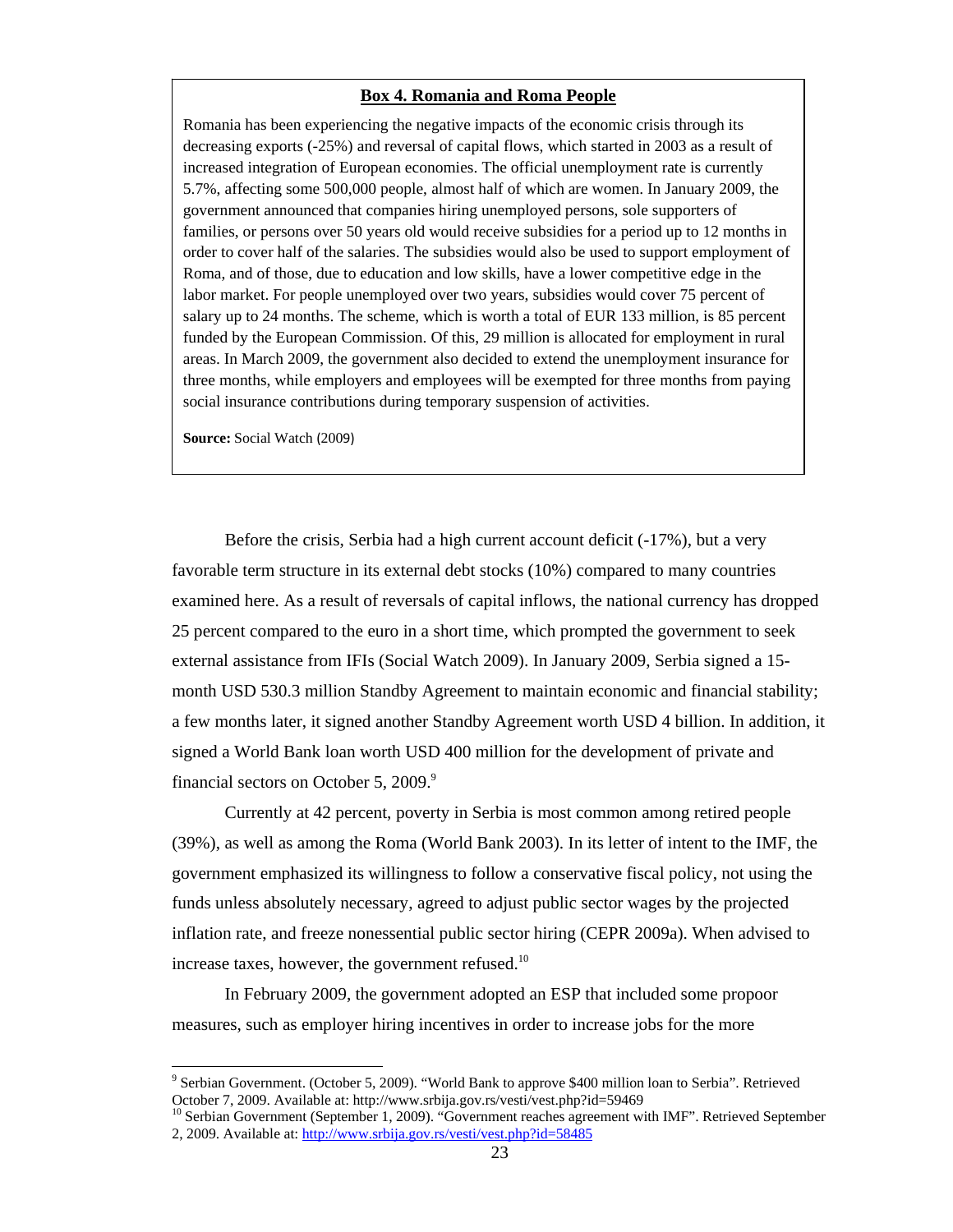vulnerable groups. It announced that jobs for Roma people, older people (aged 45–50), and people who have been unemployed for at least two years would be subsidized up to USD 2,200 (Social Watch 2009). In March it announced a temporary salary and pension tax of 6 percent for those who earned more than USD 170. However, widespread protests resulted in its being revoked overnight and replaced by freezing salaries in state administration. Social mobilization spearheaded by trade unions was critical to this shift (Social Watch 2009).

At the same time the government is took steps to cut spending on education, healthcare, and pension funds, and postponed implementation of the General Collective Bargaining Contract that covers all workers, allowing employers not to pay worker benefits and compensation (Social Watch 2009).<sup>11</sup> These steps were mostly due to the IMF's emphasis of fiscal restraint by reducing the public wage bill and its insistence on liberalizing the markets through privatization (CEPR 2009a).

### **MEDIUM POVERTY GROUP**

Five of the countries in this group are EU members—Estonia, Hungary, Latvia, Lithuania, Poland—and two are prospective EU members—Bosnia and Herzegovina and FYR Macedonia (see table 8).

After September 2008 and the freezing of world financial markets, CEE countries found themselves with little or no access to finance. In October 2008, Hungary applied to the IMF for emergency support. The IMF responded with new Standby Agreements to four countries: Hungary (USD 15.7 billion), Latvia (USD 2.35 billion), Belarus (USD 2.46 billion), and Bosnia and Herzegovina (USD 1.52 billion). Poland received USD 20.58 billion under the Flexible Credit Line,<sup>12</sup> with an additional USD 2.55 loan by the World Bank.

Countries in this group, too, have taken different measures to mitigate effects in the social sphere. Hungary, for example, has continued to pursue further fiscal tightening by serious cuts in allocation for social services, and cutting social benefits and the number of jobs in the public sector, including healthcare and education. Poland and Bosnia and Herzegovina, on the other hand, have developed more beneficial social welfare packages targeting the most vulnerable, whereas Latvia could do nothing for the reasons we will elaborate in this section.

<sup>&</sup>lt;sup>11</sup> Accepting the call to unite in times of crisis, Serbian trade unions agreed to the postponement (Social Watch 2009).

 $12$  In March 2009, the IMF introduced the new Flexible Credit Line for crisis prevention or resolution for countries with strong economic fundamentals and institutional policy frameworks. See: http://www.imf.org/external/np/pdr/fac/2009/032409.htm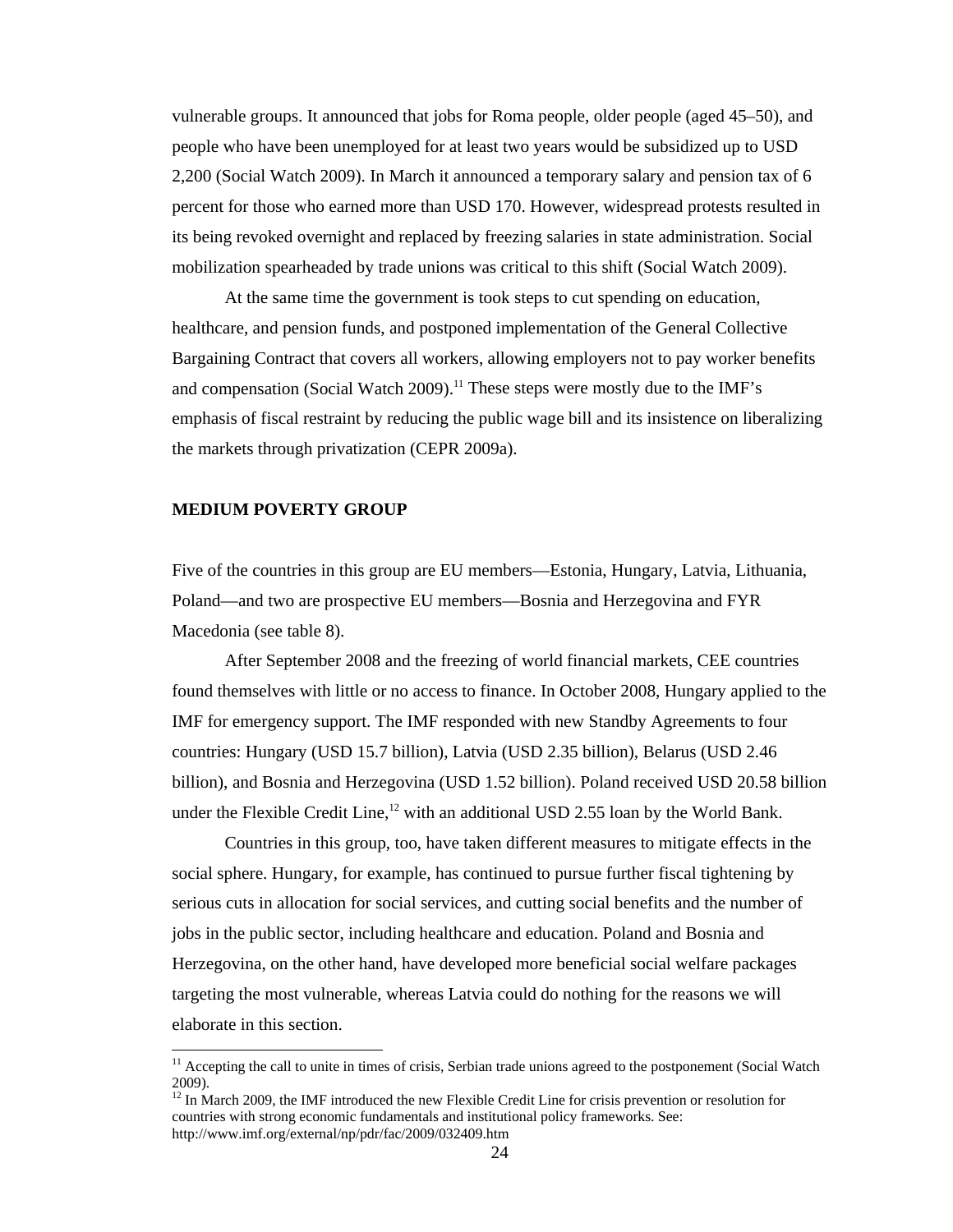#### **Who Are the Poor?**

As table 8 shows, poverty in these countries primarily affects people in rural areas, especially adults in the 17–65 age group, although in Hungary most of those living in poverty are below age 16. In Lithuania, Latvia, Estonia, and Belarus a disproportionate number of poor households are female. Education appears to be linked to the incidence of poverty: in Latvia, Lithuania, Poland, and FYR Macedonia, those who have only primary basic education constitute a disproportionate number of the poor, 55 percent, 49 percent, 49 percent, and 63 percent, respectively.

Poor people in this group occupy diverse positions in the labor market. In Lithuania, 19 percent are either self-employed or retired, whereas in Belarus and Estonia 44 percent and 35 percent of people in poverty, respectively, are in wage employment. In Latvia, unemployment seems to be more common among the poor (31%), although earning a wage does not guarantee freedom from poverty, as 21 percent of all the poor are in wage employment. In Poland, unemployed persons constitute 29 percent of the poor. In FYR Macedonia, almost half of the poor are not economically active.

The three Baltic countries—Latvia, Lithuania, and Estonia—are the only ones that showed negative real GDP growth rates in 2008 (see table 1). What is even more alarming is that for 2009, the IMF estimates double-digit contractions in their economies.13 In all three countries, real GDP growth was spectacular in the three years before 2008—in Latvia, 8.7 percent, 12.2 percent, and 10 percent (IMF 2009a). A question to ask here is what accounts for such a dramatic reversal?

Some analysts have argued that the reason for the collapse of the Baltic countries (including Latvia) was the nature of the transition to a market economy: specifically, financial liberalization that happened too fast and was out of line with the economy's productive capacity and competitiveness, resulting in greater regional and social inequality, financial fragility resulting from large flows of foreign investment, and unsustainable current account deficits resulting from fast-growing private and public debt (see Tiits et al. [2008]). In 2006, Latvia's trade deficits reached 20 percent of GDP. Its gross external-debt-to-GDP ratio rose from 114.7 percent in 2006 to 150 percent in 2007, falling to 134 percent in 2008 (CEPR 2009b). However, domestically fueled consumption growth based on foreign borrowing collapses when high levels of debt lead to expectations of loan defaults, as has happened in Latvia and other CEE countries.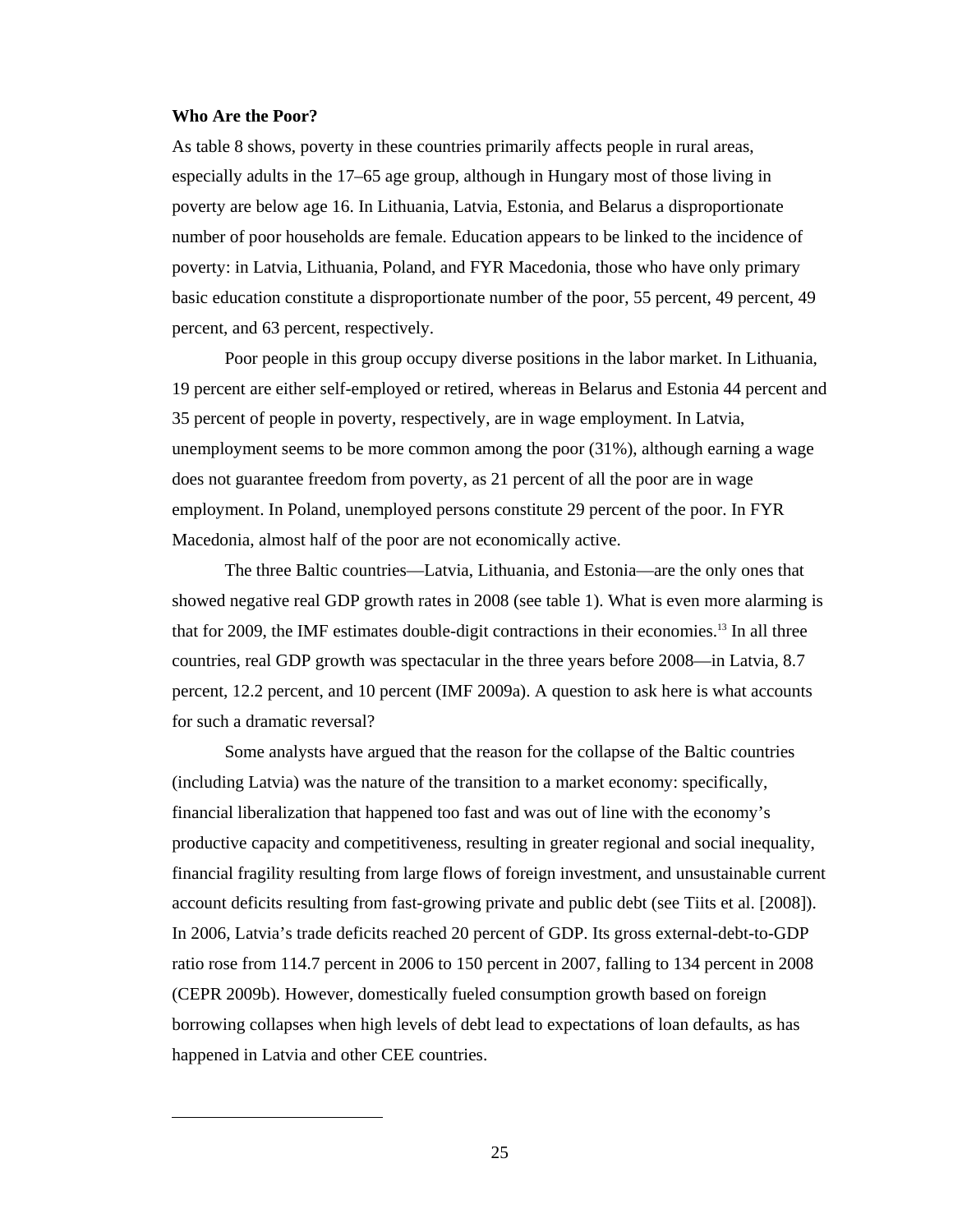On December 23, 2008, Latvia signed a 27-month, USD 2.35 billion Standby Agreement with the IMF. It also received funds from the EU (USD 4.3 billion) and Nordic countries (USD 2.5 billion) among others (CEPR 2009b). Due to its high external debt, the government agreed to EU demands that it adopt a pegged exchange rate (in which the value of domestic currency is pegged to a foreign currency or a basket of foreign currencies).

Pegged exchange rate regimes can help simplify trade transactions between major trading partners, especially when trust in the currency of one of the partners has deteriorated, which was the case with Latvia. At the same time, they reduce the capacity of the state to adopt an independent monetary policy to deal with macroeconomic instability because domestic money supply depends on foreign reserves. The central bank has to keep a certain level of foreign reserves to protect the peg, which limits its ability to withstand capital outflows and declining foreign reserves. This could mean a shrinking money supply, which, in turn, affects the real economy. An option in the face of declining foreign reserves is currency devaluation to improve current account imbalances. However, this is not feasible in Latvia, as a large proportion of consumer debt is denominated in foreign currency. Since countercyclical fiscal policy is restricted by the large public debt, Latvia is left with little room to breathe, let alone move.

While it is true that Latvia could have contained these difficulties had it used its policy space to intervene quickly in its domestic markets to prevent excessive consumer borrowing and stabilize its economy (Tiits et al. 2008), it is also important to note that the IMF Standby Agreements have followed the usual procyclical recipe of cuts in government spending and prioritizing financial stability by maintaining the currency peg (CEPR 2009b), limiting Latvia's ability to protect its citizens from the impact of the crisis going forward.

### **LOW POVERTY GROUP**

Among the low poverty group (Croatia, Czech Republic, Slovakia, and Slovenia), Slovakia, Slovenia, and Czech Republic are EU members, and Croatia is a prospective EU member.

All of the countries in the low poverty group are financially sound according to macroeconomic indicators. Slovakia, Slovenia, Croatia, and the Czech Republic had real GDP growth rates of 6.4 percent, 3.5 percent, 2.4 percent, and 2.7 percent, respectively (see table 2). In 2008, before the crisis hit, the four had an average of 6.13 percent current account deficit compared to GDP, as well as positive net capital inflows, low inflation rates, (3–4%) and, with the exception of Croatia, relatively low unemployment rates. Real per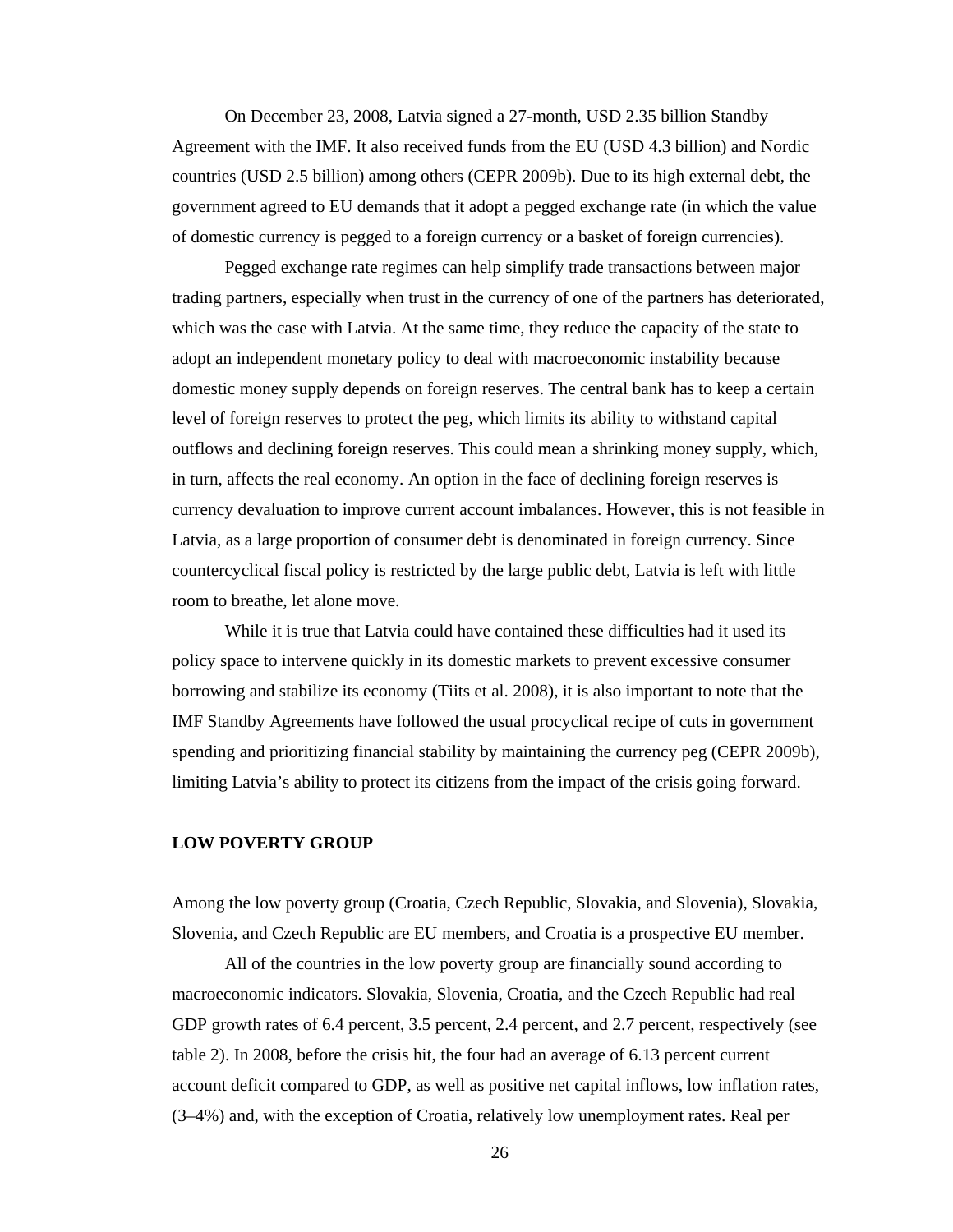capita GDP in all four was above USD 13,000 in 2008. Croatia had a high external-debtstock-to-GNI ratio, but the term structure was favorable with only 10 percent to be paid in the short term (see table 4).

#### **Who Are the Poor?**

According to a World Bank study in 2007, poverty in Croatia is linked to people's labor market position: people in poverty comprise mostly unemployed, economically inactive, and retired people. Additional correlates are household size (more than 4 people) and educational attainment (below secondary school). The study also notes that female-headed households are more likely to be poor than male-headed households. Considering that one-third of Croatia's population lives in female-headed households, this poses a significant problem. Particularly in households where the head of the household is 65 years or more, the poverty incidence increases to 26 percent as opposed to 12 percent and 30 percent in urban and rural areas, respectively.

Another important dimension of poverty in Croatia is the lack of social mobility; poverty is stable over the life cycle and begins to rise sharply after 55 (World Bank 2007).

In both the Czech Republic and the Slovak Republic, where poverty rates are very low, poverty is more common among the socially excluded, notably the Roma people. The vulnerability of Roma people during economic downturns is particularly acute, as they have no access to social safety nets.

There are 250,000 Roma living in the Czech Republic and more than 120,000 in Slovakia. Not all Roma are socially excluded, but a 2009 Social Watch report states that 80,000 of 250,000 Roma in the Czech Republic were trapped in some 300 socially excluded communities, while in Slovakia, Roma live in poor conditions with little or no access to basic services such as water and electricity.

Another feature of countries in the low poverty group is their higher spending on health and education, followed by relatively positive health outcomes with significantly lower maternal and infant mortality rates compared to other countries in the study (see table 5). The countries are also similar in terms of their export to import ratios (close to 1). In 2009, the IMF has estimated negative real growth rates for all of them, averaging around a contraction of 4.7 percent of GDP.

Despite the similarities in economic outlook, from a human development standpoint, these countries responded to the economic crisis in very different ways. Croatia, which has the highest official unemployment rate of all four countries, received World Bank and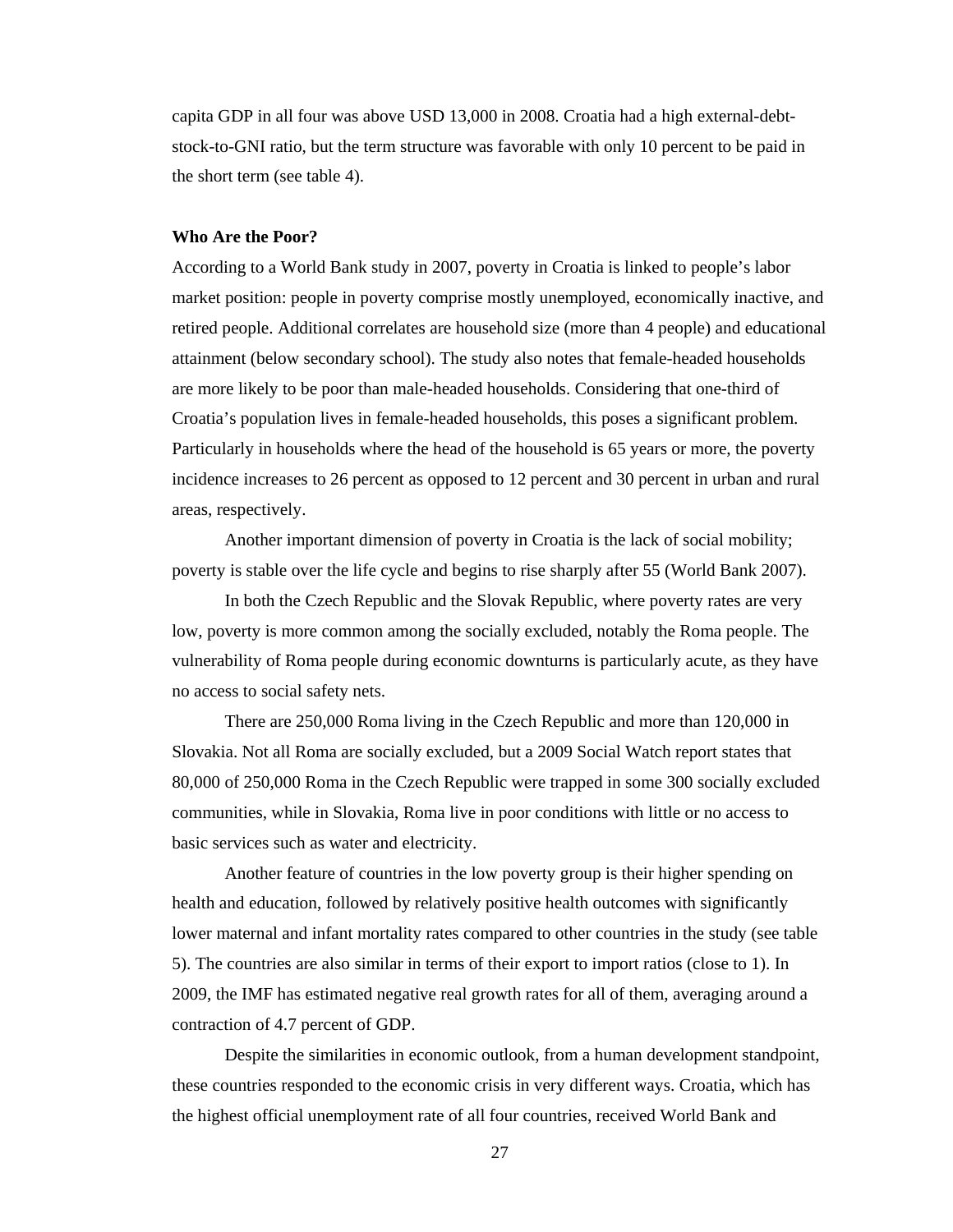EBRD loans to finance its economic stimulus package. Among the measures it has taken to balance its budget are the imposition of user fees on healthcare (including antenatal care) and a 6 percent reduction in the public sector wage bill. State budget expenditure on capital investment has also been cut, while tax measures include a VAT increase from 22 to 23 percent and an additional payroll tax of 2 percent for salaries, pension, and capital gains equal or below USD 618 and 4 percent above USD 1,236 (Darvas 2009).

Slovakia, which is home to major automotive industry plants for Kia, Peugeot, and Volkswagen, is under the EC Temporary Scheme that provides member states with funds to implement measures to cope with the present economic crisis. Slovakia has implemented propoor, countercyclical policies in response to the crisis and has accelerated public infrastructure projects and taken steps towards progressive taxation by reducing the tax rates for the low-income employees. In addition to tax breaks to businesses, the government is also trying to stimulate the economy through speeding up payments and reducing business bureaucratic procedures.

The commitment of the Slovak government to protecting its population against the negative impact of the crisis included building cooperation among all social groups. A crisis committee has been formed—made up of representatives from the government, central bank, commercial banks, trade unions, employers, municipalities, and parliamentary opposition to analyze the impacts of, and offer solutions to, the crisis (Social Watch 2009). On the other hand, despite the inclusion of a wide range of organizations and interest groups in this committee, there are no targeted efforts to improve the conditions of its most vulnerable constituency, the Roma people.

The economic stimulus package adopted by the Czech Republic, which is not dependent on external borrowing to finance it, is mixed. It includes some procyclical policies, which are neither propoor nor gender-sensitive, including reducing budgetary allocations and downsizing public sector employment, as well as privatizing parts of the healthcare sector. Privatizing healthcare at this economically challenging time is bound to hurt the poorest households for whom access to public healthcare is essential. It also has important negative implications for women, as noted earlier, through lost jobs, widened gender wage gap, and increased unpaid work.

Another measure the government has implemented is the introduction of a regressive tax reform, including decreasing the tax rates for the wealthier groups while increasing the VAT (Social Watch 2009). Some propoor measures have been implemented as well, including higher welfare benefits for the unemployed, better protection of workers in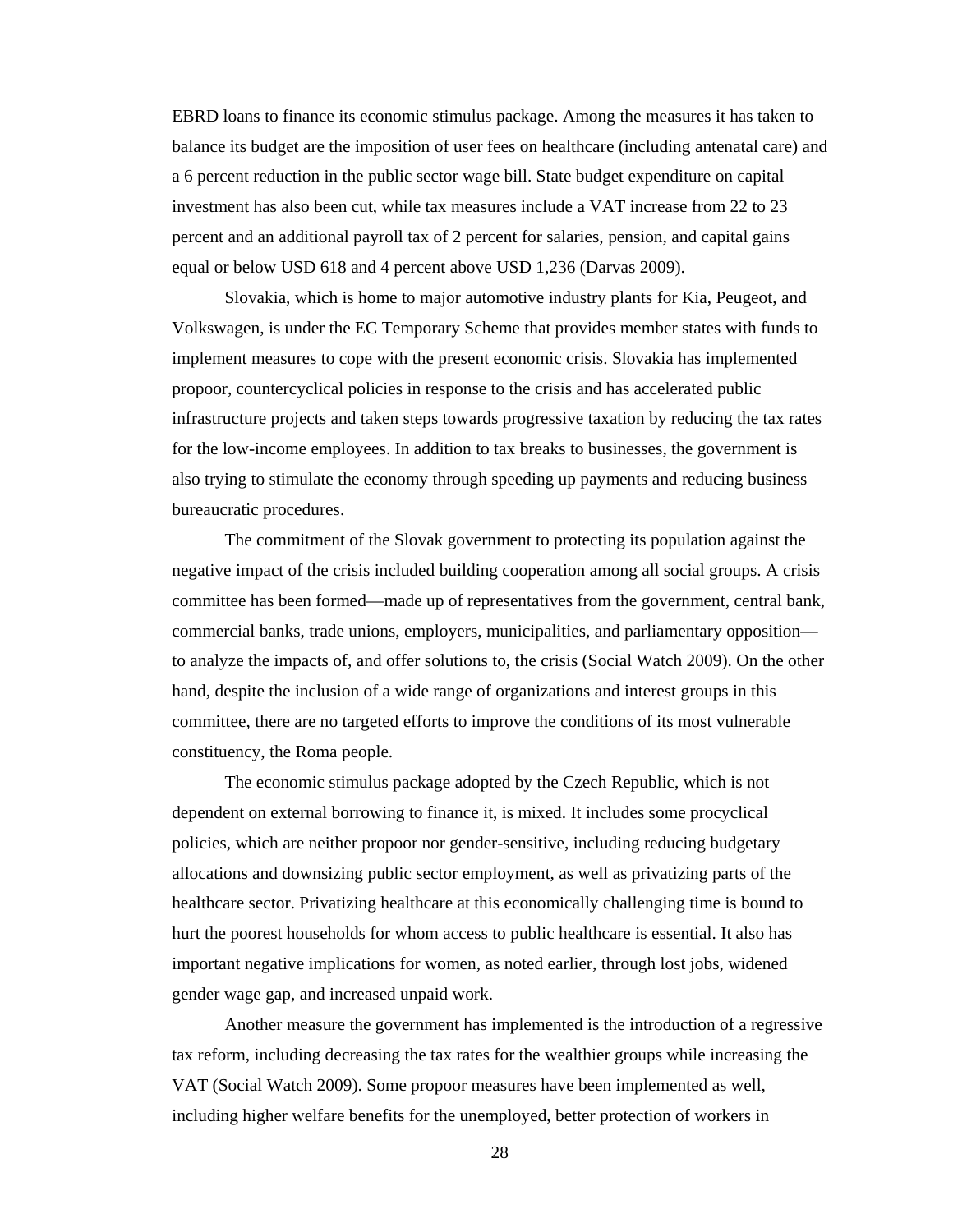bankrupt firms, and larger tax deductions for families with children. There were also some attempts to include its most vulnerable population, the Roma, but efforts were not followed up.

In January 2008 the Agency for Social Inclusion in Roma localities opened its doors with a mandate to raise Roma standards of living and facilitate their inclusion in Czech society. The main vehicle for this was meant to be through funding for immediate purchases of services. However, the government ordered the agency to establish a framework for cooperation with interested parties in each region before ordering any services. The staff spent the entire year on this task, after which an internal audit concluded that the agency's approach violated Cabinet policies.

Overall, it appears that the differences between Slovak and Czech policies stem from the presence of different voices in the political decision-making process. In Slovakia, all of those who were part of the policy response discussions appear to have benefited from state's policies, in contrast to the Roma people, who were not part of the conversation.

### **CONCLUSIONS**

The World Bank warns that the global economic and financial crisis could push another 53 million people into poverty in 2009—on top of the 100 million impoverished by the food and energy crises in 2008. The financial crisis has had a particularly devastating effect on the CEE and CIS region, with an estimated 35 million people expected to be pushed into poverty in 2009. The Financing for Development and Aid Effectiveness agendas, along with the promotion of the Millennium Development Goals (MDGs), are designed to assist countries in mobilizing resources and using them more effectively for development. At the same time, international finance institutions and donor and partner governments, including those hardest hit by the economic downturn, risk basing recovery on the same models of growth and investment that have been accompanied by increasing inequality, nationally and globally, and led to the current crisis (see Antonopoulos [2009]; Seguino [2009]).

As this study shows, governments with the same macroeconomic fundamentals and similarly limited fiscal space nevertheless adopt different policy mixes, which also differentially impact different groups of people. In addition, the IFIs, whose prescriptions have to a large extent shaped the degree of fiscal space in which governments can operate, have responded to appeals for standby lending from countries in the region in very different ways.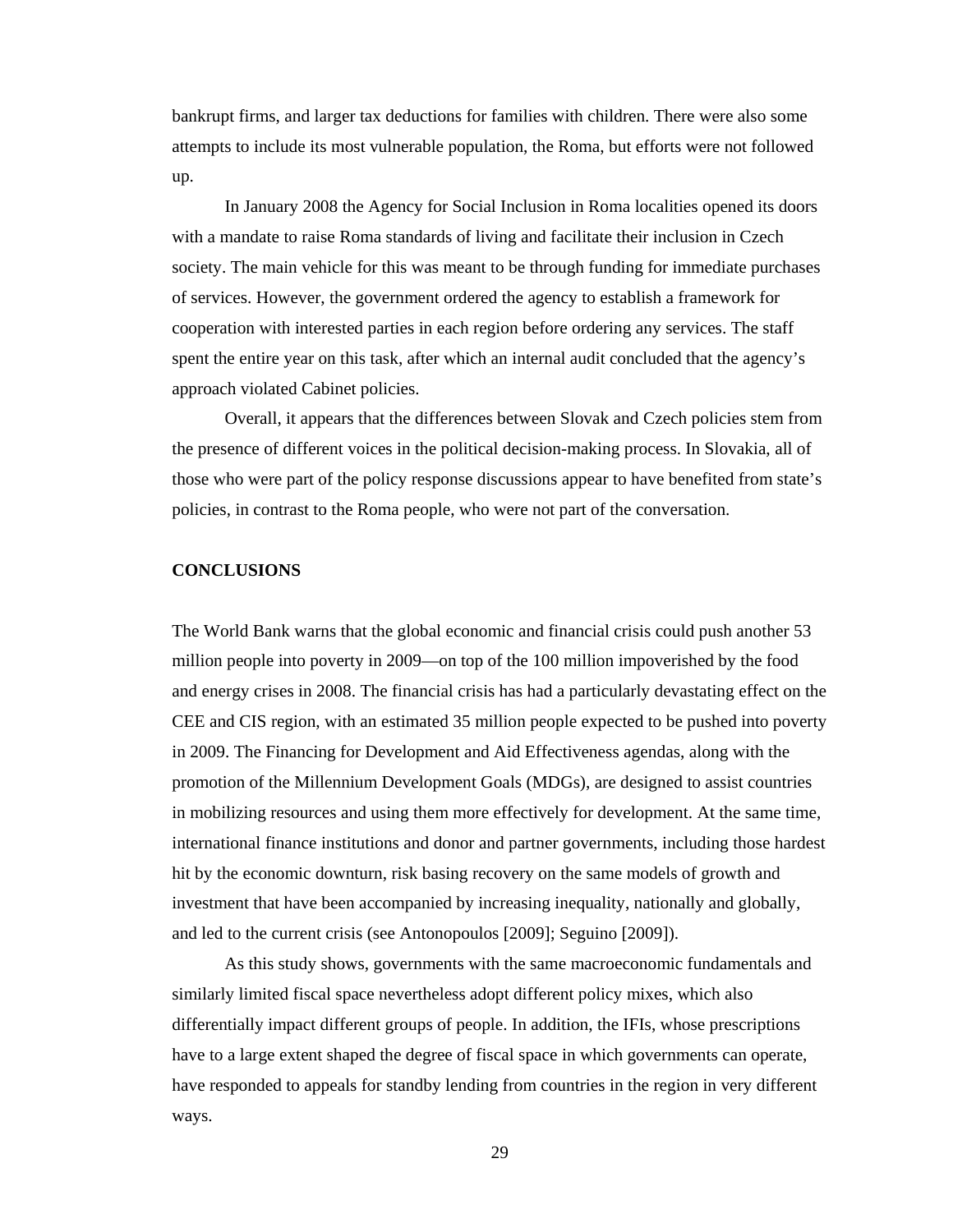In the case of Kazakhstan and Kyrgyzstan, the provision by both governments of cash transfers to poor families with children will go some way towards mitigating the impact of the crisis on vulnerable groups, including poor women and children. As a result of sustained social spending on health and education, the human costs of the financial crisis are likely to be very different in these countries than they are in Moldova, which is addressing its current account imbalances by taxing the poor on the same basis as the rich, or in the Czech Republic, which has cut spending on education, privatized parts of its healthcare system, and introduced new user fees for healthcare.

Serbia has embraced foreign borrowing in response to the crisis, along with a freeze on wages in the state administration, cuts in public spending, and public sector reform. By contrast, Armenia has so far been trying to improve its current account imbalance through increased tariffs, which the IMF advised against. In some countries, notably the Slovak Republic, propoor policies have been adopted and could be further strengthened by extending them to the socially excluded groups and populations, such as the Roma people, who are rarely, if ever, included in policy discussions.

This paper has emphasized that low-income working people in the region have been most seriously affected by the global downturn, perhaps especially the lower middle class, many of whom have lost not only jobs, but also a large part of their assets. To be effective, fiscal policies to counter the impact of the crisis must be informed by an awareness of who these groups are, where they live, what sectors they work in, what kind of households they live in, and so on, since the outcomes of policies depend on careful targeting. There is a need for an effective policy monitoring process, in which women's organizations and national women's machineries, supported by UN and donor partners, can play a meaningful role.

Some countries need very specific attention to very specific issues; for example Moldova and Tajikistan, for which remittances constitute a large source of foreign reserves and for which worker out-migration represents a large share of employment opportunities. Protection of migrant-worker rights requires international collaboration both on the sending and receiving side of the migrant labor stream. Further, considering that most of the migrant workers and their families come from rural areas, the home countries need to increase spending on rural social and physical infrastructure projects and rural employment programs, along the lines of India's government-subsidized National Rural Employment Guarantee (NREG).

Some countries, for example, Tajikistan and Kyrgyzstan, have very particular problems, such as the monopoly of the agricultural sector by cotton farmers in Tajikistan and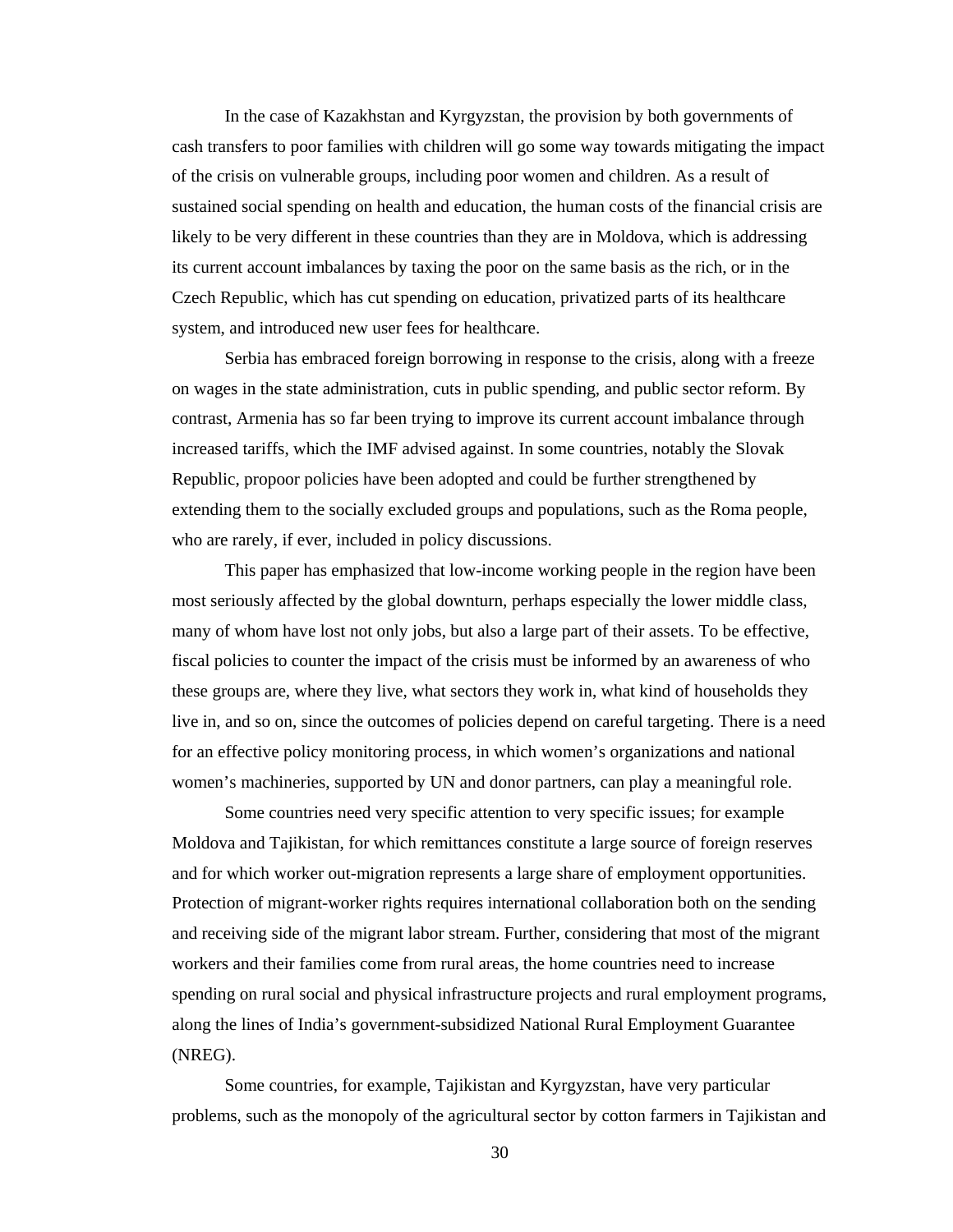high poverty rates among people engaged in small and medium enterprises in both countries. As in many cases, these particular problems may hide particular opportunities. For example, since the majority of poor farmers in Tajikistan are producing cotton, locked into what amounts to debt servitude, policies designed to eliminate the virtual monopoly of large farmers over the sector and encourage greater agricultural diversification are likely to be cost-effective in dealing with poverty. In collaboration with the international community, Tajikistan is taking steps towards that end, although the failure of developed countries to eliminate their agricultural subsidies is likely continue to frustrate their efforts. To some extent Tajikistan's decisions during the transition years, including not to invest in agricultural modernization and to implement big cuts in social spending, have limited the country's options in dealing with the impact of the crisis.

It is important to ease poverty through short-term programs—such as cash transfers and child allowances—as in Kazakhstan and Kyrgyzstan. A longer-term solution, however, is to decrease poverty through public-private cooperation in employment generation and social protection systems, in which private enterprises should take a greater corporate social responsibility. Moreover, short-term measures should not contradict longer-term development strategies and should be designed as steps towards such strategies.

Generating meaningful and long-term employment opportunities and pursuing policies to accomplish this purpose is an important aspect of decreasing the human cost of the global downturn. Kazakhstan has been implementing public sector employment programs through infrastructure projects (schools and hospitals). Other countries have been giving incentives to private businesses to generate employment; Serbia and Romania for example, have been providing incentives to businesses when they hire workers who are socially and economically excluded, like the Roma people or structurally unemployed people with longer periods of unemployment history. However, without creating a healthy economic environment, these measures are unlikely to have any positive impact, as companies still prioritize cost reduction and layoffs in order to survive the crisis.

It is also important to note that all policies have gendered impacts. While infrastructure construction tends to provide jobs primarily for men, the kinds of infrastructure constructed, including schools, clinics, rural markets, and even roads to reach these new facilities also benefit women, including those who will work in them. To increase women's access to decent work and livelihood opportunities, as well as avoid the repeated reliance on women's unpaid labor to manage household survival strategies, it is crucial to investigate how each aspect of the response will impact on women and ensure gender-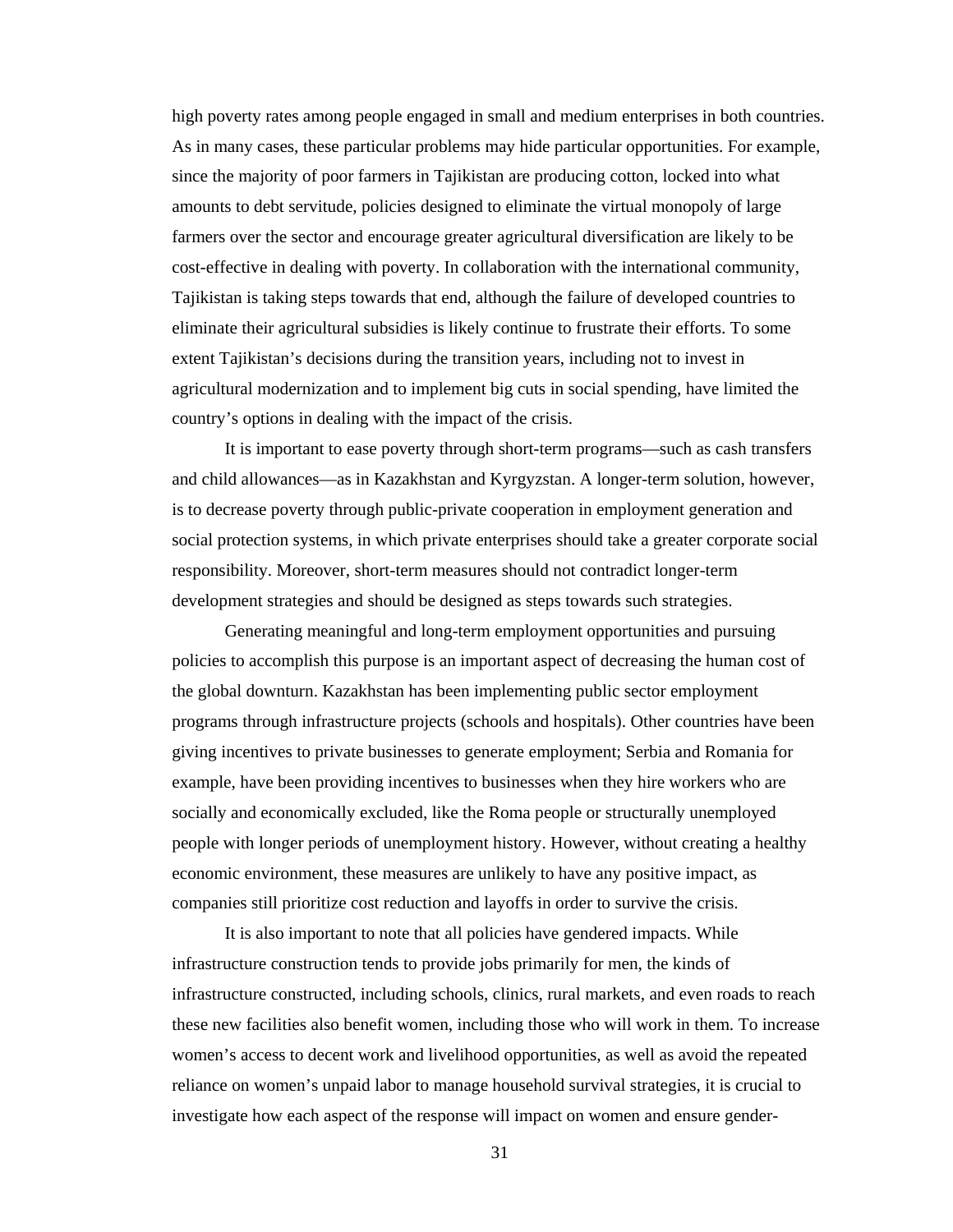specific targeted investments, either through public spending or incentives to private businesses. It is also important to link new employment opportunities to education and skills training in order to enable women to compete for these jobs equally with men.

In most countries, including CIS and CEE countries, women's groups and national women's machineries have not been involved in the process of developing policy responses to the crisis, including economic stimulus packages, making it particularly important that they investigate their provisions and monitor their outcomes.

Finally, it should be noted that the analysis of the gender-specific impact of the crisis and of policy responses in CIS/CEE was heavily constrained by the lack of sexdisaggregated data. Such data is essential to be able to design gender-differentiated policies that can address the needs of women and men adequately.

# **RECOMMENDATIONS**

This analysis of how poor and vulnerable citizens are faring in the context of the economic and financial crisis identifies partial policy responses and indicators that need to be taken into account in designing responses to ensure that these groups are not put at further risk, with setbacks to national development that will be very difficult to reverse.

Gender equality and women's empowerment are essential in order to achieve equitable and effective development and to foster a vibrant economy. The financial and economic crisis should not be an excuse for countries to backtrack on commitments to gender equality and poverty reduction. The governments are obliged to fully respect and implement their commitments that derive from the Convention on Elimination of Discrimination against Women (CEDAW), the Beijing Declaration and Platform for Action, and other international human rights documents. It is essential that anticrisis policy responses, stimulus packages, and other measures take into account differentiated impacts based on gender (including through gender-responsive budgeting) and that both immediate and long-term measures respond to the needs of women as well as men.

The recommendations below focus primarily on gender equality priorities that need to be targeted in responding to the crisis, while appendix A, "Towards a Broader Policy Response," explores the kind of economic restructuring needed to make that possible.

Expansionary fiscal policy must be countercyclical. Progressive tax systems that compensate for gender biases in revenue collection should be developed along with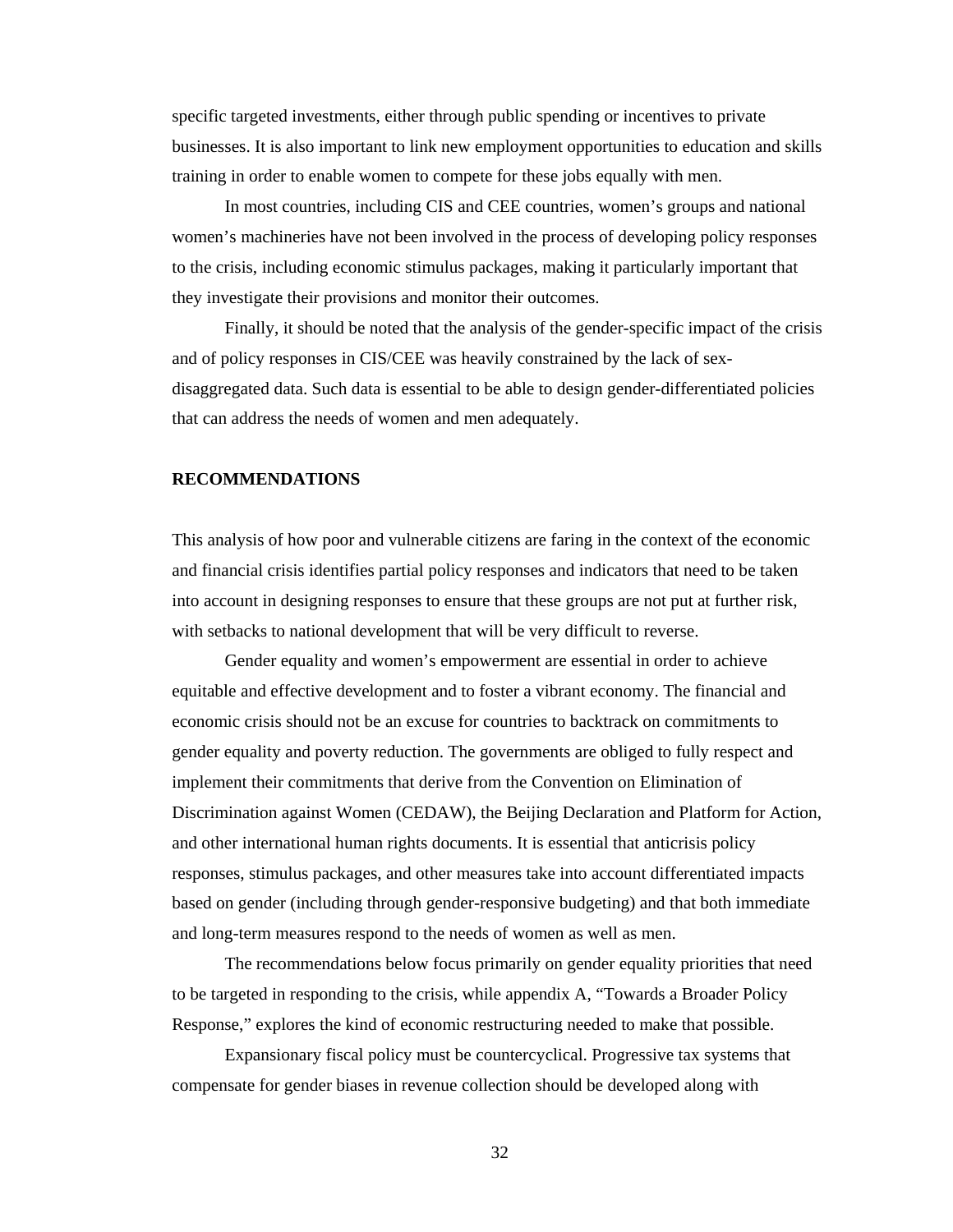measures to enhance tax revenues, including more equitable and efficient tax collection, reducing tax evasion and broadening the tax base.

Economic stimulus packages should place a priority on job creation and/or retention through employment guarantee programs, not only in the private sector, but also in the public sector where so many women are still employed. Enforcement of minimum wage regulations and adoption and implementation of equal pay for equal work policies should also be part of the policy response mix.

Public spending measures should support gender-sensitive investments in social, as well as physical, infrastructure and include measures to support vulnerable groups, such as migrant women.

Support to individuals should especially target individuals in low-income households; in addition to supporting those who manage household resources, who are generally women, such measures are most effective as poor and low-income individuals have a higher per capita consumption rate.

Declining incomes and cuts in public spending have increased the burden on women's unpaid labor to fill the gaps in household maintenance and food security, in child and elder care, and education. Taking into account their absorptive capacities, greater attention should also be paid to the needs of low-income caregivers. Support to individuals should include measures to support formal, informal, and unpaid care givers, such as including them in unemployment benefits.

Rising unemployment rates particularly affect migrant workers, half of whom are women. Joint initiatives between countries of origin and destination are necessary to assure protection of the rights of migrant workers and their families. Unemployment schemes in countries of origin and destination should extend to migrants and return migrants who have lost their jobs. Regional coordinated responses are necessary in the countries of CIS, where migration and trade routes underline interdependence of the countries.

Once undone, progress on development goals cannot easily be recovered without considerable reinvestment and political recommitment. Human development is a long-term investment carrying high long-term individual and social returns. Countries in the CEE/CIS region have experienced major setbacks in social indicators such as health and education and many of them face the same development challenges as poor and low-income countries. Donor coordination and support to the most vulnerable populations across the countries, but especially the most financially fragile, are essential, including through well-resourced multidonor initiatives.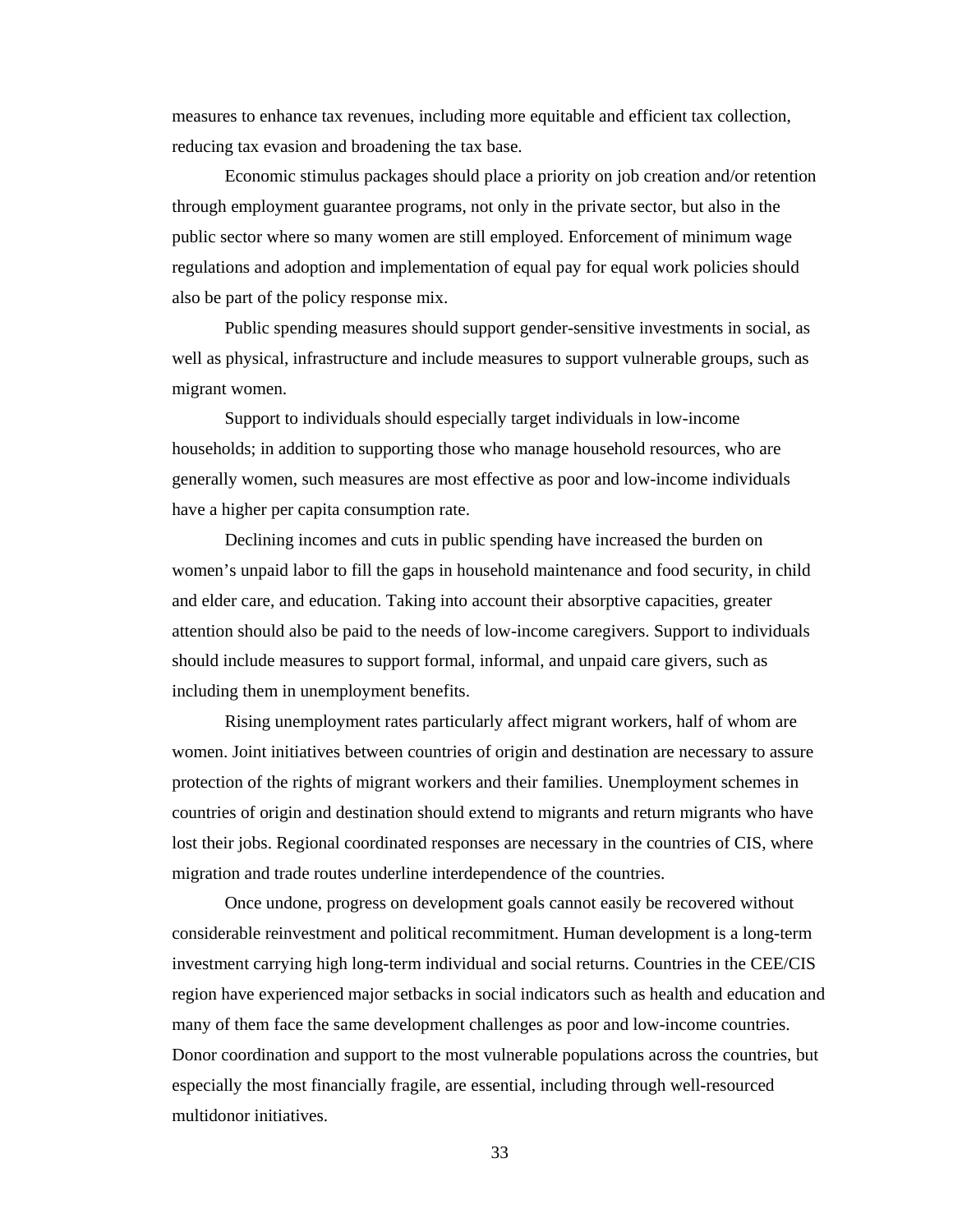Bilateral and multilateral donor agencies must increase commitments to development assistance that promotes gender equality and women's empowerment, through both gender mainstreaming and targeted activities, and strengthen mechanisms to effectively measure resources allocated to incorporating gender perspectives in all areas of development assistance. Indicators for gender-sensitive stimulus packages need to be developed, tracked, and monitored.

Given their central role in providing needed finance, it is also important to ensure that the IFIs take gender perspectives into account in loan approvals, debt servicing, and debt relief equality. All onerous debts should be reviewed and cancelled, as they burden national economies and their capacity to overcome the crisis. By allowing more policy space to countries hard hit by the crisis, IFIs would contribute to their economic recovery.

These policies and their implementation can only be assured when decisions are made in a transparent and inclusive manner, with monitoring mechanisms in place. Nationally owned and driven initiatives are essential to assure that policies respond to the real needs of the country and the most vulnerable populations within them. This requires sustained advocacy and informed demands by gender equality advocates and women's groups. Support to women's organizing should be matched by strengthened investments in national institutions, including national women's machineries, to assure policies are gendered and monitored. In addition, the women's machineries need to be better positioned in policy and budget formulation and crisis response processes, as well as public finance management, to assure that needs of women are adequately addressed.

As is often stated, crises also provide opportunities. It is important that the measures undertaken are not only consistent with long-term measures but also set a direction that addresses long-term structural problems of the economy (A Global Jobs Pact is one of the UN Joint Initiatives to respond to the crisis). This requires tackling labor market segregation and creating decent work for women distributed across rural and urban settings and different social groups.

 For countries with a heavy economic concentration in the rural sector, long-term planning also means a rebalancing of the sectors and investment, especially private and foreign direct investments, in industrial policy to reduce the commodity dependence and broaden the employment base for women.

Agricultural and trade policies should be formulated and implemented with the goal of assuring food security. Ownership of land and productive assets by both men and women needs to be protected to prevent deepening of poverty. In countries that are predominantly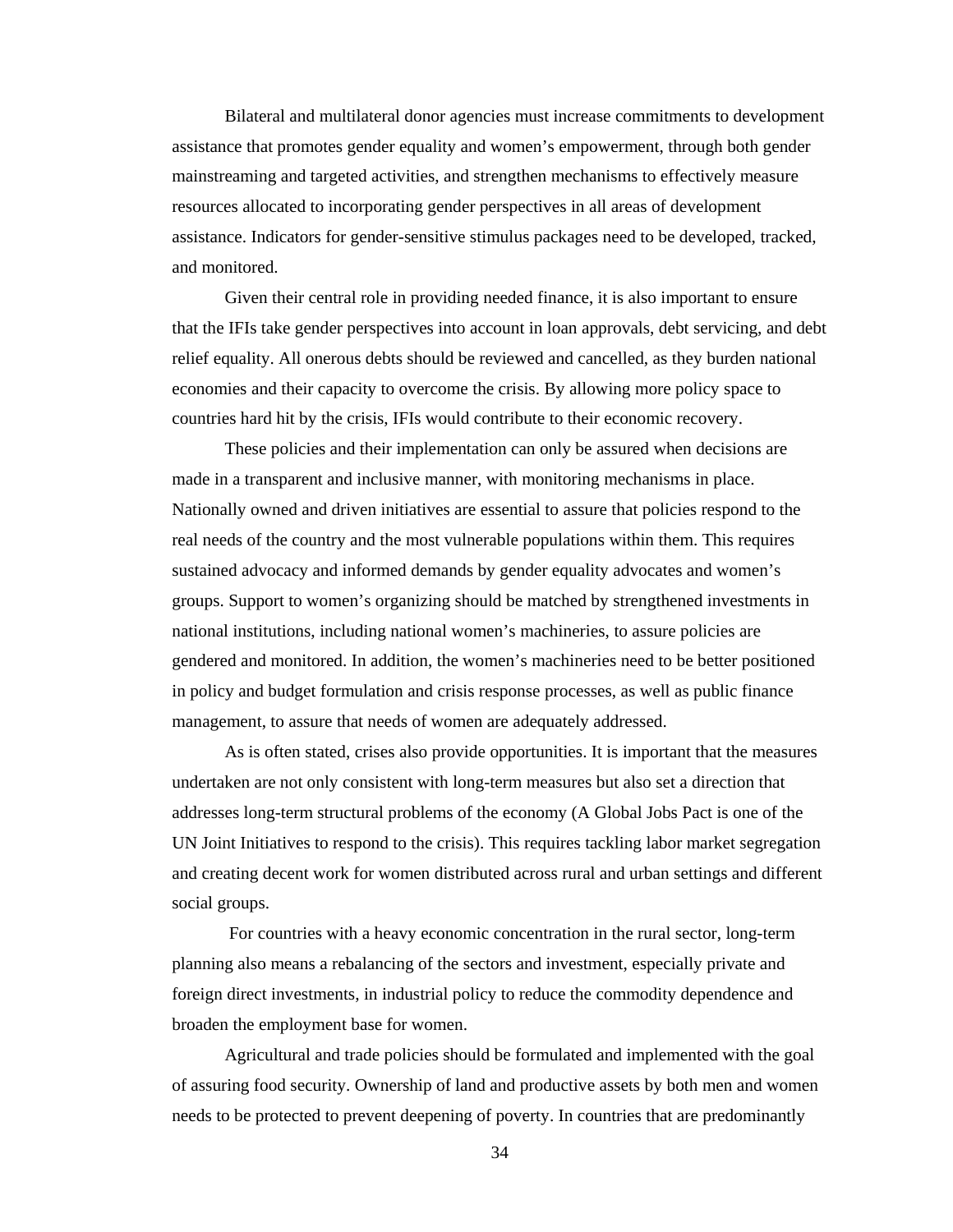rural and where agriculture is a major source of employment (especially for women), special attention should be given to the classification of unemployment and the eligibility for support that take into account female farmers and agricultural workers. For countries with high farmer indebtedness, special funds and financing mechanisms need to be put in place to address the problem of agricultural debt. Financial sector reform should ensure that small producers can access credit and microcredit from formal institutions.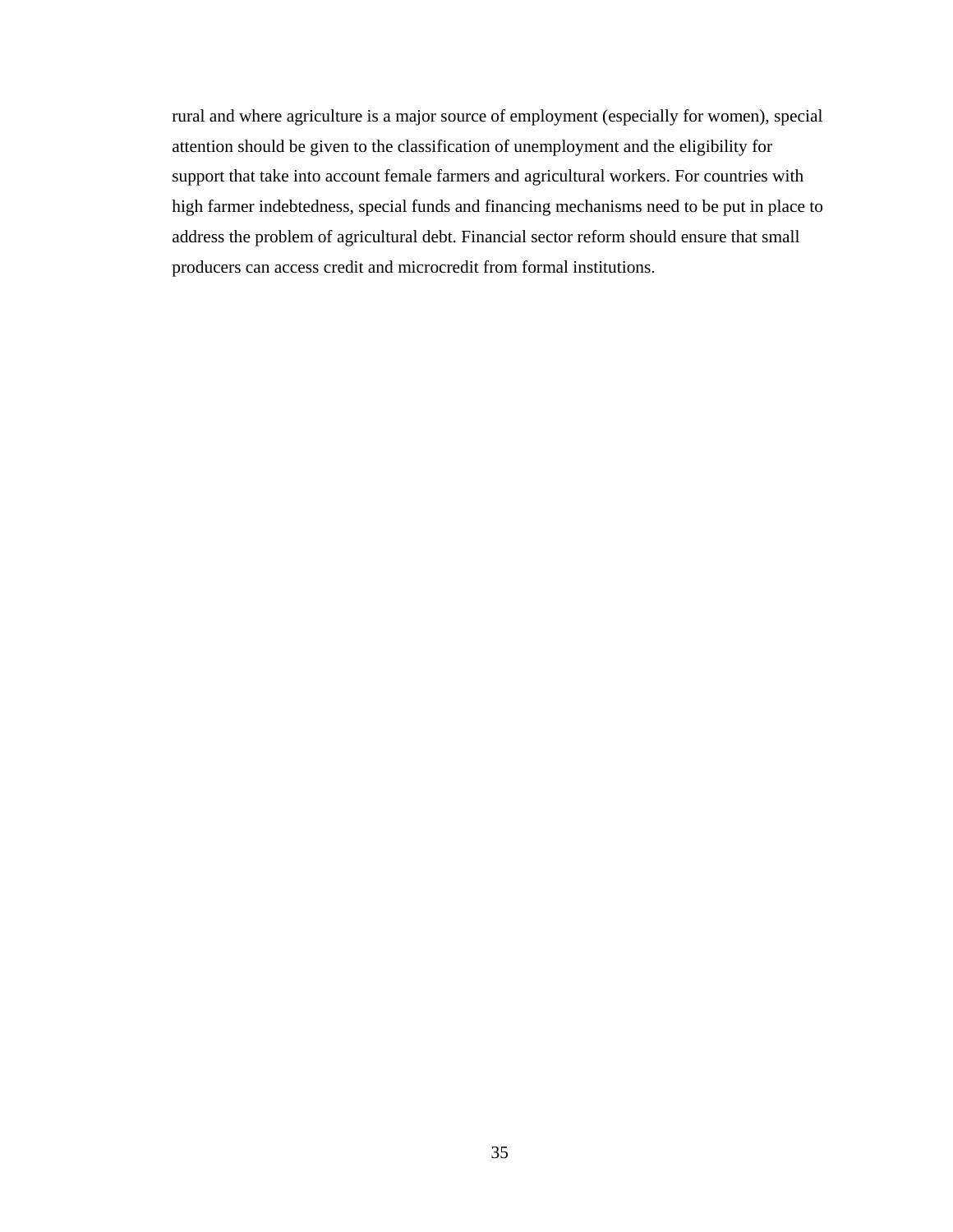## **APPENDIX A**

# **Towards a Broader Policy Response Barbara Adams and Karen Judd**

The review of policy responses to the economic and financial crises in central and eastern Europe (CEE) and the Commonwealth of Independent States (CIS) compares countries across different levels of poverty to see the extent to which these responses protect their most vulnerable populations, including poor women, rural women, and those excluded from economic and political life. In so doing, it highlighted policies that advance national and global commitments to gender equality, such as those made in the Beijing Platform for Action in 1995.

Women's work in the household and community constitutes an unpaid "care economy" that has traditionally been the de facto shock absorber in economic downturns, filling the gaps caused by falling household income and cuts in public services. In the CEE and CIS region, its absorption capacity was hard squeezed even before the financial and economic crisis, given the shock therapy measures of the transition and the ongoing impact of the food and fuel crises. With the onset of the financial and economic crisis, it has now reached a breaking point. A recent World Bank (2009c) study points to the multiple impacts the crisis has had on households in the region and indicates concern that "compared to previous crises, the scope for households to engage in traditional coping mechanisms is more limited."

The review of these multiple impacts on and within households, and of policy measures to address them, makes clear that effective and sustainable policy responses must focus on three broad and interrelated objectives, each of which has gender dimensions:

# **1. Establishing a social protection floor, with coverage for all segments of the population, including poor and vulnerable groups, as well as those socially excluded.**

The UN Joint Crisis Initiatives paper points to increasing examples of the role of social protection in reducing poverty in Africa, Latin America, and Asia, with much quicker results than from economic trickle-down policies, and notes that for a low-income country, even a basic social security system can make the difference in whether poverty reduction goals are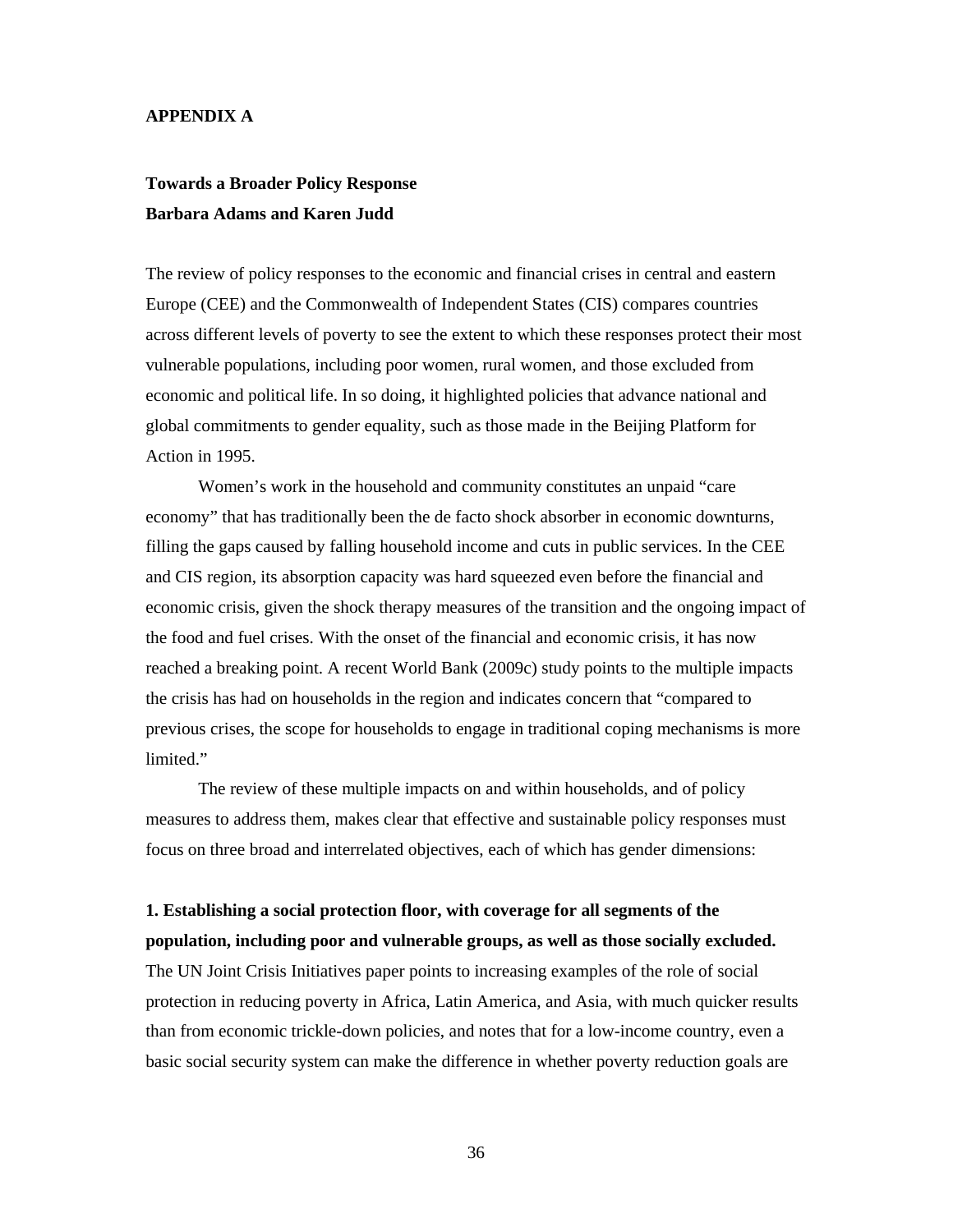achieved. Findings from an ILO study of seven African and five Asian countries indicate that social security systems not only should but could be established affordably (ILO 2008).

While almost all countries provide some form of social security, few provide a basic social protection floor for all citizens, including the vast majority of the working poor. A recent report by the Organisation for Economic Co-operation and Development (OECD) found that 1.8 billion people, or more than half of the global labor force, are working without a formal labor contract or social security, compared to 1.2 billion with formal contracts and social security protection. While this has not been so serious in the CEE/CIS region, where a large proportion of the population continues to work in public sector jobs that include social security protection, the pressure on countries to "reform" pension systems and reduce payments to retirees has increased as a condition of loan packages, particularly in CEE countries, which have relatively large shares of elderly and retired people in their populations.

**2. Prioritizing job creation and retention, as well as decent work opportunities as the drivers of sustainable recovery.** Studies have found that investments in employmentintensive areas are greater than consumer tax cuts, across-the-board-spending increases, or hiring subsidies to firms. Effective measures include public employment programs and specific programs for vulnerable groups, including women, youth, and migrant workers. Additional measures can include employment guarantees, minimum wage legislation, and the protection of workers' rights, as well as provision of affordable childcare and social services to reduce women's unpaid work. Investment in new technologies, including green technology, should also be accompanied by information and skills training targeted to women to enable them to compete equally with men for the new job opportunities.

**3. Targeting public investment to social as well as physical infrastructure that can enable women to contribute more productively to the economy and reduce their time poverty, especially in rural areas.** Investing in women is, as the World Bank says, "smart economics." Such investment, some of which is already starting in the region, would include the construction of schools, hospitals and clinics, especially in rural areas, as well as construction and repair of farm-to-market roads, rural storage facilities, irrigation systems, portable water systems, and other farm projects that will further poverty reduction, provide long term advantages to large numbers of women in agriculture, and opportunities for migrant workers returning to rural areas. The UN Green Economy Initiative calls for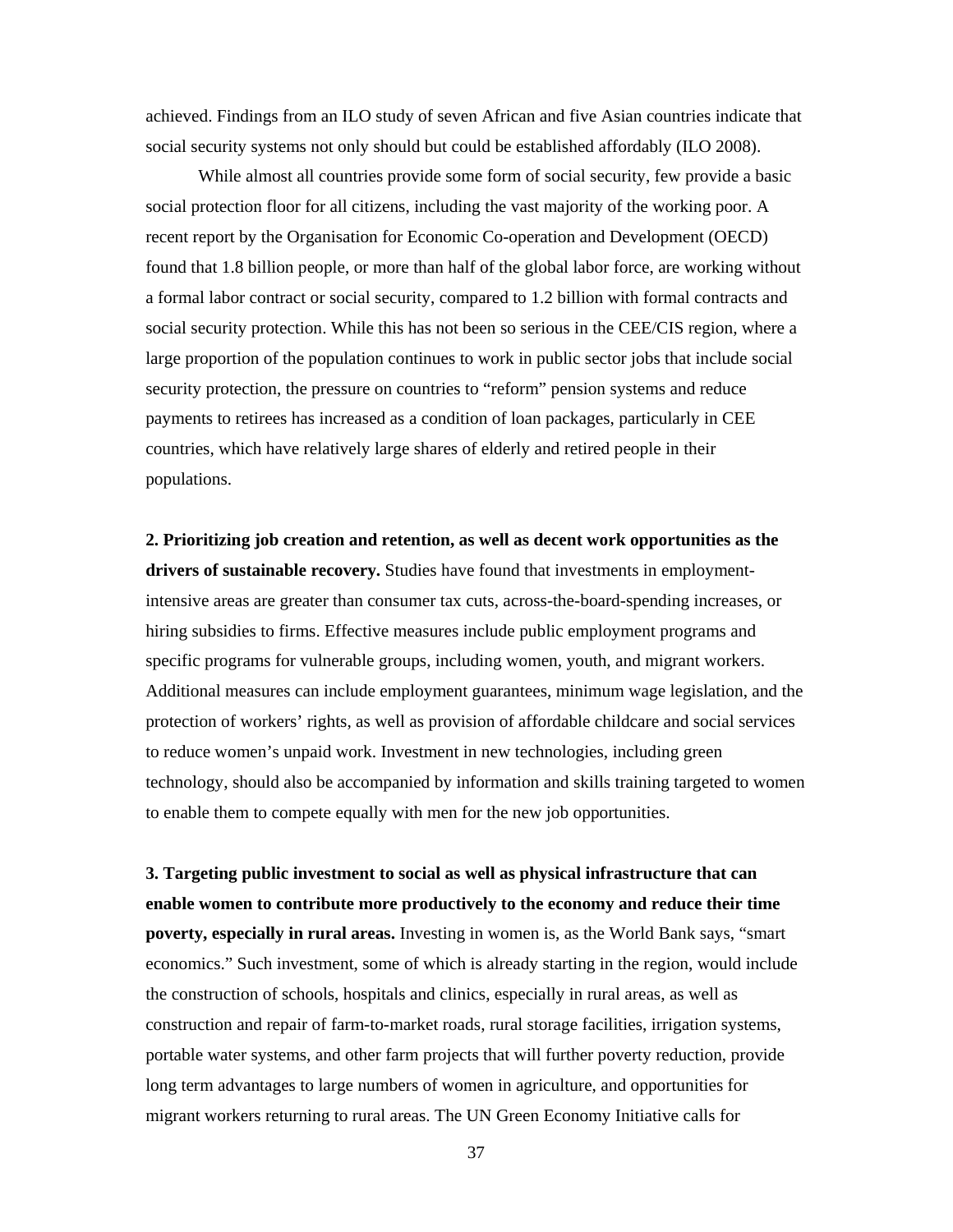infrastructure investment to reduce the threat of food, water, energy, and environmental crises, which have disproportionate impacts on the poor, especially poor women. As the ILO points out, "priorities should not only be on infrastructure projects which create jobs in the short term but social investments in care services which reduce the pressure on women performing unpaid work" (ILO 2009b).

#### **How can these policies be pursued in the context of the economic and financial crisis?**

As the review of impact of the crisis in CEE and CIS reports, net financial inflows, including remittances and foreign direct investment, are decreasing in most countries in the region, economic growth has declined, and exports are down. In 2009, the rate of growth of GDP in the CIS is projected to be -6.7 percent, the world's largest decline, while that in the CEE is estimated to be -5 percent, the third largest decline. This contraction in economic growth, coupled with declining demand for exports and the near-exhaustion of major privatization opportunities, has also led to significant reductions in foreign investment. The number of unemployed people in the CIS and non-EU countries of the CEE could reach as much as 21.7 million in 2008, an increase of 35 percent over 2008.

Poverty in both the CIS and CEE was already increasing as a result of the food and energy crisis in 2007–08 and has been predicted to increase by 5 million people for every 1 percent decline in GDP. This is likely to affect women particularly, owing to the unequal way they are integrated into the labor market and their more limited access to social benefits, such as social security, pensions, and unemployment benefits. As GDP declines, cuts in public spending not only result in added job losses for women, but also greatly increase the unpaid labor needed to make up for the loss of public services, particularly in education and health care.

The impact of the crisis has put pressure on the policy and fiscal space of all countries, depending on the vulnerability of the economy and the multiple ways the crisis is being transmitted to it. Countries in CEE/CIS countries vary widely in terms of their structural vulnerability, ranging from heavily indebted/speedily integrating economies to poor, commodity-based economies that are dependent on external assistance for social investment. Their options in the current situation vary accordingly. For example:

1. New and prospective EU member countries have pursued polices of opening their economies to further their integration into a larger market. As the credit market froze in developed countries, they experienced a dramatic drop in demand for their exports and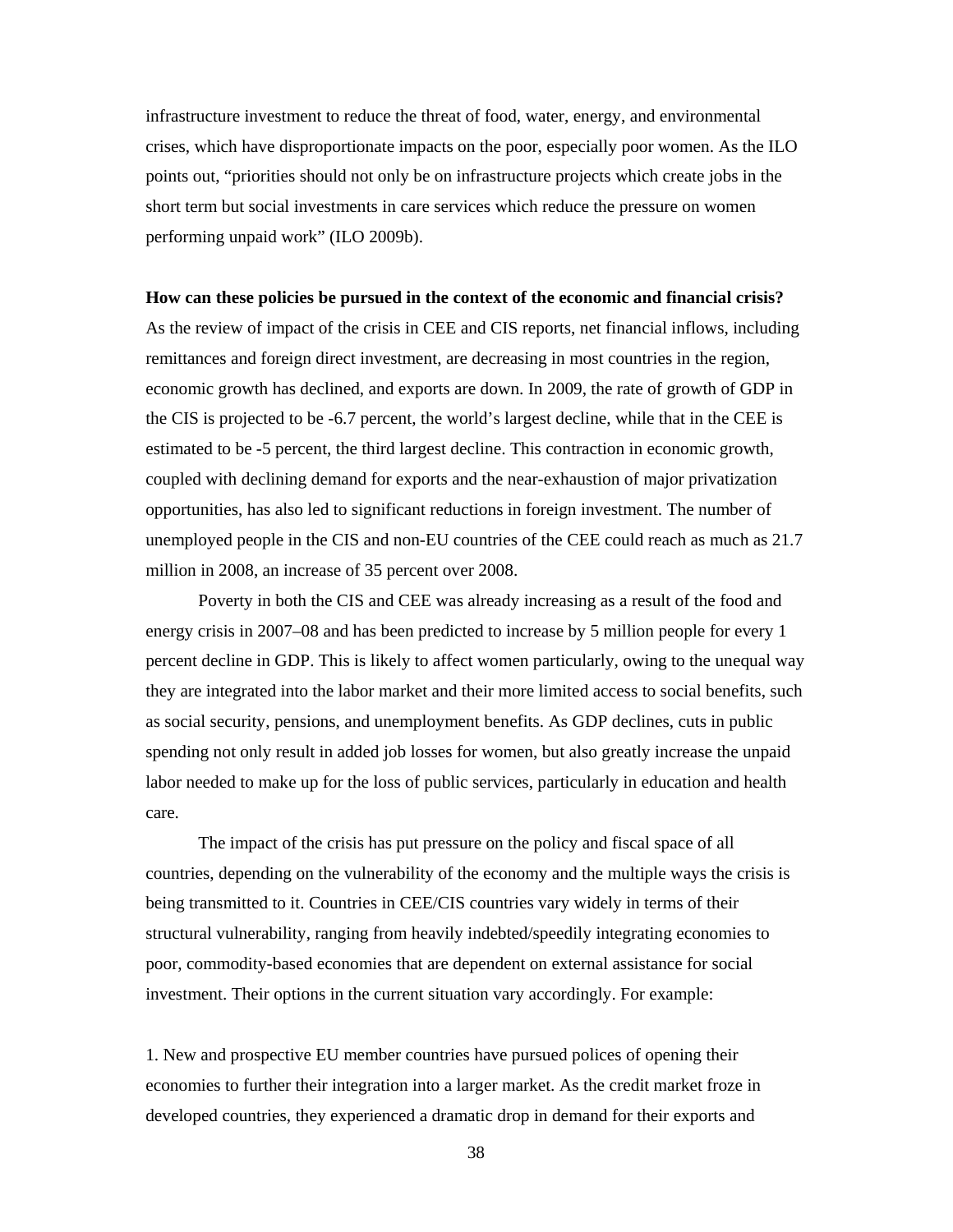declining investment flows, creating pressure on their currencies and interest rates, in some cases resulting in a destabilizing increase in indebtedness.

2. Poor, primarily agricultural economies with high levels of out-migration have increasingly relied on remittances, which in recent years have contributed more to the economy than foreign investment; in Tajikistan for example the ratio of remittances to GDP was 45.5 percent and in Moldova it is 38.3 percent. The sharp drop in remittances—which the World Bank estimates may up to 15 percent in central Asia in 2009—has seriously strained household coping strategies. The influx of returning migrant workers without jobs adds to the pressure on the informal economy and further reduces the already meager earnings it provides.

3. Resource-rich countries such as Azerbaijan, Russia, and Kazakhstan, while experiencing a drop in demand, have been buffered by continuing demand and foreign currency earnings. These countries are now facing critical decisions on how to use and protect policy space.

All countries in the region face the challenge of how to raise and manage revenues needed to expand fiscal policy in the face of rising deficits and increasing external debt. While a sustainable economy ultimately depends on effective domestic resource mobilization, including more efficient and equitable tax policies, almost all countries in the region rely on external resources to some extent, either as grants or loans. According to Organisation for Economic Co-operation and Development's Development Assistance Committee (OECD-DAC), official development assistance (ODA) flows to the poorest countries in the region are low compared to other regions; a priority for these countries is to secure increased support from the international community to strengthen national capacities for implementation of their social protection and poverty reduction policies.

Many countries have loan agreements with the IMF, most of them put in place during the last year in response to the financial crisis. In negotiating these agreements, it is important that both national governments and the IMF place a higher priority on social policy objectives, including job creation and social protection. One striking characteristic of many countries in the region before the financial crisis was their degree of indebtedness. This has been worsened by factors beyond their control, yet they lack a debt workout mechanism for addressing the problem. Both debtor and creditor countries urgently need to put in place an international framework to solve the debt problem.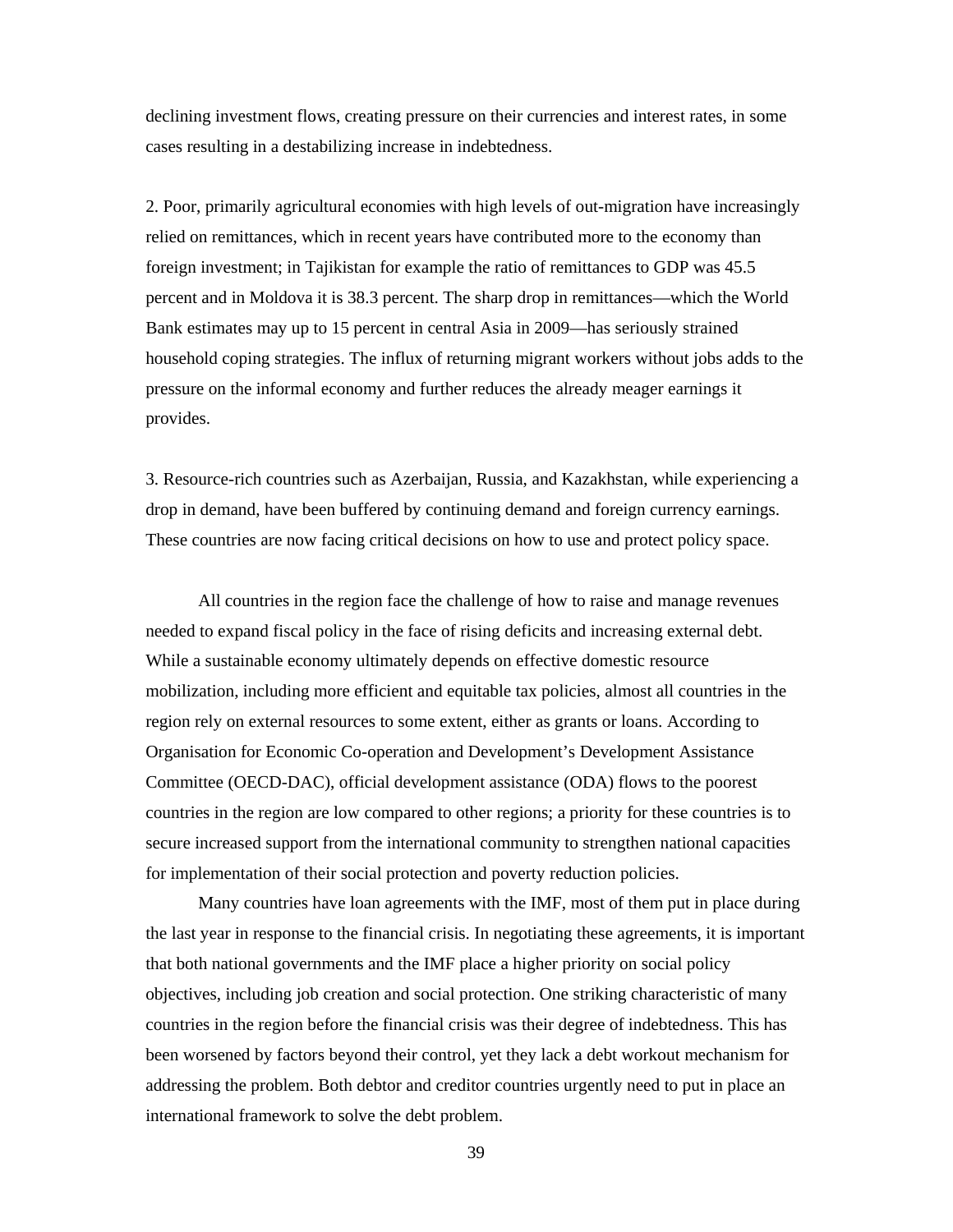Within the CEE and CIS region the review of policy responses has shown that, in many cases, countries are developing stimulus packages and targeting infrastructure, social safety nets, and cash transfers. However, the safety-net measures in particular tend to be short term and piecemeal, providing a temporary cushion to help households weather the current crisis, but leaving them just as vulnerable to the next one. Moreover, for the most part they are not consistent with tax policy, which continues to rely primarily on consumption taxes that disproportionately hurt the poor. Examination reveals that anticrisis measures in most countries are largely blind to the gender-specific impacts of the crisis and the gender-specific responses needed to promote recovery that can provide the basis for more equitable and sustainable development.

Therefore, once resources have been secured, economic policymakers need to focus on three things. First of all, they need to ensure greater coherence in fiscal policy, making sure revenue gathering and tax policies are in line with expenditures. Expenditures should be aligned with the broad policy objectives of putting in place a social protection floor, investing in socially beneficial infrastructure, and creating decent work opportunities. This means that the tax burden cannot continue to fall on the poor, but must target high-income groups and corporations. Policies such as tax holidays and tax concessions to firms, which have been shown to have little influence on corporate decisions to locate, should be phased out.

Second, policymakers need to align short-term responses with long-term directions. Currently there is a risk that the design of anticrisis measures is responding to a cyclical problem rather than a structural one. Addressing the structural economic problems involves not only rebalancing the financial and productive sectors of the economy, but also greater attention to macroeconomic stabilizers, including support to job security and universal social protection.

Moreover, as the UN World Survey on the Role of Women in Development points out, economic policymakers need to recognize and fully address the links between economic and social policies, the formal and informal economy, and paid and unpaid work.

Throughout the world, but especially in the CIS and CEE, for the last 20 years, economic policy choice has been presented as predetermined—balancing and managing different constituencies is left to the art of politics. Such an approach inevitably bows to the more powerful, both within and outside national borders. The weight and severity of the crisis requires a rethinking of policy responses, some of which have contributed to the crisis itself. It provides the opportunity for a change in direction for an alignment of policy choices that position the economy in the service of the public good and healthy societies.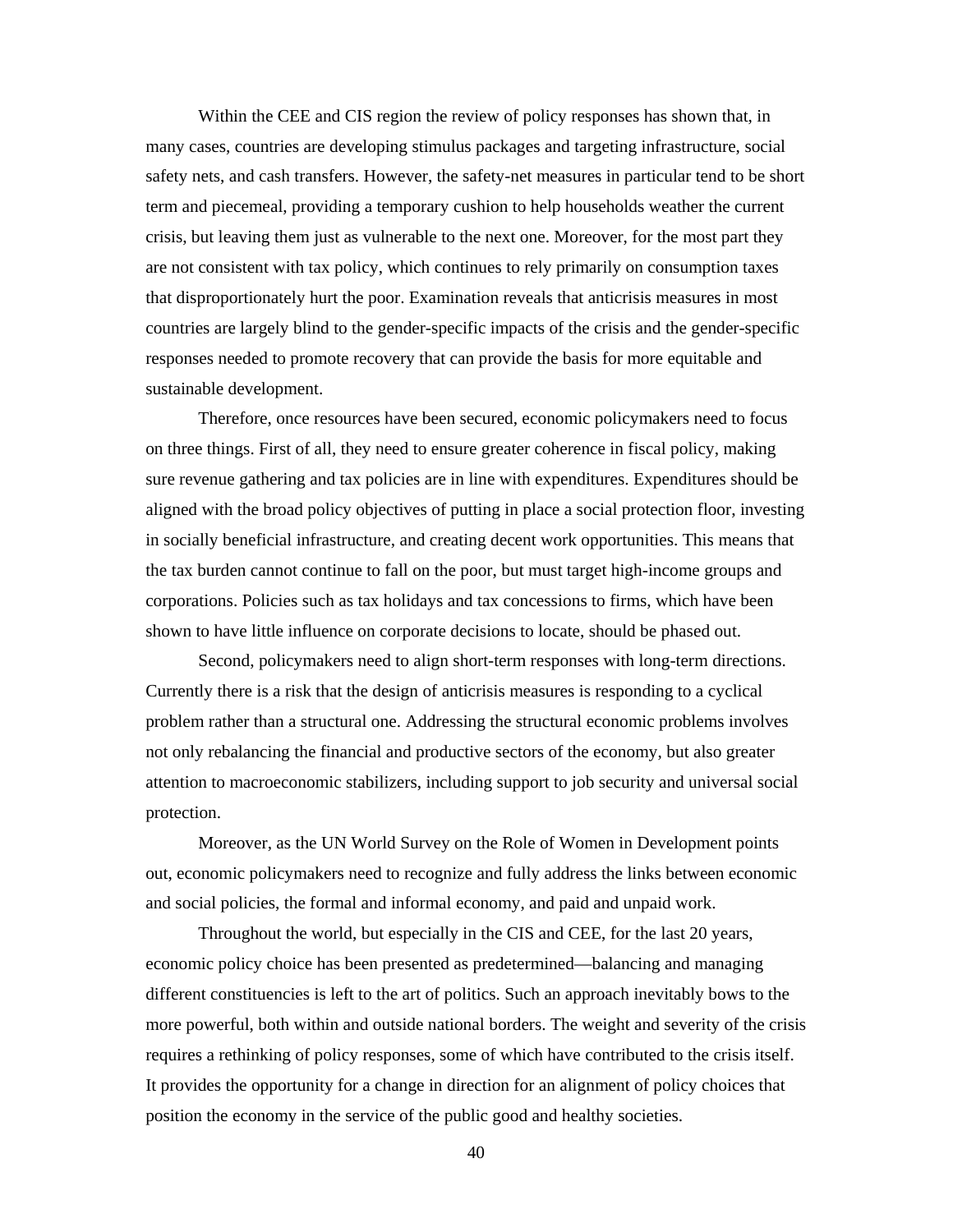# **APPENDIX B**

|                            |                        |        |         |                      | <b>TABLE 1: REGIONAL COMPARISON OF ECONOMIC INDICATORS</b> |                             |        |                       |  |
|----------------------------|------------------------|--------|---------|----------------------|------------------------------------------------------------|-----------------------------|--------|-----------------------|--|
|                            |                        |        |         | <b>Net Financial</b> |                                                            | <b>Current Account</b>      |        |                       |  |
|                            | <b>Annual Real GDP</b> |        |         | Flows (billions of   |                                                            | <b>Balance (billions of</b> |        | <b>Terms of Trade</b> |  |
| <b>Region</b>              | Growth (%)             |        |         | $US)^a$              |                                                            | dollars)                    |        | (annual % change)     |  |
|                            | 2008                   | 2009   | 2008    | 2009                 | 2008                                                       | 2009                        | 2008   | 2009                  |  |
| <b>United States</b>       | 0.4                    | $-2.7$ | n/a     | n/a                  | $-706.1$                                                   | $-369.8$                    | $-2.2$ | 2.6                   |  |
| <b>Euro Area</b>           | 0.7                    | $-4.2$ | n/a     | n/a                  | $-92.7$                                                    | $-82.1$                     |        |                       |  |
| Japan                      | $-0.7$                 | $-5.4$ | n/a     | n/a                  | 157.1                                                      | 96.9                        |        |                       |  |
| <b>Other Advanced</b>      |                        |        |         |                      |                                                            |                             |        |                       |  |
| <b>Economies</b>           | 1.2                    | $-2.7$ | n/a     | n/a                  | 108.5                                                      | 93.3                        |        |                       |  |
| Africa                     | 5.2                    | 1.7    | 28.5    | 21                   | 32.4                                                       | $-37.1$                     | 11.3   | $-17.1$               |  |
| <b>Central and Eastern</b> |                        |        |         |                      |                                                            |                             |        |                       |  |
| <b>Europe</b>              | 3.0                    | $-5.0$ | 154.7   | 6.4                  | $-155.2$                                                   | $-48.4$                     | $-2.1$ | 3.8                   |  |
|                            |                        |        |         |                      |                                                            |                             |        |                       |  |
| Commonwealth of            |                        |        |         |                      |                                                            |                             |        |                       |  |
| <b>Independent States</b>  | 5.5                    | $-6.7$ | $-97.4$ | $-98.5$              | 108.1                                                      | 48                          | 18.2   | $-20.5$               |  |
| <b>Developing Asia</b>     | 7.6                    | 6.2    | 35.7    | $-54.3$              | 423.9                                                      | 381.5                       | $-2$   | 2.3                   |  |
| <b>Middle East</b>         | 5.4                    | 2.0    | $-58.9$ | 48                   | 345.3                                                      | 42.8                        | 14.4   | $-18.9$               |  |
| <b>Western Hemisphere</b>  | 4.2                    | $-2.5$ | 67      | 24.8                 | $-29.9$                                                    | $-31.3$                     | 3.1    | $-6.8$                |  |

Source: IMF World Economic Outlook Database ( October 2009)

a: Net financial flows comprise net direct investment, net portfolio investment, and other net official and private

financial flows, and changes in reserves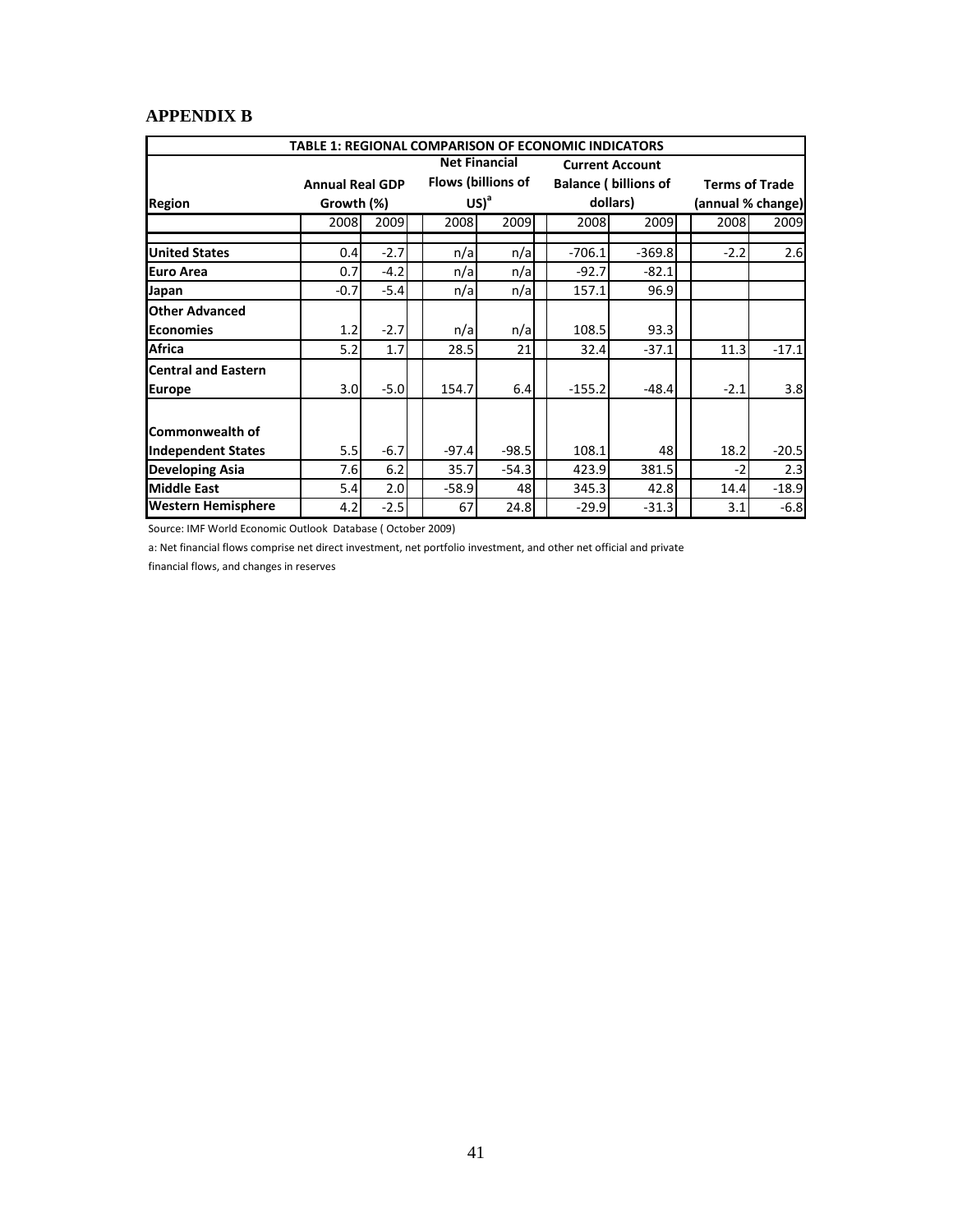| <b>TABLE 2: MACROECONOMIC INDICATORS</b> |                                                                                                            |                                                                                          |                                             |                                        |                            |                                                 |                      |                              |                                         |
|------------------------------------------|------------------------------------------------------------------------------------------------------------|------------------------------------------------------------------------------------------|---------------------------------------------|----------------------------------------|----------------------------|-------------------------------------------------|----------------------|------------------------------|-----------------------------------------|
|                                          | Country                                                                                                    | Poverty<br>headcount<br>ratio at \$4 a<br>day (PPP) (% of<br>population) (<br>2000-2004) | <b>GDP</b> (current<br>US\$ in<br>millions) | GDP per<br>capita<br>(current<br>US\$) | <b>Inflation</b><br>(2008) | <b>Real GDP</b><br><b>Growth Rate</b><br>(2008) | Unemp.<br>rate (%)   | Female<br>Unemp. rate<br>(%) | <b>Employment in</b><br>agriculture (%) |
|                                          | Azerbaijan                                                                                                 |                                                                                          |                                             |                                        |                            |                                                 |                      |                              |                                         |
|                                          | Tajikistan                                                                                                 | 85.9<br>84.7                                                                             | 33,050                                      | 3,581<br>552                           | 15.4                       | 11.6                                            | 8.5<br>10            | 1.6<br>10                    | 39.0                                    |
| EXTREME POVERTY                          | Armenia                                                                                                    | 80.5                                                                                     | 3,712<br>9,204                              | 2,996                                  | 11.8<br>5.2                | 7.9<br>6.8                                      | 36.4                 | 14.3                         | 46.0                                    |
|                                          |                                                                                                            |                                                                                          |                                             |                                        |                            |                                                 |                      |                              |                                         |
|                                          | Turkmenistan                                                                                               | 79.4                                                                                     | 12,926                                      | 2,604                                  | 8.9                        | 10.5                                            | $\overline{7}$       | $\overline{7}$               |                                         |
|                                          | Kyrgyz                                                                                                     |                                                                                          |                                             |                                        |                            |                                                 |                      |                              |                                         |
|                                          | Republic                                                                                                   | 72.5                                                                                     | 3,745                                       | 715                                    | 20.1                       | 7.6                                             | 5.0                  | 5.6                          | 36.0                                    |
|                                          | Moldova                                                                                                    | 64.7                                                                                     | 4,402                                       | 1,200                                  | 7.3                        | 7.2                                             | 7.3                  | 23.6                         | 33.0                                    |
|                                          | Georgia                                                                                                    | 61.9                                                                                     | 10,175                                      | 2,313                                  | 5.5                        | 2.1                                             | 13.0                 | 13.0                         | 53.0                                    |
|                                          | Average                                                                                                    | 75.7                                                                                     | 11,031                                      | 1,994                                  | 10.6                       | 7.7                                             | 14.0                 | 11.6                         | 41.4                                    |
|                                          | Turkey                                                                                                     | 58.0                                                                                     | 655,881                                     | 8,984                                  | 10.1                       | 0.9                                             | 10 <sup>t</sup>      |                              | 26.0                                    |
|                                          | Kazakhstan                                                                                                 | 56.7                                                                                     | 104,853                                     | 6,772                                  | 9.5                        | 3.2                                             | 8                    | 9.3                          |                                         |
|                                          | Romania                                                                                                    | 54.8                                                                                     | 165,976                                     | 7,703                                  | 6.3                        | 7.1                                             | 6.0                  | 6.0                          | 30.0                                    |
|                                          | Albania                                                                                                    | 48.0                                                                                     | 10,831                                      | 3,458                                  | 2.2                        | 6.8                                             | $\ddot{\phantom{0}}$ | 17.5                         |                                         |
|                                          | Russian                                                                                                    |                                                                                          |                                             |                                        |                            |                                                 |                      |                              |                                         |
|                                          | Federation                                                                                                 | 45.3                                                                                     | 1,290,082                                   | 9,079                                  | 13.3                       | 5.6                                             | 21.0                 | 21.0                         | 9.0                                     |
| <b>HIGH POVERTY</b>                      | <b>Ukraine</b>                                                                                             | 44.7                                                                                     | 142,719                                     | 3,069                                  | 22.3                       | 2.1                                             | 7.2                  | Ġ,                           | 17 <sub>c</sub>                         |
|                                          | Montenegro                                                                                                 | 42a                                                                                      | 3,846                                       | 6,194                                  | 9.0                        | 7.5                                             | 10.0                 | 10.3                         |                                         |
|                                          | Serbia                                                                                                     | 42a                                                                                      | 40,122                                      | 5,435                                  | 8.6                        | 5.4                                             | 13.0                 | 12.7                         | 21.0                                    |
|                                          | <b>Bulgaria</b>                                                                                            | 39.9                                                                                     | 39,549                                      | 5,163                                  | 7.2                        | 6.0                                             | 9                    | 7.3                          | 8 <sub>c</sub>                          |
|                                          | Average                                                                                                    | 49.6                                                                                     | 272,651.2                                   | 6,206.3                                | 9.8                        | 5.0                                             | 11.4                 | 12.0                         | 18.5                                    |
|                                          | Lithuania                                                                                                  | 36.0                                                                                     | 38,894                                      | 11,522                                 | 8.5                        | $-4.6$                                          | 36.0                 | 37                           | 10.0                                    |
|                                          | Bosnia and                                                                                                 |                                                                                          |                                             |                                        |                            |                                                 |                      |                              |                                         |
|                                          | Herzegovina                                                                                                | 35.0                                                                                     | 15,144                                      | 4,008                                  | 3.8                        | 5.5                                             | 31                   | 35                           |                                         |
|                                          | Estonia                                                                                                    | 33.2                                                                                     | 20,959                                      | 15,621                                 | 7.0                        | $-3.6$                                          | 6                    | 3.9                          | 5. <sub>C</sub>                         |
|                                          | Latvia                                                                                                     | 26.3                                                                                     | 28,766                                      | 12,638                                 | 10.4                       | $-4.6$                                          | 4.0                  | 4.3                          | 10.0                                    |
|                                          | Macedonia,                                                                                                 |                                                                                          |                                             |                                        |                            |                                                 |                      |                              |                                         |
|                                          | <b>FYR</b>                                                                                                 | 22.0                                                                                     | 7,927                                       | 3,891                                  | 4.1                        | 4.9                                             | 4.0                  | 4.0                          | 18.0                                    |
| <b>MEDIUM POVERTY</b>                    | Poland                                                                                                     | 20.6                                                                                     | 424,790                                     | 11,143                                 | 3.3                        | 4.9                                             | 5.0                  | 5.4                          | 15.0                                    |
|                                          | Uzbekistan                                                                                                 | 16.9                                                                                     | 223,111                                     | 830                                    | 14.4                       | 9.0                                             | $\ddot{\phantom{0}}$ | ă,                           |                                         |
|                                          | Hungary                                                                                                    | 15.9                                                                                     | 138,757                                     | 13,799                                 | 3.5                        | 0.6                                             |                      | 8.7                          | 5.0                                     |
|                                          | <b>Belarus</b>                                                                                             | 15.6                                                                                     | 45,276                                      | 4,667                                  | 13.3                       | 10.0                                            | 1.5                  | 2.4                          | $\ddot{\phantom{a}}$                    |
|                                          | Average<br><b>Slovak</b>                                                                                   | 24.6                                                                                     | 104,847.0                                   | 8,679.9                                | 7.6                        | 2.5                                             | 10.1                 | 4.8                          | 10.5                                    |
|                                          | Republic                                                                                                   |                                                                                          |                                             |                                        |                            |                                                 |                      |                              |                                         |
|                                          | Croatia                                                                                                    | 11.4<br>10.0                                                                             | 74,972<br>58,558                            | 13,891<br>13,201                       | 4.4<br>2.8                 | 6.4<br>2.4                                      | 6.0<br>11            | 6.0<br>11.0                  | 4.0<br>13.0                             |
| <b>NOT</b>                               |                                                                                                            |                                                                                          |                                             |                                        |                            |                                                 |                      |                              |                                         |
| POVERTY                                  | <b>Czech Republic</b>                                                                                      | 1.0                                                                                      | 173,958                                     | 16,833                                 | 3.6                        | 2.7                                             | 7                    | 6.7                          | 4.0                                     |
|                                          | Slovenia                                                                                                   |                                                                                          | 47,182                                      | 23,379                                 | 2.1                        | 3.5                                             |                      | 8.5                          | 10.0                                    |
|                                          | Average                                                                                                    | 5.6                                                                                      | 88,667.5                                    | 16,826.0                               | 3.2                        | 3.8                                             | 6.0                  | 8.1                          | 7.8                                     |
|                                          | Source: With the exception of Inflation rate and real GDP growth rate, all the data is from the World Bank |                                                                                          |                                             |                                        |                            |                                                 |                      |                              |                                         |
|                                          | Inflation rate, and real GDP growth rate data is from IMF (World Economic Outlook October 2009 Statistics) |                                                                                          |                                             |                                        |                            |                                                 |                      |                              |                                         |
|                                          | All World Bank data, unless noted refers to the latest available data from 2006, 2007, or 2008             |                                                                                          |                                             |                                        |                            |                                                 |                      |                              |                                         |
|                                          | a: Combined poverty rate for Serbia and Montegegro                                                         |                                                                                          |                                             |                                        |                            |                                                 |                      |                              |                                         |
|                                          | b: Turkey's unemployment rate is from State Statistics Institute, 2008.                                    |                                                                                          |                                             |                                        |                            |                                                 |                      |                              |                                         |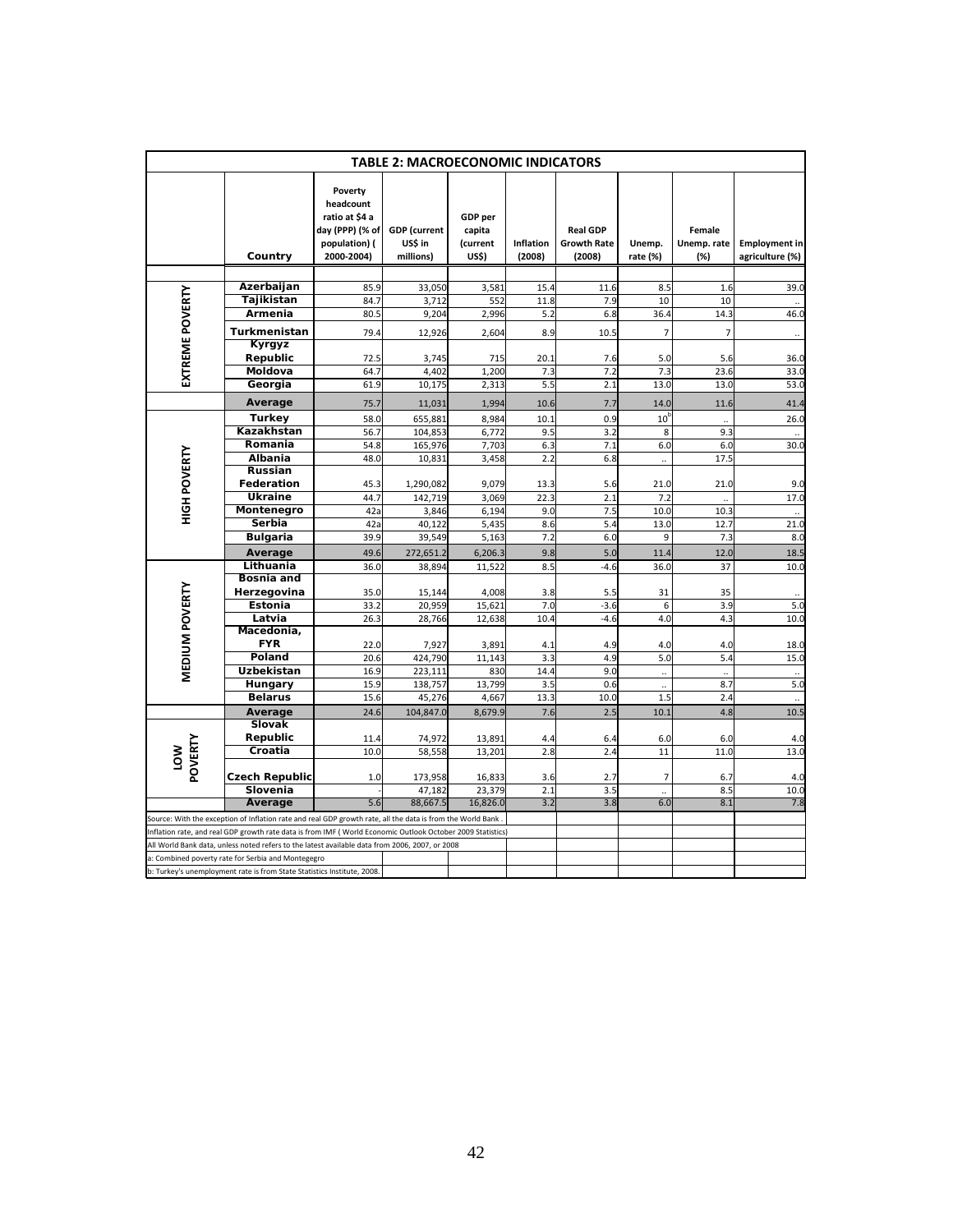| <b>TABLE 3: MACROECONOMIC INDICATORS (2009)</b> |                                                                                                     |                                                                                           |                                                 |             |                                                                            |  |  |  |
|-------------------------------------------------|-----------------------------------------------------------------------------------------------------|-------------------------------------------------------------------------------------------|-------------------------------------------------|-------------|----------------------------------------------------------------------------|--|--|--|
|                                                 |                                                                                                     |                                                                                           |                                                 |             |                                                                            |  |  |  |
|                                                 | Country                                                                                             | Poverty<br>headcount<br>ratio at \$4 a<br>day (PPP) (%<br>of population)<br>$(2000-2004)$ | <b>Real GDP</b><br><b>Growth Rate</b><br>(2009) | (2009)      | <b>Current</b><br><b>Account</b><br>Inflation Balance (2009)<br>(% of GDP) |  |  |  |
|                                                 |                                                                                                     |                                                                                           |                                                 |             |                                                                            |  |  |  |
|                                                 | Azerbaijan                                                                                          | 85.9                                                                                      | 7.5                                             | 4.5         | 19.6                                                                       |  |  |  |
|                                                 | Tajikistan                                                                                          | 84.7                                                                                      | 2.0                                             | 11.8        | $-13.7$                                                                    |  |  |  |
|                                                 | Armenia                                                                                             | 80.5                                                                                      | $-15.6$                                         | 4.5         | $-13.7$                                                                    |  |  |  |
| EXTREME POVERTY                                 | Turkmenistan                                                                                        | 79.4                                                                                      | 4.0                                             | 4.1         | 17.8                                                                       |  |  |  |
|                                                 | <b>Kyrgyz</b><br>Republic                                                                           |                                                                                           |                                                 |             |                                                                            |  |  |  |
|                                                 | <b>Moldova</b>                                                                                      | 72.5<br>64.7                                                                              | 1.5<br>$-9.0$                                   | 5.0<br>5.0  | $-7.8$                                                                     |  |  |  |
|                                                 | Georgia                                                                                             | 61.9                                                                                      | $-4.0$                                          | 3.0         | -11.8<br>$-16.3$                                                           |  |  |  |
|                                                 |                                                                                                     |                                                                                           |                                                 |             |                                                                            |  |  |  |
|                                                 | Average                                                                                             | 75.7                                                                                      | $-1.9$                                          | 5.4         | $-3.7$                                                                     |  |  |  |
|                                                 | <b>Turkey</b><br><b>Kazakhstan</b>                                                                  | 58.0                                                                                      | $-6.5$                                          | 5.8         | $-1.9$                                                                     |  |  |  |
|                                                 |                                                                                                     | 56.7                                                                                      | $-2.0$                                          | 7.1         | $-2.0$                                                                     |  |  |  |
|                                                 | Romania<br>Albania                                                                                  | 54.8                                                                                      | $-8.5$                                          | 4.3         | $-5.5$                                                                     |  |  |  |
|                                                 | <b>Russian</b>                                                                                      | 48.0                                                                                      | 0.7                                             | 1.8         | $-11.5$                                                                    |  |  |  |
|                                                 | Federation                                                                                          | 45.3                                                                                      | $-7.5$                                          | 11.0        | 3.6                                                                        |  |  |  |
|                                                 | <b>Ukraine</b>                                                                                      | 44.7                                                                                      | $-14.0$                                         | 14.0        | 0.4                                                                        |  |  |  |
| <b>HIGH POVERTY</b>                             | Montenegro                                                                                          | 42.0                                                                                      | $-4.0$                                          | $-1.0$      | $-16.0$                                                                    |  |  |  |
|                                                 | Serbia                                                                                              | 42.0                                                                                      | $-4.0$                                          | 10.0        | $-9.1$                                                                     |  |  |  |
|                                                 | <b>Bulgaria</b>                                                                                     | 39.9                                                                                      | $-6.5$                                          | 1.5         | $-11.4$                                                                    |  |  |  |
|                                                 | <b>Average</b>                                                                                      | 47.9                                                                                      | $-5.8$                                          | 6.1         | $-5.9$                                                                     |  |  |  |
|                                                 | Lithuania                                                                                           | 36.0                                                                                      | $-18.5$                                         | $-0.3$      | 1.0                                                                        |  |  |  |
|                                                 | <b>Bosnia and</b>                                                                                   |                                                                                           |                                                 |             |                                                                            |  |  |  |
|                                                 | Herzegovina                                                                                         | 35.0                                                                                      | $-3.0$                                          | 0.8         | $-9.1$                                                                     |  |  |  |
| VERT                                            | <b>Estonia</b>                                                                                      | 33.2                                                                                      | $-14.0$                                         | $-1.5$      | 1.9                                                                        |  |  |  |
|                                                 | Latvia                                                                                              | 26.3                                                                                      | $-18.0$                                         | $-1.7$      | 4.5                                                                        |  |  |  |
| <b>MEDIUM PO</b>                                | Macedonia,                                                                                          |                                                                                           |                                                 |             |                                                                            |  |  |  |
|                                                 | <b>FYR</b>                                                                                          | 22.0                                                                                      | $-2.5$                                          | $-1.0$      | $-10.6$                                                                    |  |  |  |
|                                                 | Poland                                                                                              | 20.6                                                                                      | 1.0                                             | 3.0         | $-2.2$                                                                     |  |  |  |
|                                                 | Uzbekistan<br>Hungary                                                                               | 16.9                                                                                      | 7.0                                             | 10.2        | 7.2<br>$-2.9$                                                              |  |  |  |
|                                                 | <b>Belarus</b>                                                                                      | 15.9<br>15.6                                                                              | $-6.7$<br>$-1.2$                                | 6.1<br>11.0 | $-9.6$                                                                     |  |  |  |
|                                                 | Average                                                                                             | 24.6                                                                                      | $-6.2$                                          | 3.0         | $-2.2$                                                                     |  |  |  |
|                                                 | <b>Slovak</b>                                                                                       |                                                                                           |                                                 |             |                                                                            |  |  |  |
|                                                 | Republic                                                                                            | 11.4                                                                                      | $-4.7$                                          | 1.5         | $-8.0$                                                                     |  |  |  |
|                                                 | Croatia                                                                                             | 10.0                                                                                      | $-5.2$                                          | 3.0         | $-6.1$                                                                     |  |  |  |
| LOW<br>POVERTY                                  | <b>Czech Republic</b>                                                                               | 1.0                                                                                       | $-4.3$                                          | 0.5         | $-2.1$                                                                     |  |  |  |
|                                                 | Slovenia                                                                                            | 0.0                                                                                       | $-4.7$<br>$-4.7$                                | 1.0         | $-3.0$                                                                     |  |  |  |
|                                                 | <b>Average</b>                                                                                      | 5.6                                                                                       |                                                 | 1.5         | $-4.8$                                                                     |  |  |  |
|                                                 | Source: With the Exception of Poverty Head Count Ratio, all data is from IMF World Economic Outlook |                                                                                           |                                                 |             |                                                                            |  |  |  |
|                                                 | Database (October 2009). Poverty Head Count Ratio is from World Bank                                |                                                                                           |                                                 |             |                                                                            |  |  |  |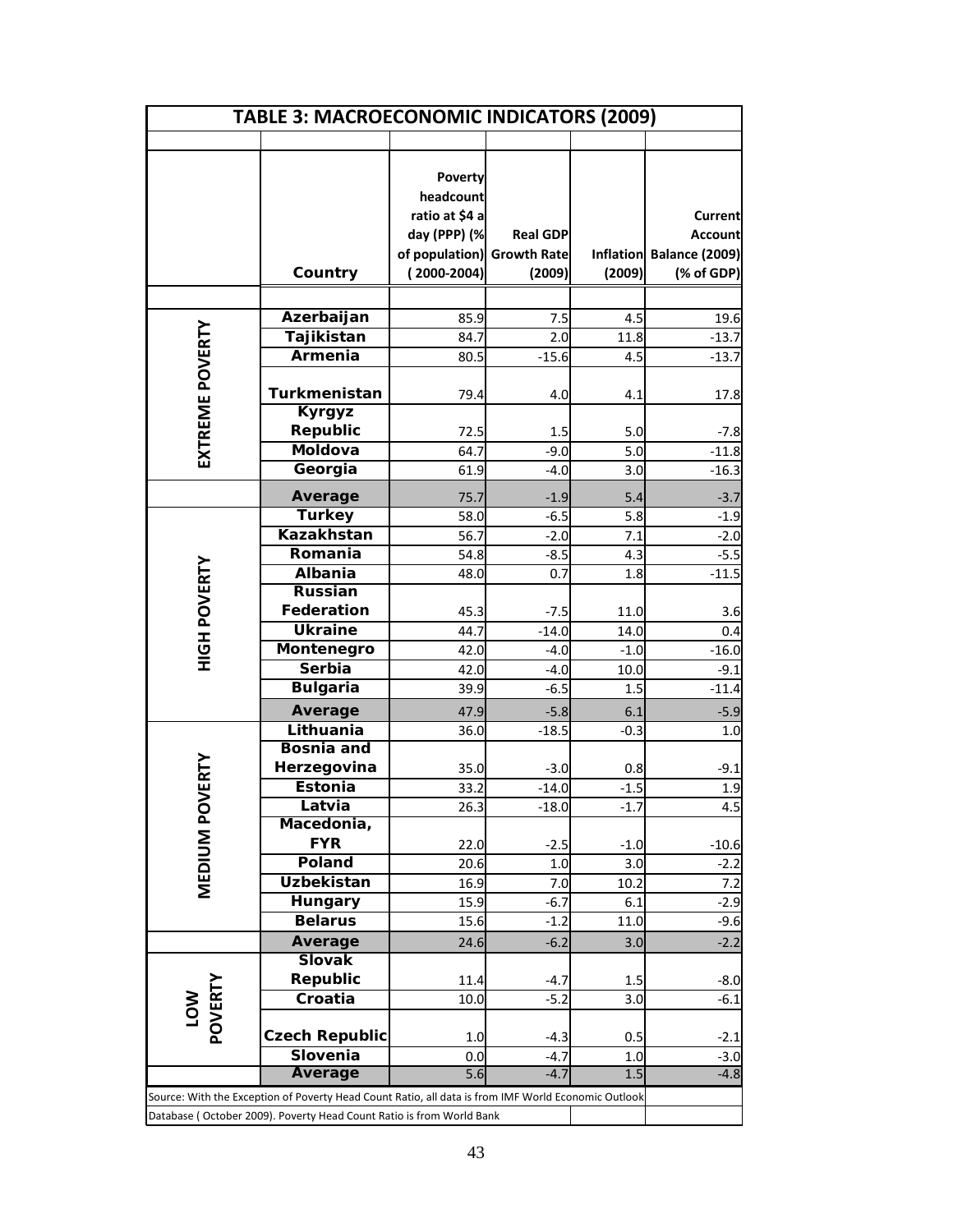| <b>TABLE 4: FINANCIAL FRAGILITY</b> |                                                                                                |                                             |            |                                                            |                                                           |                                              |                        |                                                                 |                                            |  |
|-------------------------------------|------------------------------------------------------------------------------------------------|---------------------------------------------|------------|------------------------------------------------------------|-----------------------------------------------------------|----------------------------------------------|------------------------|-----------------------------------------------------------------|--------------------------------------------|--|
|                                     | Country                                                                                        | Export/<br>Import Reserves/<br>GDP<br>Ratio |            | Foreign direct<br>investment, net<br>inflows (% of<br>GDP) | <b>Current</b><br>account<br>balance (% of<br>GDP) (2008) | <b>External debt</b><br>stocks (% of<br>GNI) | Ratio of<br>(% of GDP) | Short-term<br>debt (% of<br>Remittances total external<br>debt) | <b>Total debt</b><br>service<br>(% of GNI) |  |
|                                     |                                                                                                |                                             |            |                                                            |                                                           |                                              |                        |                                                                 |                                            |  |
|                                     | Azerbaijan                                                                                     | 1.54                                        | 7.7        | (14.0)                                                     | 35.5                                                      | 12.0                                         | 4.4                    | 34.0                                                            | 1.0                                        |  |
|                                     | Tajikistan                                                                                     | 0.46                                        |            | 10.0                                                       | (7.9)                                                     | 34.0                                         | 45.5                   | 6.0                                                             | 2.0                                        |  |
| EXTREME                             | Armenia                                                                                        | 0.63                                        | 5.5        | 8.0                                                        | (11.5)                                                    | 30.0                                         | 9.0                    | 16.0                                                            | 2.0                                        |  |
| POVERTY                             | Turkmenistan                                                                                   |                                             |            | 6.0                                                        | 18.7                                                      | 6.0                                          |                        | 13.0                                                            | 2.0                                        |  |
|                                     | Kyrgyz                                                                                         |                                             |            |                                                            |                                                           |                                              |                        |                                                                 |                                            |  |
|                                     | Republic                                                                                       |                                             | 3.4        | 6.0                                                        | (8.2)                                                     | 65.0                                         | 19.0                   | 3.0                                                             | 5.0                                        |  |
|                                     | Moldova                                                                                        | 0.59                                        | 3.3        | 11.0                                                       | (17.7)                                                    | 66.0                                         | 38.3                   | 34.0                                                            | 7.0                                        |  |
|                                     | Georgia                                                                                        | 0.58                                        | 7.5        | 17.0                                                       | (22.7)                                                    | 22.0                                         | 6.8                    | 11.0                                                            | 2.0                                        |  |
|                                     | Average                                                                                        | 0.76                                        | 5.5        | 6.3                                                        | (2.0)                                                     | 33.6                                         | 20.5                   | 16.7                                                            | 3.0                                        |  |
|                                     | <b>Turkey</b>                                                                                  | 0.79                                        | 8.9        | 3.0                                                        | (5.7)                                                     | 39.0                                         | 0.2                    | 17.0                                                            | 8.0                                        |  |
|                                     | Kazakhstan                                                                                     | 0.90                                        | 6.6        | 10.0                                                       | 5.1                                                       | 104.0                                        | 0.2                    | 12.0                                                            | 30.0                                       |  |
|                                     | Romania                                                                                        | 0.64                                        | 4.5        | 6.0                                                        | (12.4)                                                    | 52.0                                         | 5.6                    | 36.0                                                            | 7.0                                        |  |
| <b>HIGH POVERTY</b>                 | Albania                                                                                        | 0.57                                        | 5.1        | 4.0                                                        | (14.1)                                                    | 25.0                                         | 10.1                   | 30.0                                                            | 1.0                                        |  |
|                                     | <b>Russian</b>                                                                                 |                                             |            |                                                            |                                                           |                                              |                        |                                                                 |                                            |  |
|                                     | Federation                                                                                     | 1.22                                        | 2.8        | 4.0                                                        | 6.1                                                       | 29.0                                         | 0.3                    | 21.0                                                            | 3.0                                        |  |
|                                     | <b>Ukraine</b>                                                                                 | 0.88                                        | 4.5        | 7.0                                                        | (7.2)                                                     | 53.0                                         | 3.9                    | 31.0                                                            | 8.0                                        |  |
|                                     | Montenegro                                                                                     |                                             | 5.3        | 23.0                                                       | (29.6)                                                    | 34.0                                         |                        |                                                                 | 2.0                                        |  |
|                                     | Serbia                                                                                         | 0.55                                        | 2.9        | 8.0                                                        | (17.3)                                                    | 68.0                                         |                        | 10.0                                                            | 8.0                                        |  |
|                                     | <b>Bulgaria</b>                                                                                | 0.72                                        | 2.4        | 23.0                                                       | (25.5)                                                    | 84.0                                         | 5.7                    | 43.0                                                            | 11.0                                       |  |
|                                     | Average                                                                                        | 0.79                                        | 4.8        | 9.8                                                        | (11.2)                                                    | 54.2                                         | 3.7                    | 22.2                                                            | 8.7                                        |  |
|                                     | Lithuania                                                                                      | 0.76                                        | 5.1        | 5.0                                                        | (11.6)                                                    |                                              | 3.8                    | $\ddotsc$                                                       | $\ddot{\phantom{a}}$                       |  |
|                                     | <b>Bosnia and</b>                                                                              |                                             |            |                                                            |                                                           |                                              |                        |                                                                 |                                            |  |
|                                     | Herzegovina                                                                                    | 0.61                                        | 3.3        | 14.0                                                       | (14.7)                                                    | 41.0                                         |                        | 26.0                                                            | 4.0                                        |  |
|                                     | <b>Estonia</b>                                                                                 | 0.81                                        | 6.4        | 13.0                                                       | (9.3)                                                     |                                              | 2.3                    |                                                                 |                                            |  |
|                                     | Latvia                                                                                         | 0.66                                        | 5.2        | 8.0                                                        | (12.6)                                                    | 150.0                                        | 2.1                    | 42.0                                                            | 35.0                                       |  |
|                                     | Macedonia,                                                                                     |                                             |            |                                                            |                                                           |                                              |                        |                                                                 |                                            |  |
| <b>MEDIUM POVERTY</b>               | <b>FYR</b>                                                                                     | 0.73                                        | 3.8<br>6.7 | 4.0<br>5.0                                                 | (13.1)                                                    | 49.0                                         | 3.6                    | 32.0                                                            | 9.0                                        |  |
|                                     | Poland<br><b>Uzbekistan</b>                                                                    | 0.87                                        |            | 1.0                                                        | (5.5)<br>12.8                                             | 48.0<br>17.0                                 | 2.6                    | 31.0<br>5.0                                                     | 12.0<br>4.0                                |  |
|                                     | Hungary                                                                                        | 0.94                                        | 5.8        | 27.0                                                       | (8.4)                                                     |                                              | 0.3                    |                                                                 |                                            |  |
|                                     | <b>Belarus</b>                                                                                 | 0.90                                        | 11.5       | 4.0                                                        | (8.4)                                                     | 21.0                                         | 0.8                    | $\ddot{\phantom{1}}$<br>63.0                                    | ă,<br>2.0                                  |  |
|                                     | Average                                                                                        | 0.78                                        | 6.0        | 9.0                                                        | (7.9)                                                     | 54.3                                         | 2.2                    | 33.2                                                            | 11.0                                       |  |
|                                     | Slovak                                                                                         |                                             |            |                                                            |                                                           |                                              |                        |                                                                 |                                            |  |
|                                     | Republic                                                                                       | 0.95                                        | 4.2        | 4.0                                                        | (6.5)                                                     |                                              |                        |                                                                 |                                            |  |
| LOW<br>POVERTY                      | Croatia                                                                                        | 0.82                                        | 4.3        | 8.0                                                        | (9.4)                                                     | 98.0                                         | 2.9                    | 10.0                                                            | 16.0                                       |  |
|                                     |                                                                                                |                                             |            |                                                            |                                                           |                                              |                        |                                                                 |                                            |  |
|                                     | <b>Czech Republic</b>                                                                          | 0.97                                        | 5.0        | 5.0                                                        | (3.1)                                                     |                                              | 0.8                    | $\ddot{\phantom{a}}$                                            |                                            |  |
|                                     | Slovenia                                                                                       | 0.95                                        | 48.2       | 3.0                                                        | (5.5)                                                     |                                              | 0.7                    | $\ddot{\phantom{a}}$                                            |                                            |  |
|                                     | Average                                                                                        | 0.92                                        | 15.4       | 5.0                                                        | (6.1)                                                     | 98.0                                         | 1.5                    | 10.0                                                            | 16.0                                       |  |
|                                     | Source: With the exception of current account balance, all the data is from the World Bank     |                                             |            |                                                            |                                                           |                                              |                        |                                                                 |                                            |  |
|                                     | Data for current account balance is from IMF (World Economic Outlook October 2009 Statistics)  |                                             |            |                                                            |                                                           |                                              |                        |                                                                 |                                            |  |
|                                     | All World Bank data, unless noted refers to the latest available data from 2006, 2007, or 2008 |                                             |            |                                                            |                                                           |                                              |                        |                                                                 |                                            |  |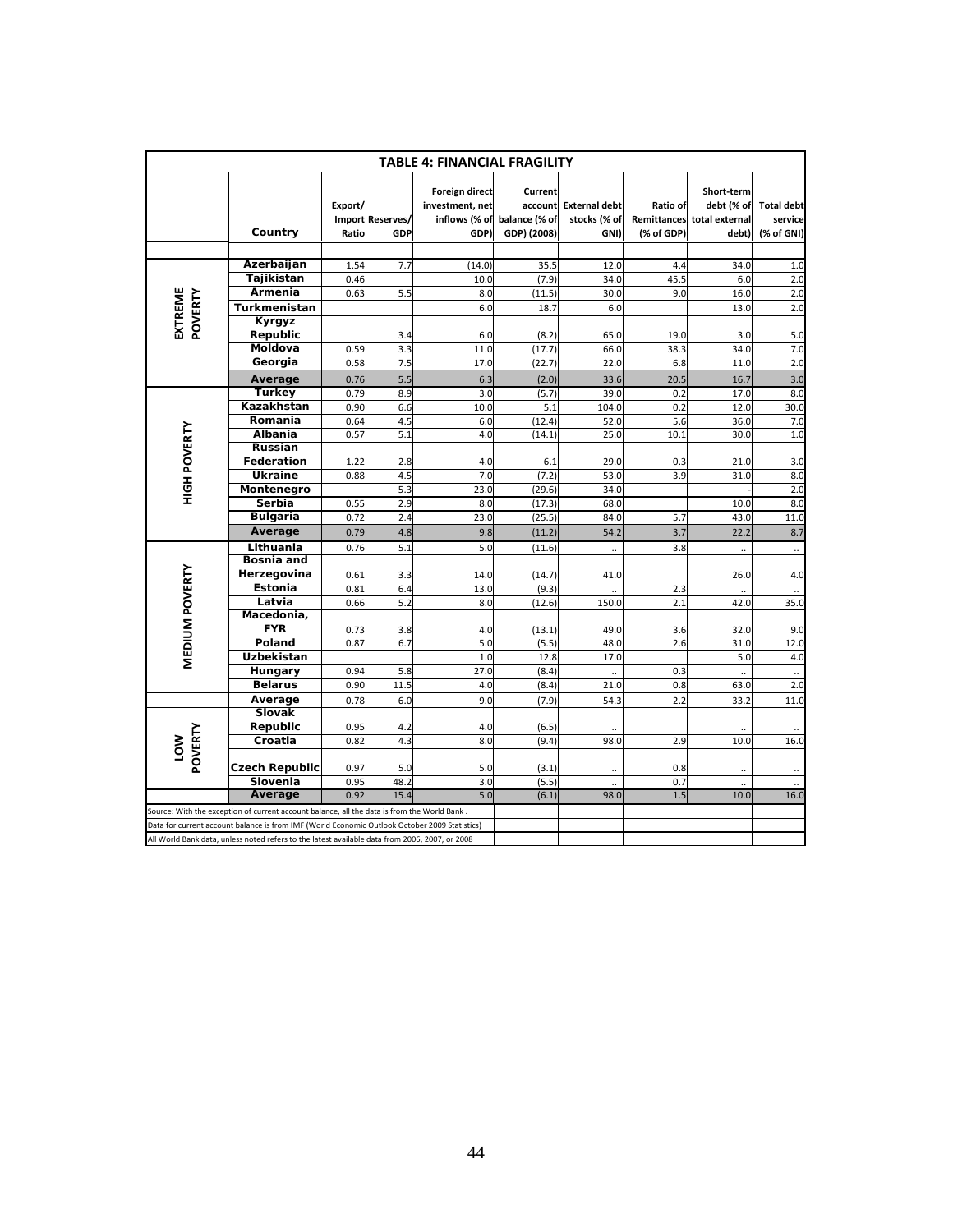|                     | <b>TABLE 5: SOCIAL SPENDING / GENDER INDICATORS</b>                                                                                                                |              |                  |                      |                              |                 |                       |                   |  |  |
|---------------------|--------------------------------------------------------------------------------------------------------------------------------------------------------------------|--------------|------------------|----------------------|------------------------------|-----------------|-----------------------|-------------------|--|--|
|                     |                                                                                                                                                                    |              |                  | <b>Maternal</b>      |                              |                 |                       |                   |  |  |
|                     |                                                                                                                                                                    |              |                  | mortality ratio      |                              |                 | Ratio of              |                   |  |  |
|                     |                                                                                                                                                                    | Health       | <b>Education</b> | (modeled             | Infant                       |                 | Ratio of Female/ Male | <b>GINI</b> index |  |  |
|                     |                                                                                                                                                                    | expenditure  | expenditure      |                      | estimate, per Mortality Rate | <b>Female</b>   | Earned                | (UNDP             |  |  |
|                     |                                                                                                                                                                    | public (% of | public (% of     | 100,000 live         | (per 1000 live               | <b>Migrants</b> | Income                | <b>Estimate</b>   |  |  |
|                     | Country                                                                                                                                                            | GDP)         | GDP)             | births) (2005)       | births) (2005)               | (2005)          | (2007)                | 1992-2007)        |  |  |
|                     |                                                                                                                                                                    |              |                  |                      |                              |                 |                       |                   |  |  |
|                     | Azerbaijan                                                                                                                                                         | 1.00         | 3                | 82                   | 74                           | 57              | 0.44                  | 36.5              |  |  |
|                     | Tajikistan                                                                                                                                                         | 3.00         | 3                | 170                  | 59                           | 57              | 0.65                  | 43.2              |  |  |
|                     | Armenia                                                                                                                                                            | 2.00         | 3                | 39                   | 26                           | 58.9            | 0.57                  | 33.8              |  |  |
| EXTREME POVERTY     | Turkmenistan                                                                                                                                                       | 4.00         |                  | 130                  |                              | 57              | 0.65                  | 28.1              |  |  |
|                     | Kyrgyz                                                                                                                                                             |              |                  |                      |                              |                 |                       |                   |  |  |
|                     | Republic                                                                                                                                                           | 4.00         | 5                | 150                  | 58                           | 58.2            | 0.55                  | 35.7              |  |  |
|                     | Moldova                                                                                                                                                            | 6.00         | 8                | 22                   | 14                           | 56              | 0.73                  |                   |  |  |
|                     | Georgia                                                                                                                                                            | 2.00         | 3                | 66                   | 41                           | 57              | 0.38                  | 40.4              |  |  |
|                     | Average                                                                                                                                                            | 3.14         | 4                | 94.14                | 45.33                        | 57.30           | 0.57                  | 36.28             |  |  |
|                     | <b>Turkey</b>                                                                                                                                                      | 3.00         | $\overline{4}$   | 44                   | 26                           | 52              | 0.26                  | 40.8              |  |  |
|                     | Kazakhstan                                                                                                                                                         | 3.00         | 3                | 140                  | 63                           | 54              | 0.68                  | 30.3              |  |  |
|                     | Romania                                                                                                                                                            | 3.00         | $\overline{2}$   | 24                   | 16                           | 52.1            | 0.68                  | 39.9              |  |  |
|                     | Albania                                                                                                                                                            | 2.00         | 3                | 92                   | 16                           | 53.1            | 0.54                  | 33                |  |  |
|                     | Russian                                                                                                                                                            |              |                  |                      |                              |                 |                       |                   |  |  |
| <b>HIGH POVERTY</b> | Federation                                                                                                                                                         | 6.00         | 3                | 28                   | 14                           | 57.8            | 0.64                  |                   |  |  |
|                     | <b>Ukraine</b>                                                                                                                                                     | 2.00         | 5                | 18                   | 13                           | 57.2            | 0.59                  | 36.8              |  |  |
|                     | Montenegro                                                                                                                                                         | 4.00         |                  | $\ddotsc$            |                              | 60.9            | 0.58                  | 34.9              |  |  |
|                     | Serbia                                                                                                                                                             | 5.00         | $\overline{4}$   | $\ddot{\phantom{a}}$ |                              | 56.1            | 0.59                  | 25.8              |  |  |
|                     | <b>Bulgaria</b>                                                                                                                                                    | 4.00         | $\overline{4}$   | 11                   | 12                           | 57.9            | 0.68                  | 29.2              |  |  |
|                     | Average                                                                                                                                                            | 3.56         | $\overline{4}$   | 51.00                | 22.86                        | 55.68           | 0.58                  | 33.84             |  |  |
|                     | Lithuania<br><b>Bosnia and</b>                                                                                                                                     | 6.00         | 5                | 11                   | 7                            | 56.6            | 0.7                   | 39                |  |  |
|                     | Herzegovina                                                                                                                                                        |              |                  |                      |                              | 49.8            |                       |                   |  |  |
|                     | Estonia                                                                                                                                                            | 5.00<br>4.00 | $\mathsf{S}$     | 25                   | 13<br>6                      | 59.6            | 0.61<br>0.65          | 35.8<br>36        |  |  |
|                     | Latvia                                                                                                                                                             | 4.00         | $\mathsf{s}$     | 10                   | $\overline{9}$               | 59              | 0.67                  | 35.8              |  |  |
|                     | Macedonia,                                                                                                                                                         |              |                  |                      |                              |                 |                       |                   |  |  |
|                     | <b>FYR</b>                                                                                                                                                         | 4.00         | 4                | 10                   | 15                           | 58.3            | 0.49                  | 35.6              |  |  |
| MEDIUM POVERTY      | Poland                                                                                                                                                             | 3.00         | 5                | 8                    | 6                            | 59              | 0.59                  | 31.5              |  |  |
|                     | Uzbekistan                                                                                                                                                         |              |                  | 24                   | 57                           | 57              | 0.64                  |                   |  |  |
|                     | Hungary                                                                                                                                                            | 2.00         | $\mathsf{S}$     | 6                    | $\overline{7}$               | 56.1            | 0.75                  | 33.9              |  |  |
|                     | <b>Belarus</b>                                                                                                                                                     | 5.00         | $\mathsf{S}$     | 18                   | 10                           | 54.2            | 0.63                  | 29.7              |  |  |
|                     | Average                                                                                                                                                            | 4.13         | $\mathsf{s}$     | 12.78                | 14.44                        | 56.62           | 0.64                  | 34.66             |  |  |
|                     | Slovak                                                                                                                                                             |              |                  |                      |                              |                 |                       |                   |  |  |
|                     | Republic                                                                                                                                                           | 6.00         | 4                | 6                    | 7                            | 56              | 0.58                  | 31.2              |  |  |
|                     | Croatia                                                                                                                                                            | 7.00         | 5                | 7                    | 6                            | 53              | 0.67                  | 29                |  |  |
| LOW<br>POVERTY      | Czech Republic                                                                                                                                                     | 6.00         | 5                | Δ                    | 3                            | 53.8            | 0.57                  | 25.8              |  |  |
|                     | Slovenia                                                                                                                                                           | 1.00         | $6 \overline{}$  | 6                    | 3                            | 46.8            | 0.61                  | 32.6              |  |  |
|                     | Average                                                                                                                                                            | 5.00         | 5                | 5.75                 | 4.75                         | 52.40           | 0.61                  | 29.65             |  |  |
|                     | Source for health and education expenditure from the World Bank for the years 2006-2008                                                                            |              |                  |                      |                              |                 |                       |                   |  |  |
|                     | Source for ratio of female migrants: United Nations 2009: "Trends in Total Migrant Stock: The 2008 Revision." New York: Department of Social and Economic Affairs. |              |                  |                      |                              |                 |                       |                   |  |  |
|                     | Source for Infant mortality rate: United Nations Development Program (UNDP) 2007-08 Report                                                                         |              |                  |                      |                              |                 |                       |                   |  |  |
|                     | Source for share of remittances to GDP: Human Development Report 2009 pp. 159-162                                                                                  |              |                  |                      |                              |                 |                       |                   |  |  |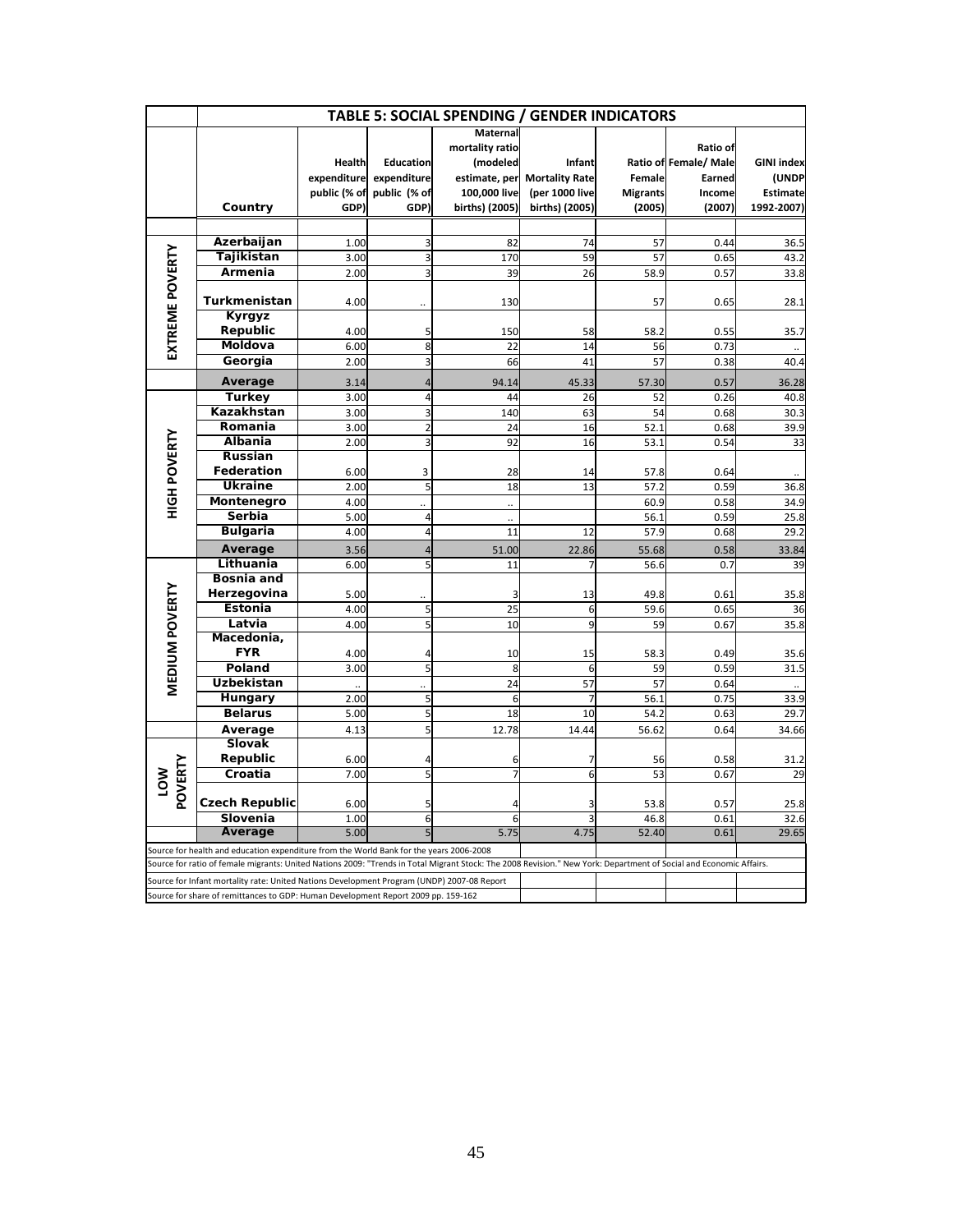# **TABLE 6: EXTREME POVERTY GROUP: WHO ARE THE POOR?**

| Countries    | Urban/rural | <b>HHH</b> | Demographic    | Education | Labour market |
|--------------|-------------|------------|----------------|-----------|---------------|
|              |             | (male/     | structure (age |           | position*     |
|              | % poverty   | female)    | group)         | level     |               |
|              |             |            |                |           |               |
| Azerbaijan   | 70% R, 69%U | 58%M       | 57% (17-65)    | 47% SG    | 46% WE        |
|              |             |            |                |           |               |
| Tajikistan   | 97% R, 93%U | 82% M      | $76\%$ (<16)   | 58% SG    | 34% Ret, 31%  |
|              |             |            |                |           | <b>WE</b>     |
|              |             |            |                |           |               |
| Kyrgyzstan   | 93% R, 98%U | 79% M      | 55% (17-65)    | 56% SG    | 37% SE, 24%   |
|              |             |            |                |           | WE            |
|              |             |            |                |           |               |
| Moldova      | 87% R, 81%U | 63%M       | 60% (17-65)    | 40% SG    | 33% WE, 31%   |
|              |             |            |                |           | Ret           |
| Georgia      | 89%R, 81%U  | 69%M       | 62% (17-65)    | 45% SG    | 38% SE        |
|              |             |            |                |           |               |
| Turkmenistan | n/a         | n/a        | n/a            | n/a       | n/a           |
|              |             |            |                |           |               |
| Armenia      | 96%R, 90%R  | 73%M       | 63% (17-65)    | 49% SG    | 20% Ret, WE,  |
|              |             |            |                |           | Inactive WA   |
|              |             |            |                |           |               |

**Note:** SG: Secondary General Education; WE: Wage Employment: Ret: Retired, SE: Self Employed; WA: Working Age

With the exception of the first column, poverty rate calculations are based on USD 2.15/day. First column: \$4.30/ day

**Source:** WB Poverty Inequality Report 2005. All data either 2002 or 2003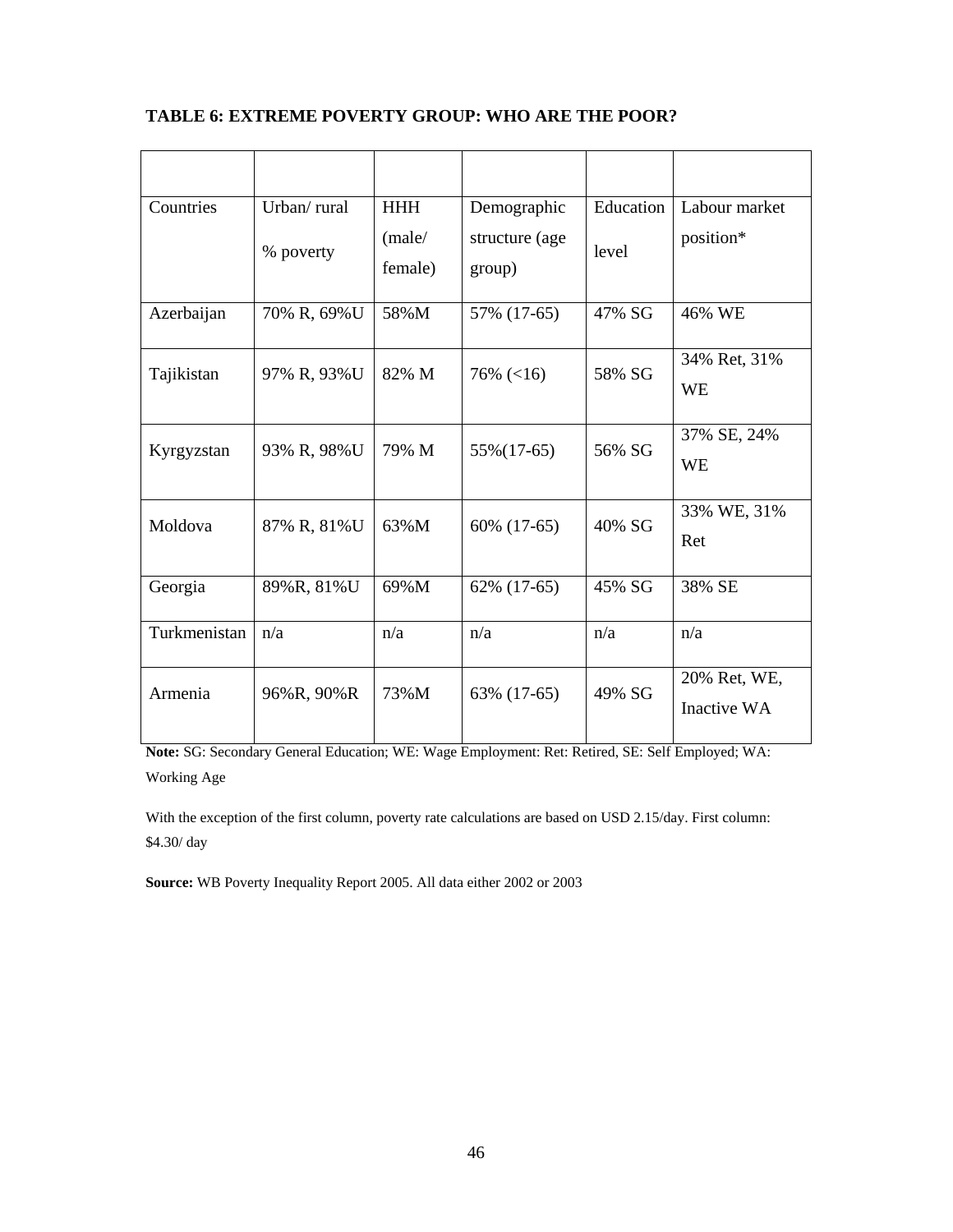# **TABLE 7: HIGH POVERTY GROUP: WHO ARE THE POOR?**

| Urban/rural  | Poor                                                     | Demographic                   | Education                                                | Labor market                        |
|--------------|----------------------------------------------------------|-------------------------------|----------------------------------------------------------|-------------------------------------|
| (% poverty   | <b>HHH</b>                                               | profile of poor               |                                                          | position                            |
|              | (male/                                                   |                               |                                                          |                                     |
|              | female)                                                  |                               |                                                          |                                     |
|              |                                                          |                               |                                                          |                                     |
|              |                                                          |                               |                                                          | 27% SE, 25%                         |
|              |                                                          |                               |                                                          | <b>WE</b>                           |
| 45% U, 72% R | 76%M                                                     | 59% (17-65)                   | 39% PB                                                   | 29% SE, 25%                         |
|              |                                                          |                               |                                                          | <b>WE</b>                           |
|              |                                                          |                               |                                                          |                                     |
|              |                                                          |                               |                                                          | 41% SE                              |
| 37%U, 53%R   | 68% F                                                    | 63% (17-65)                   | 46% SG, 38%                                              | 53% WE                              |
|              |                                                          |                               | SS                                                       |                                     |
| 20% U, 28% R | 58% F                                                    | 57% (17-65)                   | 35% PB                                                   | 36% Student,                        |
|              |                                                          |                               |                                                          | 34% WE                              |
|              |                                                          |                               |                                                          |                                     |
|              |                                                          |                               |                                                          | 31% Ret                             |
|              |                                                          |                               |                                                          |                                     |
| 31% U, 36% R | 72%M                                                     | 63% (17-65)                   | 39% PB                                                   | 41% UE                              |
|              |                                                          |                               |                                                          |                                     |
|              |                                                          |                               |                                                          | 39% Ret, 37%                        |
|              |                                                          |                               |                                                          | <b>SE</b>                           |
|              | 55%U, 67%R<br>66% U, 75%R<br>35% U, 51% R<br>52% U, 67%R | 63%M<br>91%M<br>64% M<br>88%M | 59% (17-65)<br>52% (17-65)<br>55% (17-65)<br>49% (17-65) | 45%SG<br>77% PB<br>41% NE<br>60% PB |

**Note:** PB: Primary Basic, NE: No Education/ Illiterate, SG: Secondary General Education category,

We: Wage Employment, Ret: Retired, SE: Self Employed, Inactive WA: Inactive Working Age

**Source:** WB Poverty Inequality Report 2005. All data either 2002 or 2003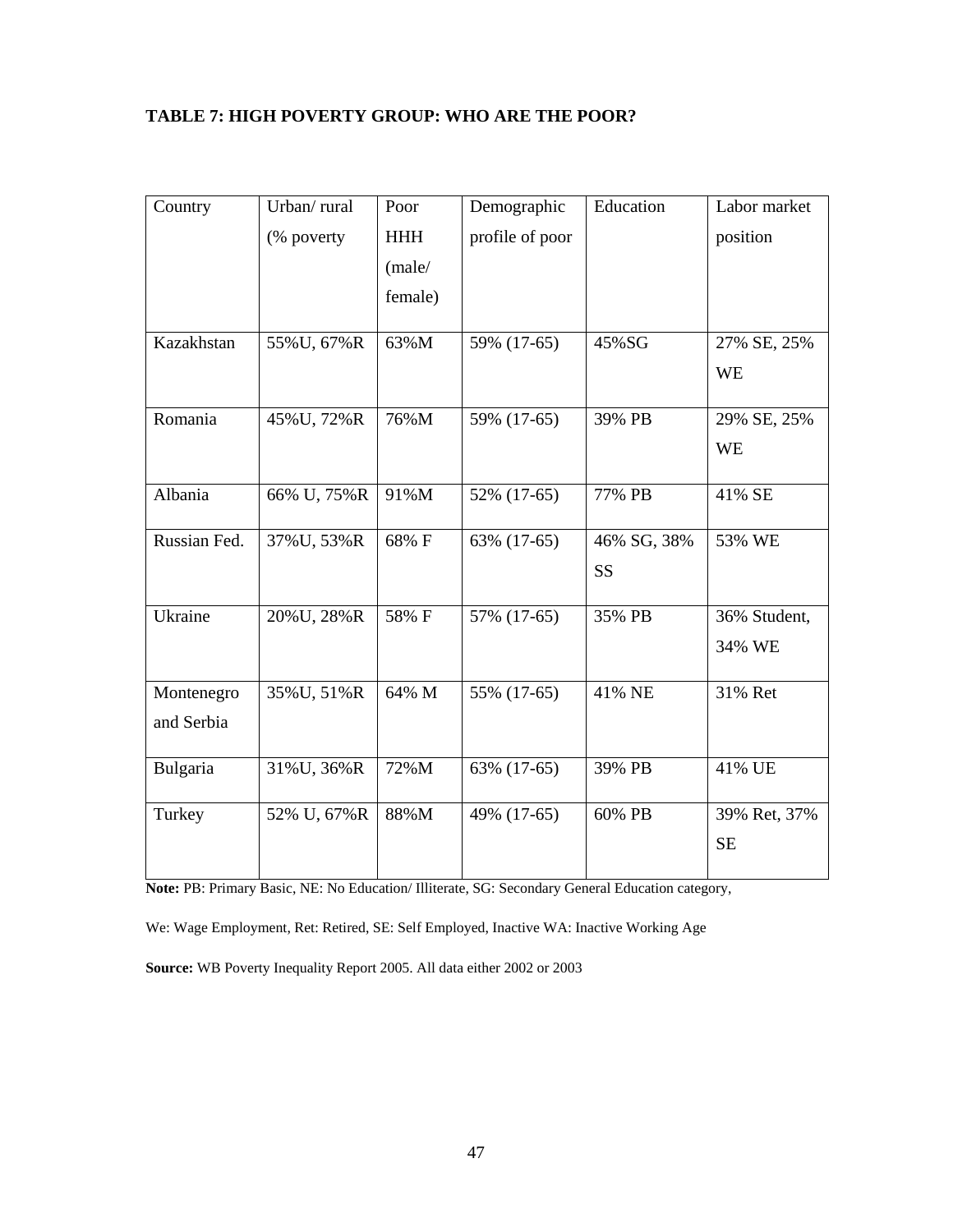# **TABLE 8: MEDIUM POVERTY GROUP: WHO ARE THE POOR?**

| Country        | Urban/rural    | Poor HHH | Demographic     | Education   | Labor market  |
|----------------|----------------|----------|-----------------|-------------|---------------|
|                | (% of poverty) | (male/   | profile of poor |             | position      |
|                |                | female)  |                 |             |               |
| Lithuania      | 15% U, 42% R   | 51%M     | 56% (17-65)     | 49%PB       | 19% SE, 19%   |
|                |                |          |                 |             | Ret.          |
|                |                |          |                 |             |               |
| Bosnia         | 38%U,33%R      | 77%M     | 60% (17-65)     | 46%SG       | 47% Inact. WA |
| Estonia        | 24% U, 28%R    | 56% F    | 63% (17-65)     | 43% SS      | 35% WE        |
| Latvia         | 12% U, 27% R   | 65% F    | 61% (17-65)     | 55% PB      | 31% UE, 21%   |
|                |                |          |                 |             | <b>WE</b>     |
| Macedonia      | 24% U, 25% R   | 87%M     | 60% (17-65)     | 63% PB      | 47% Inact. WA |
| Poland         | 22% U, 22% R   | 58%M     | 55% (17-65)     | 49% PB, 46% | 29% UE        |
|                |                |          |                 | <b>SS</b>   |               |
| Uzbekistan     | 73% U, 93% R   | 83%M     | 55% (17-65)     | 59%SG       | N/A           |
| Hungary        | 10% U, 16%R    | 95%M     | 66% $(<16)$     | 35% NE, 28% | 27% SE        |
|                |                |          |                 | <b>SS</b>   |               |
| <b>Belarus</b> | 23% U, 18% R   | 59% F    | 57% (17-65)     | 35%SS       | 44% WE        |

**Note:** PB: Primary Basic, NE: No Education/ Illiterate, SG: Secondary General Education category, We: Wage Employment, Ret: Retired, SE: Self Employed, Inactive WA: Inactive Working Age

**Source:** WB Poverty Inequality Report 2005. All data either 2002 or 2003.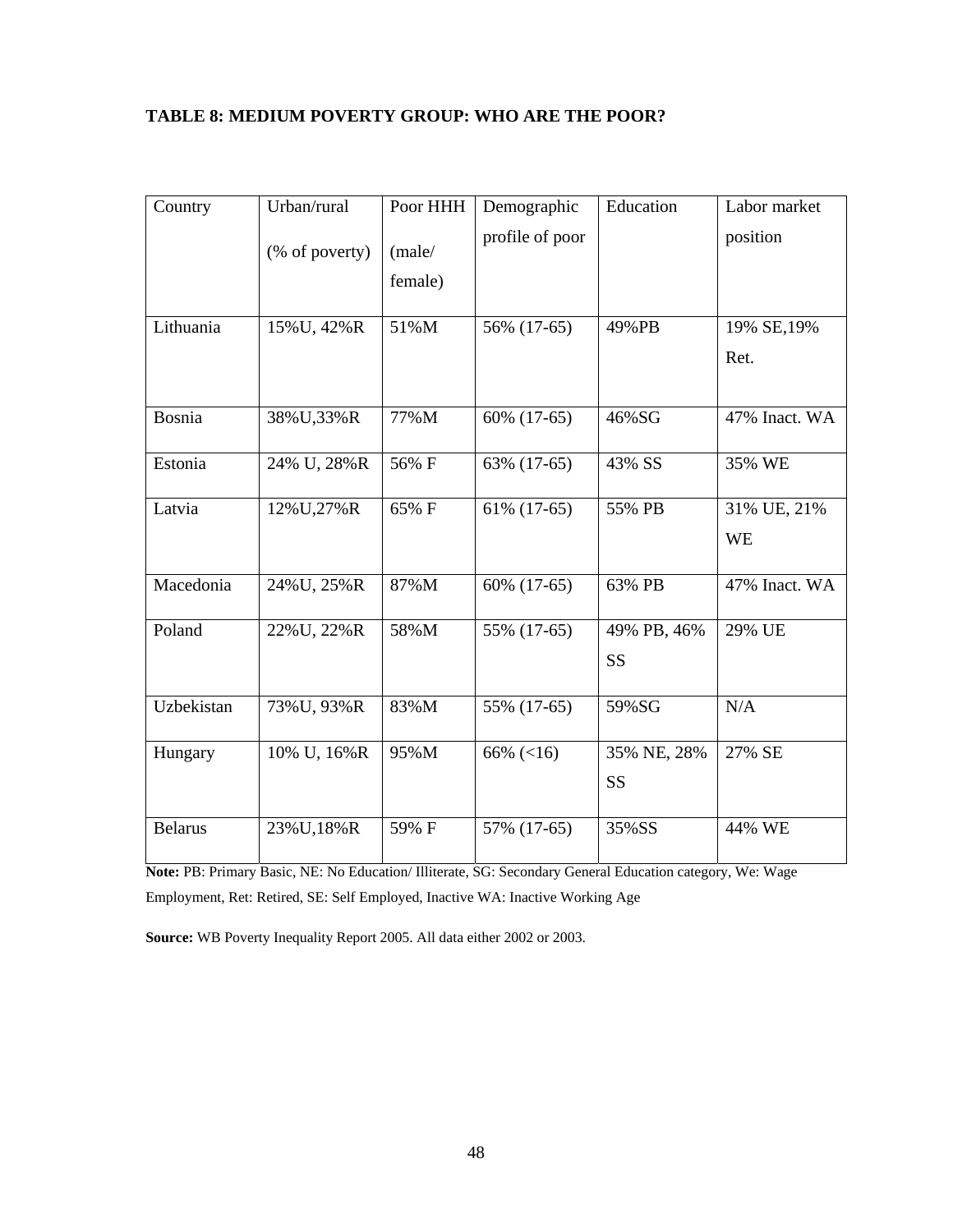### **REFERENCES**

- Adams, R. 2005. "Remittances and Poverty in Ghana." Mimeograph. Washington, DC: The World Bank.
- Agarwal, B. 1994. *A Field of One's Own: Gender and Land Rights in South Asia*. Cambridge: Cambridge University Press.
- Amnesty International (AI). 2009. *Amnesty International Report 2009, The State of the World's Human Rights*. London: Amnesty International Publications.
- Antonopoulos, R. 2009. "The Current Economic and Financial Crisis: A Gender Perspective." Working Paper 562. Annandale-on-Hudson, NY: The Levy Economics Institute of Bard College.

-. 2008. "The Unpaid Care Work-Paid Work Connection." Working Paper 541. Annandale-on-Hudson, NY: The Levy Economics Institute of Bard College.

- Bhaskar, V., and M. Khan. 1995. "Privatization and Employment: A Study of the Jute Industry in Bangladesh." *The American Economic Review* 85(1): 267–73.
- Birdsall, N., and J. Nellis. 2002. "Winners and Losers: Assessing the Distributional Impact of Privatization." Working Paper 6. Washington, DC: Center for Global Development.
- Buvinic, M. 2009. "The Global Financial Crisis: Assessing Vulnerability for Women and Children, Identifying Policy Responses." Interactive Expert Panel: Emerging Issue— The Gender Perspective of the Financial Crisis, Commission on the Status of Women, Fifty-third session, March 2–13, United Nations, New York.
- Center for Policy and Economic Research (CEPR). 2009a. "IMF-Supported Macroeconomic Policies and the World Recession: A Look at Forty-one Borrowing Countries." Available at: http://www.cepr.net/ documents/publications/imf-2009-10.pdf

————. 2009b. "The IMF's Stand-by Arrangements and the Economic Downturn in Eastern Europe: The Cases of Hungary, Latvia, and Ukraine." Available at: http://www.cepr.net/documents/publications/imf-2009-09.pdf

- Carmona, M.S. 2009. *The Impact of the Global Economic and Financial Crises on the Universal Realization and Effective Enjoyment of Human Rights*. New York: United Nations.
- Chant, S. 2008. "A New Take on the 'Feminisation of Poverty'." *Poverty in Focus* #13, Brasilia: International Poverty Centre.

————. 2006. "Re-thinking the 'feminization of poverty' in relation to aggregate gender indices." *Journal of Human Development* 7(2): 201–20.

- Darvas, Z. 2009. "The Impact of the Crisis on Budget Policy in Central and Eastern Europe." Working Paper 05. Brussels: Bruegel.
- Deere, C.D. 2008. "The Feminization of Agriculture? The Impact of Economic Restructuring in Rural Latin America." in S. Razavi (ed), *The Gendered Impacts of Liberalization*. New York: Routledge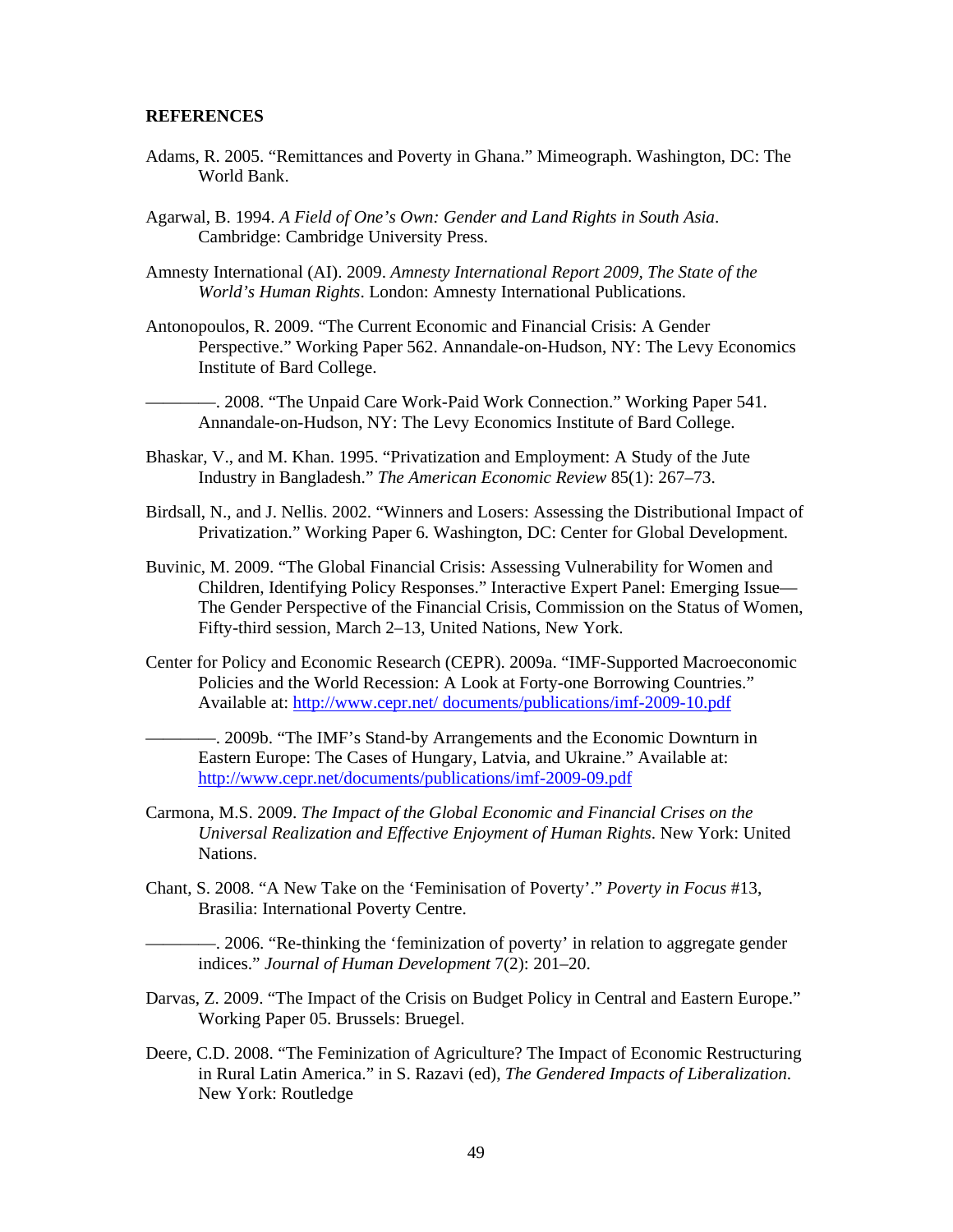- Deutche Bank Research (DBR). 2009. "EM Anti-crisis Measures: Separating the Wheat from the Chaff." Available at: http:// www.dbresearch.com/PROD/DBR\_INTERNET\_EN-PROD/PROD0000000000242794.pdf
- Dokmanovic, M. 2008. "Women in the Western Balkans." Briefing paper. Brussels: European Parliament, Directorate General Internal Policies, Policy Department C, Citizens' Rights and Constitutional Affairs.
- Eastwood, R., M. Lipton, and A. Newell. 2004. "Farm Size." in R. Evenson and P. Pingali (eds.), *Handbook of Agricultural Economics*, Vol. 3. Amsterdam: North Holland.
- Elson, D. 1995. "Gender Awareness in Modeling Structural Adjustment." *World Development* 23(11): 1851–68.
- Elson, D., and N. Cagatay. 1999. "Engendering Macroeconomic Policy and Budgets for Sustainable Development." First Global Forum on Human Development, July 29–31, United Nations, New York.
- European Commission. 2009a. "EU interim forecast: coming out of recession but uncertainty remains high." September 14. Retrieved September 21, 2009 from European Commission Web site: http://europa.eu/rapid/pressReleasesAction.do?reference=IP/09/1309&format=HTML &aged=0&language=EN&guiLanguage=en
- ————. 2009b. "Statement on Romania following IMF Mission." August 10. Retrieved August 28, 2009 from European Comission Web site: http://europa.eu/rapid/pressReleasesAction.do?reference=MEMO/09/361&format=H TML&aged=0&language=EN&guiLanguage=en.
- Folbre, N. 2001. *The Invisible Heart: Economics and Family Values*. New York: The New Press.
- International Labour Office (ILO). 2009a. "Global Employment Trends Update, May." Geneva: International Labour Office.
	- ————. 2009b. Global Employment Trends for Women March 2009. Geneva: International Labour Office.
	- ————. 2008. "Can Low-income Countries Afford Basic Social Security?" Social Security Policy Briefings #3. Geneva: International Labour Office.
- International Monetary Fund (IMF). 2009. *World Financial and Economic Surveys: World Economic Outlook October 2009: Sustaining the Recovery*. Washington DC: International Monetary Fund.
- Kabeer, N. 1996. "Agency, Well-being and Inequality: Reflections on the Gender Dimensions of Poverty." *IDS Bulletin* 27(1): 11–21.
- Knowles J., E.M. Pernia, and M. Racelis. 1999. "Social Consequences of the Financial Crisis in Asia." Economic Staff Paper 60. Manila: Asian Development Bank (ADB).
- Koohi-Kamali , F. 2008. "Intrahousehold Inequality and Child Gender Bias in Ethiopia." Policy Research Working Paper WPS4755. Washington, DC: The World Bank, Africa Region Poverty Reduction and Economic Management Department.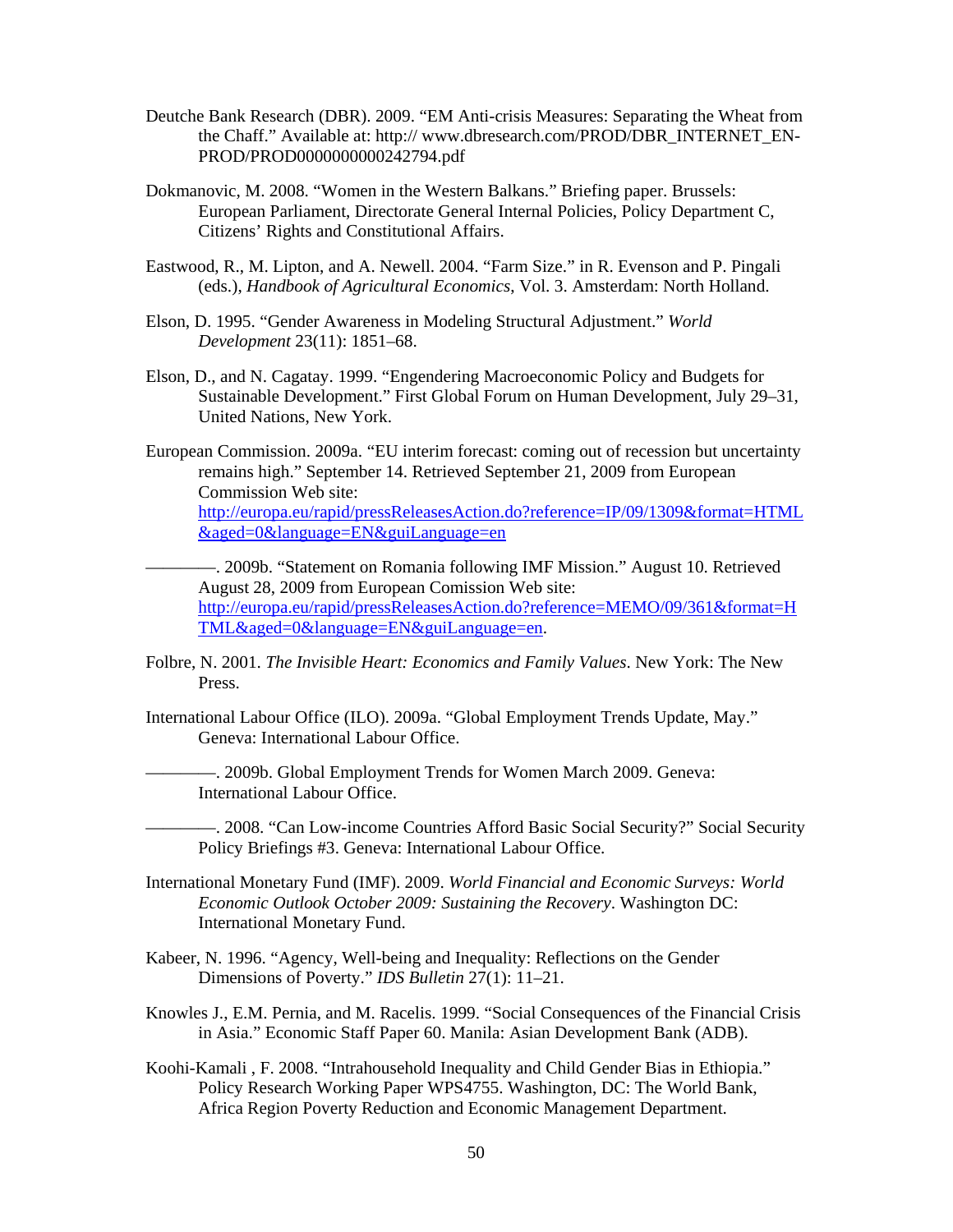- Lucas, R. 2004. "International Migration Regimes and Economic Development." Report from the seminar of the Executive Group on Development Issues on International Migration Regimes and Economic Development, May 13, Stockholm. Available at: www.egdi.gov.se/seminars6.htm.
- Office of the High Commissioner for Human Rights. 2009. "Human Rights and the Global Economic Crisis." July 1. Retrieved August 20, 2009 from the United Nations. Available at: http://www.ohchr.org/EN/NewsEvents/Pages/HRAndGlobalEconomicCrisis.aspx
- Piatkowski, M., and M. Jarmuzek. 2008. "Zero Corporate Income Tax in Moldova: Tax Competition and Its Implications for Eastern Europe." Working Paper WP/08/203. Washington, DC: International Monetary Fund (IMF).
- Razavi, S. 2008. *The Gendered Impacts of Liberalization*. New York: Routledge.
	- ————. 2007. "The Return to Social Policy and the Persistent Neglect of Unpaid Care." *Development and Change* 38(3): 377–400.
- Reddy, S.G., and T.W. Pogge. 2005. "How to Not Count the Poor, Version 6.2." Available at: http://www.socialanalysis.org/
- Reddy, S.G., and C. Minoiu. 2007. "Has World Poverty Really Fallen?" *Review of Income and Wealth Series* 53(3): 484–502.
- Sen, A. 1981. "Market Failure and Control of Labour Power: Towards an Explanation of Structure and Change in Indian Agriculture: Part 1." *Cambridge Journal of Economics* 5(3): 201–28.
- Seguino, S. 2009. "The Global Economic Crisis, Its Gender Implications and Policy Responses," Paper prepared for the panel on Gender Perspectives on the Financial Crisis at the fifty-third session of the Commission on the Status of Women, March 5, United Nations, NY.
- Social Watch. 2009. "National Reports." in *Making Finances Work: People First, Social Watch Report 2009*. Montevideo, Uruguay: Social Watch.
- State Institute of Statistics. 2006a."Yoksulluk Calismasi (Poverty Study) 2005." Online copy available at: http://www.tuik.gov.tr/PreTablo.do?tb\_id=23&ust\_id=7.
	- ————. 2006b. "Nufus Istatistikleri ve Projeksiyonlar (Population Statistics and Forecasts)." Available at: http://www.tuik.gov.tr/Start.do.
		- ————. 2009a. "Is Istatistikleri (Labor Force Status by Non-institutional Population, Years, and Sex)." Available at: http://www.tuik.gov.tr/VeriBilgi.do?tb\_id=25&ust\_id=8
		- ————. 2009b. "Is Istatistikleri (Labor Force Status by Non-institutional Population, Years, and Sex for Rural Turkey)." Available at: http://www.tuik.gov.tr/VeriBilgi.do?tb\_id=25&ust\_id=8
		- ————. 2009c. "Is Is-tatistikleri (Employment Status by Year and Sex)." Available at: http://www.tuik.gov.tr/VeriBilgi.do?tb\_id=25&ust\_id=8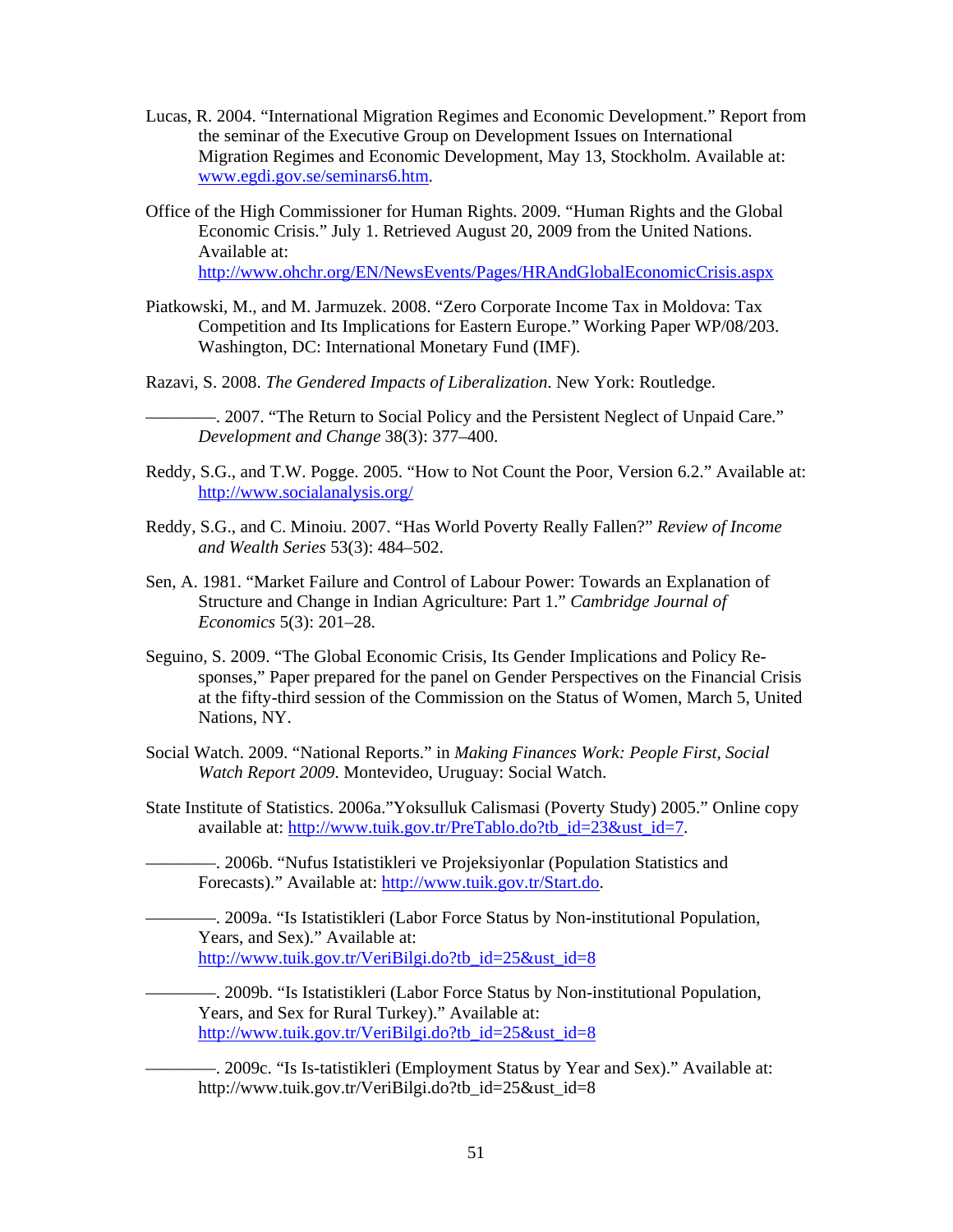- Tansel, A. 1999. "Public-Private Employment Choice, Wage Differentials and Gender in Turkey." Economic Growth Center Yale University. Center Discussion Paper 797. New Haven, CT: Yale University.
- Tiits, M., R. Kattel, T. Kalvet, and D.Tamm. 2008. "Catching Up, Forging Ahead or Falling Behind? Central and Eastern European Development in 1990–2005." *Innovation: The European Journal of Social Science Research* 21(1): 65–85.
- Unal, F.G. 2009. "Land Concentration and Market Failure." Working Paper 575. Annandaleon-Hudson, NY: Levy Economics Institute of Bard College.
- UNIFEM. 2005. *Progress of the World's Women 2005: Women, Work and Poverty*. New York: UNIFEM.

————. 2000. *Progress of the World's Women 2000*. New York: UNIFEM.

- United Nations. 2009. *Millenium Development Goals Report 2009*. New York: United Nations Department of Economic and Social Affairs (UN DESA).
- Velculescu, D. 2009. "Economic Health Check: Poland—Bright Spot in Recession-Hit Europe." *IMF Survey Magazine*. Available at: http://www.imf.org/external/pubs/ft/survey/so/2009/CAR081309A.htm
- World Bank. 2009a. *Global Development Finance 2009: Charting a Global Recovery*. Washington, DC: World Bank.

————. 2009b. *Financial Crisis.* Available at: http://www.worldbank.org/html/extdr/financialcrisis/. (Retrieved July 10, 2009.)

————. 2009c. "The Crisis Hits Home: Stress Testing Households in Europe and Central Asia." Report No. 50158-ECA, September 17.

————. 2008. *Data and Statistics: Kyrgyz Republic*. Available at: http://web.worldbank.org/WBSITE/EXTERNAL/COUNTRIES/ECAEXT/KYRGYZ EXTN/0,,menuPK:305786~pagePK:141132~piPK:141109~theSitePK:305761,00.htm  $\mathbf{1}$ 

————. 2007. "Croatia Living Standards Assessment, Volume I: Promoting Social Inclusion and Regional Equity." No. 37992-HR. Washington, DC: World Bank, Poverty Reduction and Economic Management Unit and Environmentally and Socially Sustainable Development Unit Europe and Central Asia Region.

————. 2006a. "Gender Equality as Smart Economics: A World Bank Group Gender Action Plan," Washington, DC: World Bank.

————. 2006b. "The Economic Implications of Remittances and Migration." Annual Global Economic Prospects (GEP) Report. Washington, DC: World Bank.

————. 2005. "Growth, Poverty, and Inequality: Eastern Europe and the Former Soviet Union." Washington, DC: World Bank, Europe and Central Asia Region.

————. 2004. "Tajikistan: Welfare Implications of Cotton Farmland Privatization: A Poverty and Social Impact Analysis June 24." Washington, DC: World Bank, Poverty